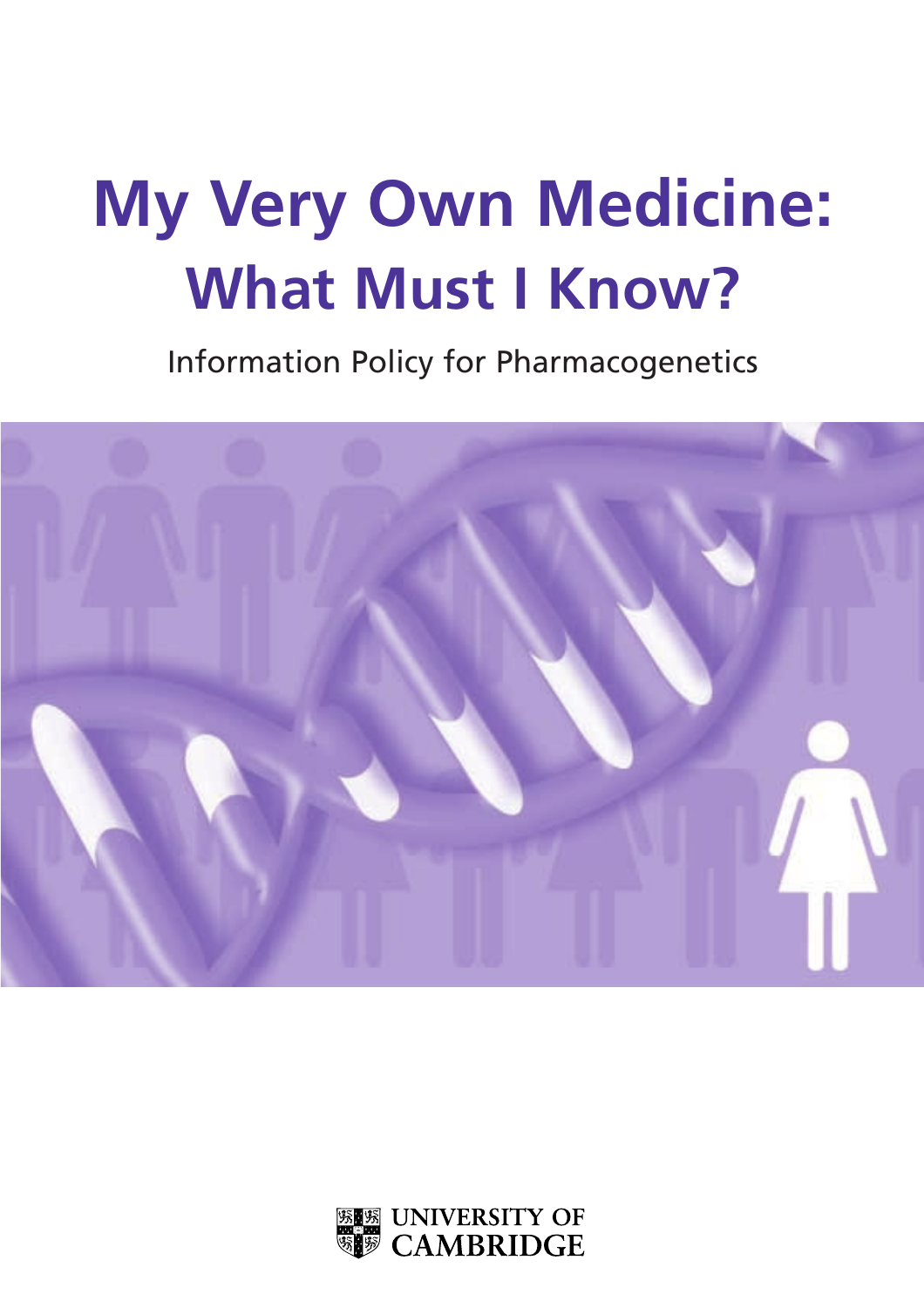# **My Very Own Medicine: What Must I Know?**

## Information Policy for Pharmacogenetics

David Melzer Ann Raven Don E Detmer Tom Ling Ron L Zimmern

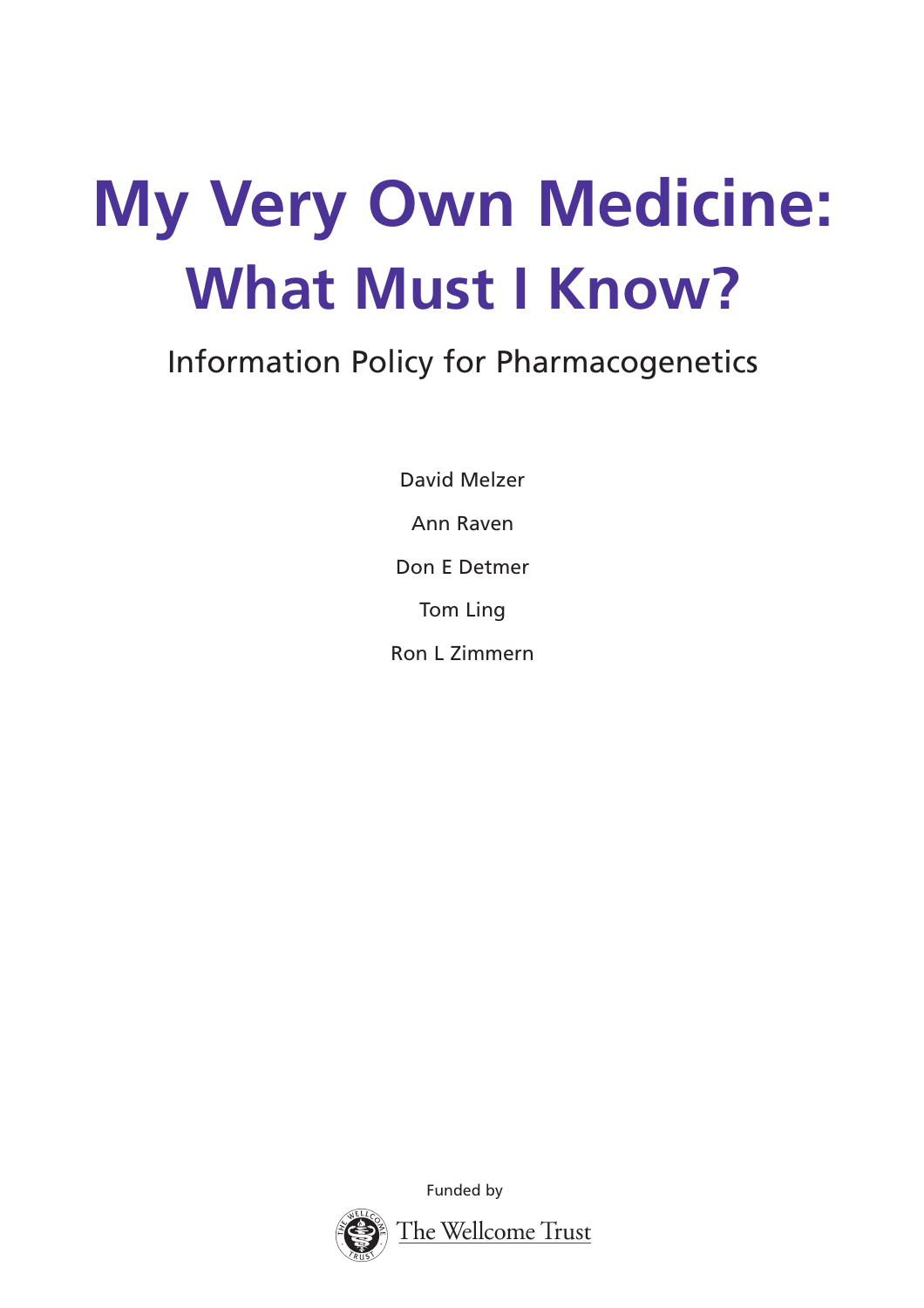

The Information Policy for Pharmacogenetics Project was funded by the Wellcome Trust

#### **Research Team**

David Melzer, MB, BCh, MSc, FFPHM (Principal Investigator) Director, Epidemiology for Policy Unit Department of Public Health and Primary Care University of Cambridge

Ann Raven, BSc, MSc (Lead Researcher) Senior Research Associate Department of Public Health and Primary Care University of Cambridge

Don E Detmer, MD, MA Gillings Professor of Health Management Judge Institute of Management Sciences University of Cambridge

Tom Ling, MA, MA, PhD Professor of Public Policy Anglia Polytechnic University, Cambridge

Ron L Zimmern, MA, MB, FRCP, FFPHM Director, Public Health Genetics Unit University of Cambridge

Denise Jillions, MA (Project Coordinator) Department of Public Health and Primary Care University of Cambridge

ISBN: 0-9545187-0-5 This report is published by the Department of Public Health and Primary Care, University of Cambridge © Dr David Melzer, 2003

For additional copies, please contact the Department of Public Health and Primary Care, University of Cambridge Institute of Public Health, University Forvie Site, Robinson Way, Cambridge CB2 2SR. Tel: +44 (0) 1223 330326 Fax: +44 (0) 1223 330330 Email: bcm10@medschl.cam.ac.uk

This report can also be downloaded from the following websites: **Institute of Public Health:** www.phpc.cam.ac.uk/epg/IPP.html **Public Health Genetics Unit:** www.phgu.org.uk/about\_phgu/pharmacogenetics.asp **Anglia Polytechnic University:** www.apu.ac.uk/hums/soc-pol/pub.html **Judge Institute of Management Studies:** www.jims.cam.ac.uk/research/health/health\_f.html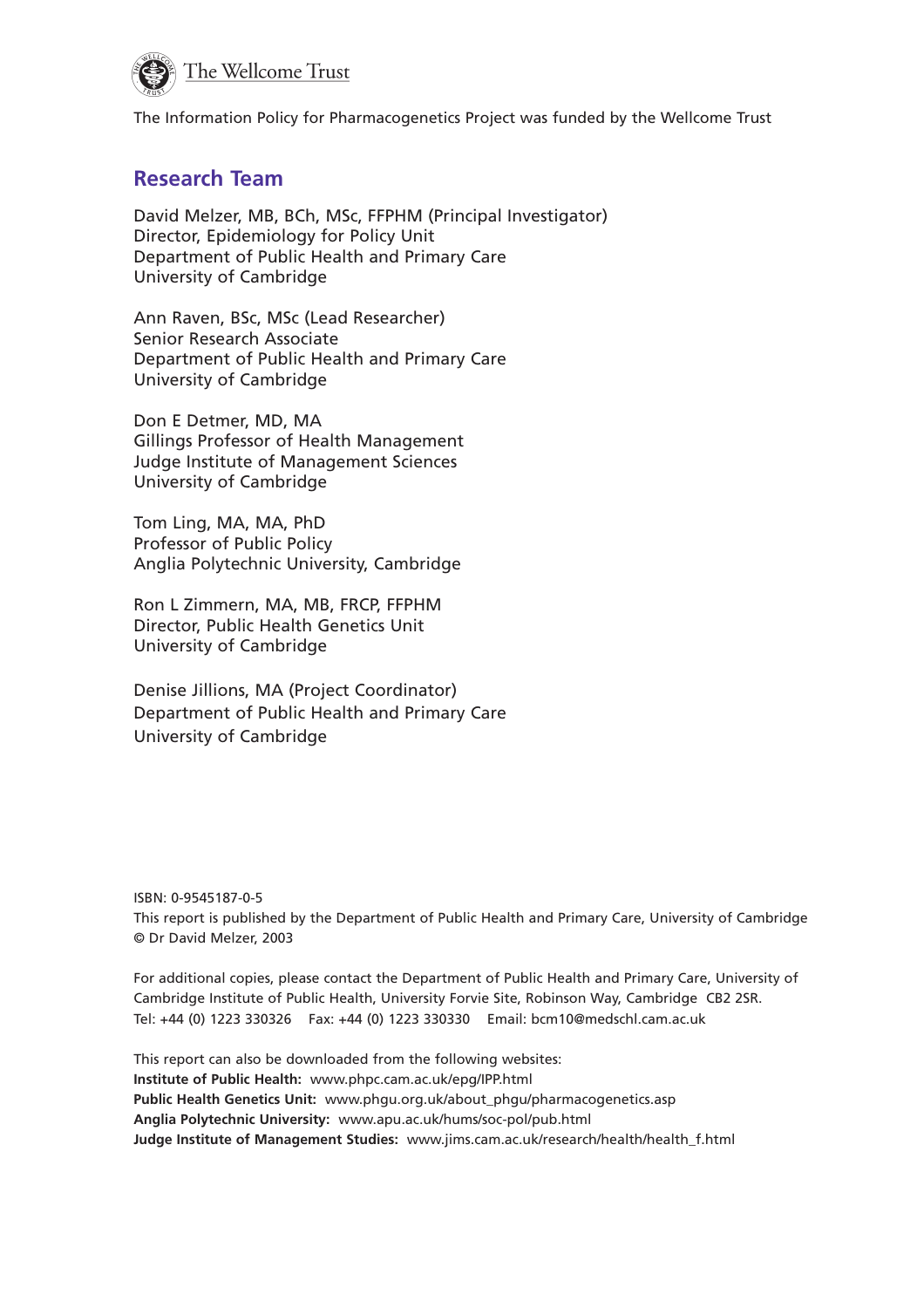| <b>Contents</b>                                | Page           |
|------------------------------------------------|----------------|
| <b>Executive Summary</b>                       | $\overline{7}$ |
| Introduction                                   | 15             |
| <b>Methods</b>                                 | 20             |
| <b>Results</b>                                 | 25             |
| Pharmacogenetics - the Science                 | 26             |
| <b>Commercial and Clinical Development</b>     | 30             |
| <b>Regulatory Framework</b>                    | 36             |
| Health Technology Assessment (HTA)             | 42             |
| <b>Economics of Pharmacogenetics</b>           | 46             |
| <b>Clinical and Public Health Perspectives</b> | 48             |
| <b>Post Marketing Surveillance (PMS)</b>       | 53             |
| <b>Discussion</b>                              | 56             |
| <b>References</b>                              | 60             |
| <b>Appendices</b>                              | 65             |
| <b>List of Participants</b>                    | 65             |
| <b>Glossary of Acronyms</b>                    | 69             |

#### **Acknowledgements**

The authors would like to express their gratitude to all those who participated in this research process and gave of their time and wisdom so freely.

This project was funded by the Wellcome Trust Bio-Ethics Programme.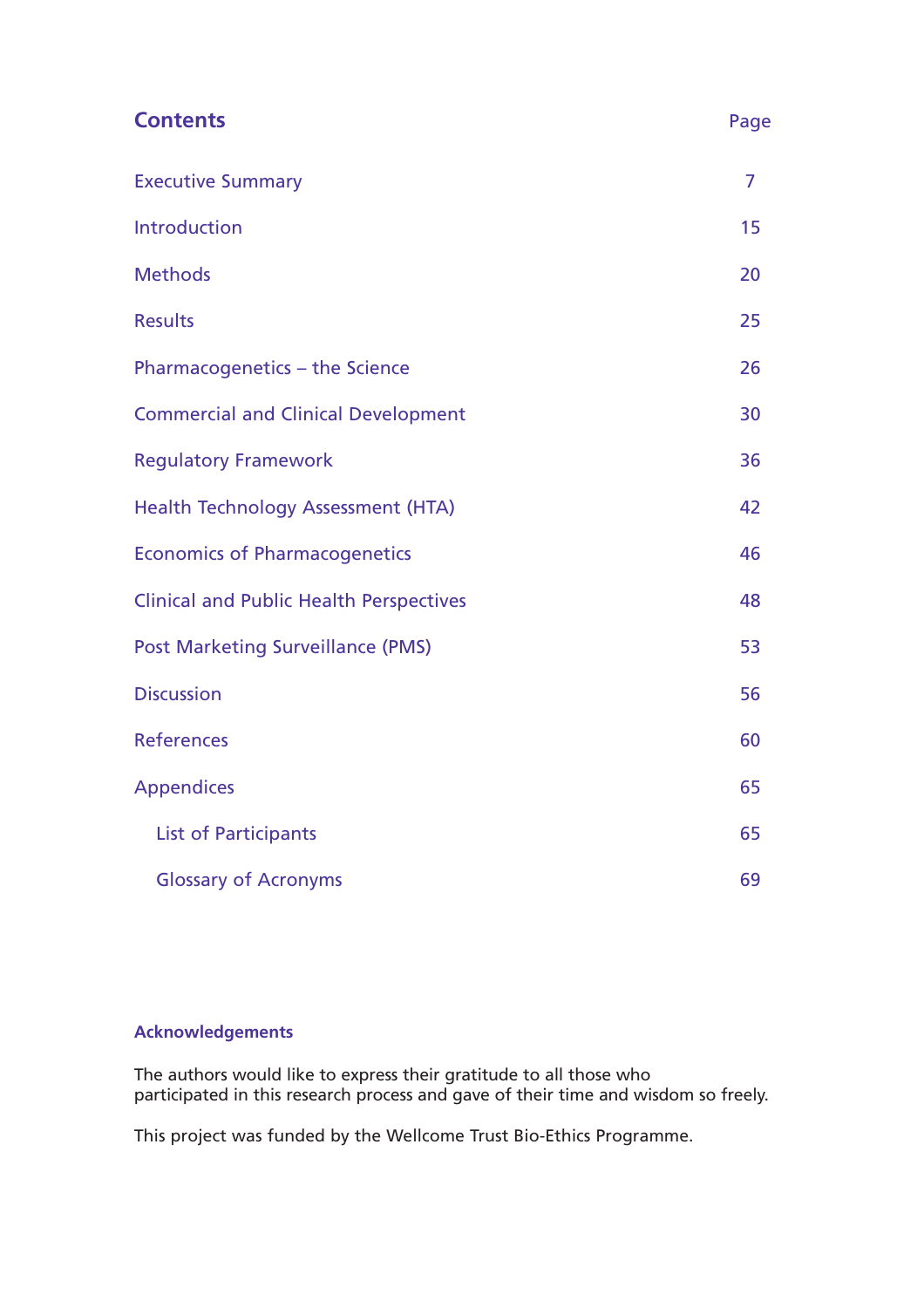#### **Summary of policy points**

- A policy framework for pharmacogenetics is needed, but it is currently premature to lay down detailed rules or regulations, as the science is still unclear.
- The establishment of a clinically relevant evidence base for pharmacogenetic tests and test-drug combinations is a key priority.
- A balanced public policy framework for 'orphan' tests and drugs will have to be developed as the scientific and economic issues become clearer.
- Public sector expertise in pharmacogenetics needs strengthening, with investment in clinical pharmacology and other relevant disciplines.
- Current uncertainty about privacy and confidentiality safeguards for DNA samples could stifle pharmacogenetic trials. Balanced guidance to ethics committees/IRBs is needed on pharmacogenetic studies, covering areas such as consent, identification and sample storage.
- Pharmacogenetic tests offered by laboratory services should be subject to formal clinical appraisal in order to confirm the clinical validity of test results for the patient population served.
- Pharmacogenetics is likely to add substantially to the growing complexity of prescribing: computerised 'expert' systems will be needed to aid the safe and effective use of pharmacogenetic tests and drugs.
- Post marketing surveillance of pharmacogenetic tests needs to be strengthened, covering not only the manufacturing quality of test kits, but also clinical performance. Surveillance should cover the range of clinical settings and genetically diverse populations that are routinely tested.
- Post marketing surveillance systems need further development in the light of pharmacogenetics. Systems should investigate genetic factors in adverse events, especially the severe events.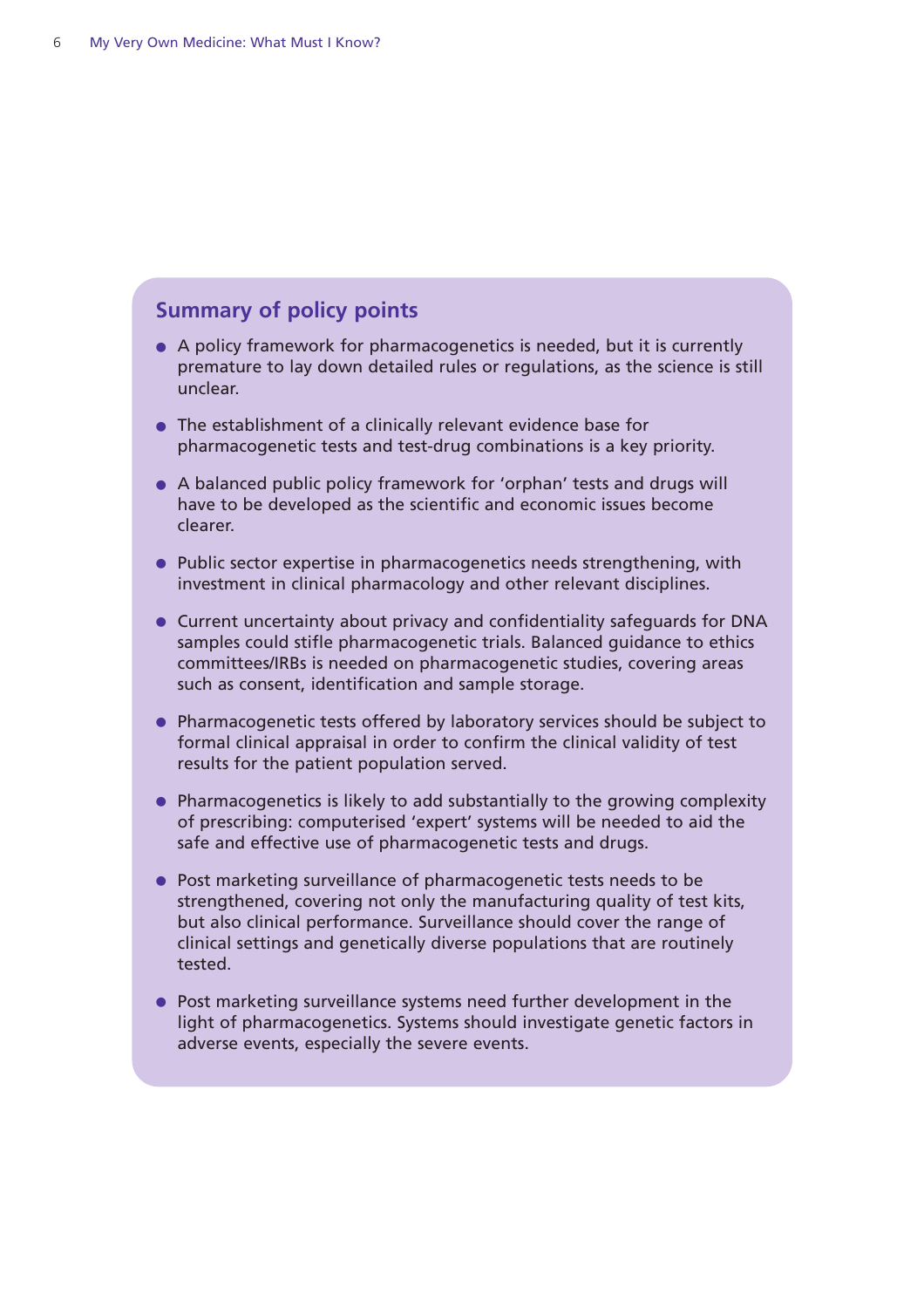## **Executive Summary**

#### **Introduction**

In the second half of the 20th century, enormous strides were made in the development of effective pharmaceuticals, resulting in many lives being saved. On the whole, this progress has been achieved by focusing on large groups of patients with precisely defined diseases. This strategy ensured that drugs were relatively safe for the group, even if they were not always effective in every patient. It is clear that large individual differences exist in response to drugs, due to a variety of factors.

The term 'pharmacogenetics' ('PGx') is used in this report to cover the study of genetically-determined variability in response to drugs. The report also discusses the resulting clinical applications or 'products', all of which involve genetic testing of individual patients. Genetic tests may be used to help:

- Choose the most appropriate drug for each individual
- Select an optimal dose for each individual
- Identify those at risk from atypical adverse drug reactions

Recent advances in molecular genetics and the falling costs of genetic testing have lent momentum to this field of research.

In theory, genetic testing can have several advantages over more traditional therapeutic drug monitoring, because it can be undertaken before treatment begins; may be easily and inexpensively performed (with, for example, buccal swab samples); can be predictive for multiple drugs substrates rather than a single drug; and the relevant genetic markers are constant over an individual's lifetime.

In the optimistic days of the race to map the human genome, a number of influential proponents argued that pharmacogenetics would revolutionise drug marketing and prescribing. Instead of hoping for the best, a simple and decisive gene test would indicate to the doctor which drug would be optimal for the specific patient sitting in front of her. Large pharmaceutical companies could also exploit pharmacogenetics as a tool to accelerate drug development, because patients who could not benefit or might be at risk could be removed from trials, and clearer results could be obtained.

#### **The uncertainties of pharmacogenetics**

Much of the policy debate on pharmacogenetics appeared to assume that the new products (i.e. genetic tests and test-drug combinations) would have high levels of precision, both for predicting safety and efficacy. This view, however, can be seriously questioned in the light of increasing evidence that genetic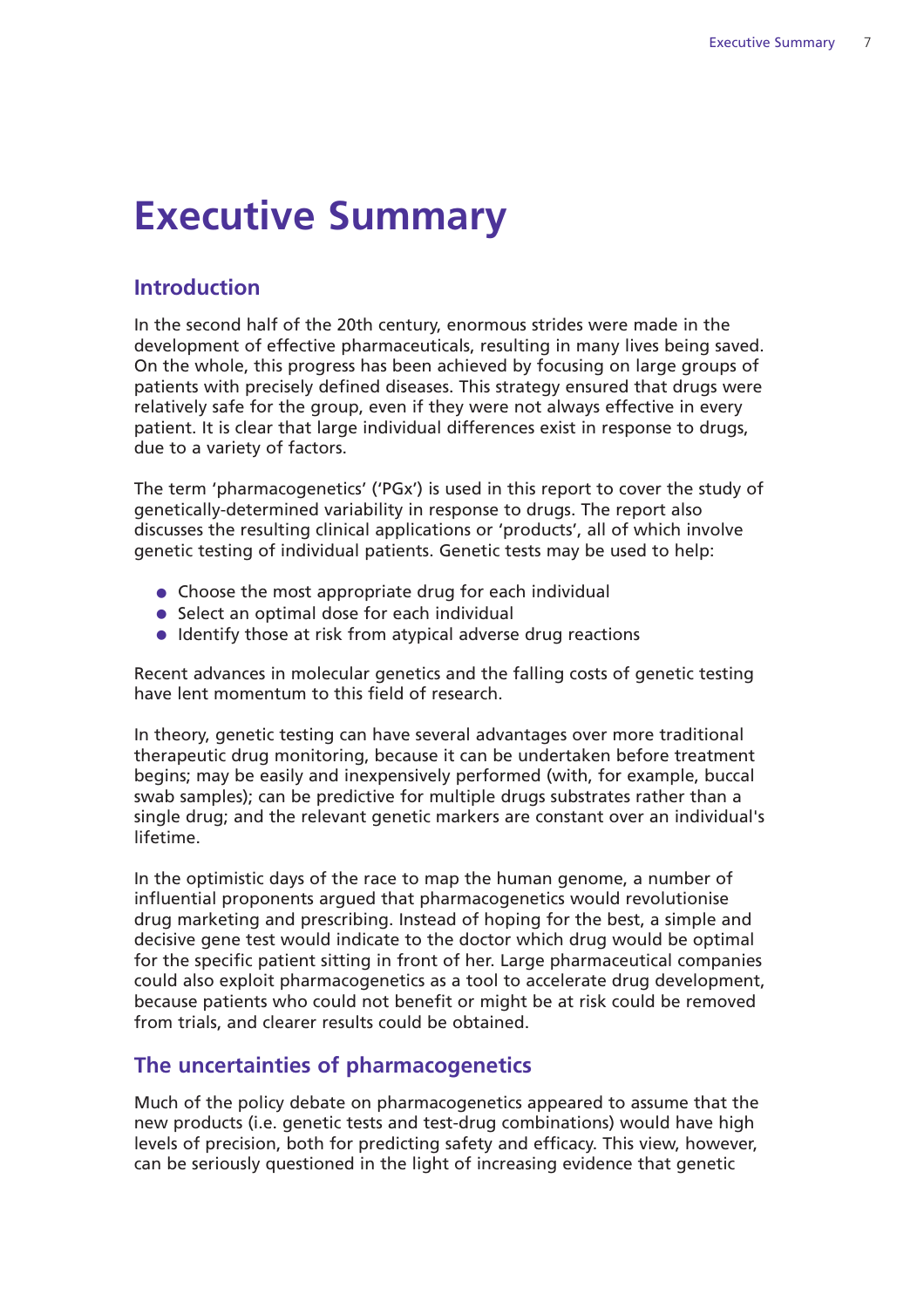tests for complex traits often do not perform well in practice. This may be partly because many genes can be involved in drug responses, but also because of other factors, including liver and kidney function, ageing and the taking of other drugs. Medical errors and poor quality of care are also thought to be responsible for many adverse events and lack of response.

#### **Assessing the 'quality' of a genetic test**

Ensuring the degree of precision and usefulness of a genetic test involves two distinct steps:

- Agreeing the academic concepts and standards for good evaluation of a test
- Establishing a practical and efficient evaluative system that balances costs and benefits and produces an adequate level of information on tests

Within the context of solving a specific clinical problem, four conceptual aspects of test validity can be defined:

- **Analytic validity** refers to the accuracy with which a particular genetic characteristic (for example, a DNA sequence variant) can be identified in a given laboratory test
- **Clinical validity** describes the accuracy with which a test predicts a particular clinical outcome (for example, are patients with the tested DNA sequence actually 'slow metabolisers', and are there 'slow metabolisers' who don't have the sequence?)
- **Clinical utility** is the likelihood that using the test result will lead to improved care and an improved health outcome
- **Ethical, legal, and social implications** of having the test, which may sometimes outweigh the benefits

Currently, clinical tests are often not thoroughly evaluated, and there are some examples of patient harm from inaccurate testing. Recent controversy over cervical cancer screening, for example, has produced evidence that the new test may be less accurate and more expensive than the older test, with the result that more cancers are missed and more women without cancer wrongly told that they may have the disease. Misleading test results linked to drug selection, dosing or avoidance of adverse events can clearly be severely harmful.

#### **Aims of the study**

In the light of claims about the future role of pharmacogenetics, the study reported here was set up to explore:

- The nature of the evidence and knowledge that will be needed to allow the regulatory authorities, clinicians, and patients to decide on the appropriate use of new pharmacogenetic tests and pharmaceutical agents
- The policy options for ensuring that such balanced, timely and relevant information is produced and made available, especially to clinicians and patients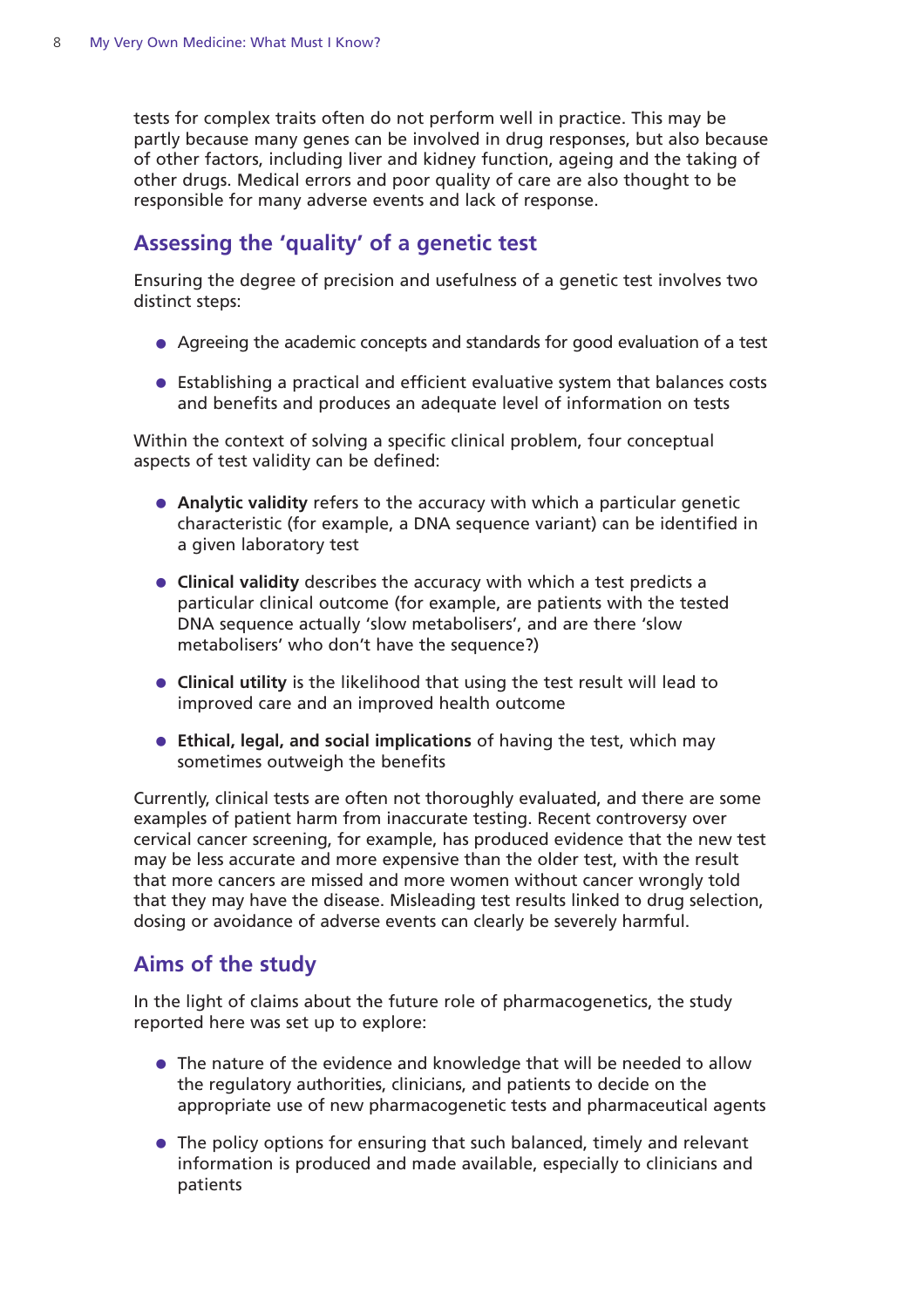#### **Research methods**

The research involved a literature review and consultations with European and American experts via semi-structured interviews and focus groups. It included many of the leading experts from key fields, including drug and device regulation, government policy makers, reimbursement and public health agencies, representatives from pharmaceutical and biotechnology companies, clinical researchers, prescribers – in pharmacy, primary and hospital care settings, patient representatives, economists, geneticists, ethicists and bioinformatics specialists.

#### **Results**

In the sections below, we summarise the main issues raised by those consulted. Inevitably opinions differed, and conflicting views were put forward. Participants identified a number of potential action points, and these are also presented in summary form.

#### **Pharmacogenetics – the science**

The basic science of pharmacogenetics was seen as still being substantially uncertain but both the technology and knowledge base are evolving fast. Most researchers in the field believed that pharmacogenetic tests will often not be deterministic, since many external factors influence responses to drugs. Personalised medicine is not seen as imminent and as yet there are very few commercial products on the market or in clinical trials. Introduction of pharmacogenetic 'products' is likely to be gradual, but a majority believed that pharmacogenetics could have an impact on the care of more than 15% of patients within 15 years.

Establishing a good evidence base on pharmacogenetic tests was universally seen as a high priority. Much of the debate on pharmacogenetics has focused on tests linked to new drugs, but pharmacogenetics has important potential applications for the many generic drugs that are used clinically. A programme of targeted public investment in pharmacogenetics was seen as required by many of those consulted. There was concern that pharmacogenetics is evolving at a time when public sector clinical pharmacology is in decline and is perceived as under-funded.

Significant genetic variation exists between populations, and ethnicity is known to affect the frequency of certain variant alleles. Concern was expressed that certain ethnic minorities may be excluded from both research and treatment in a socially unacceptable manner. An alternative view is that pharmacogenetics may provide a more satisfactory and accurate predictor of response to treatment than apparent racial phenotype.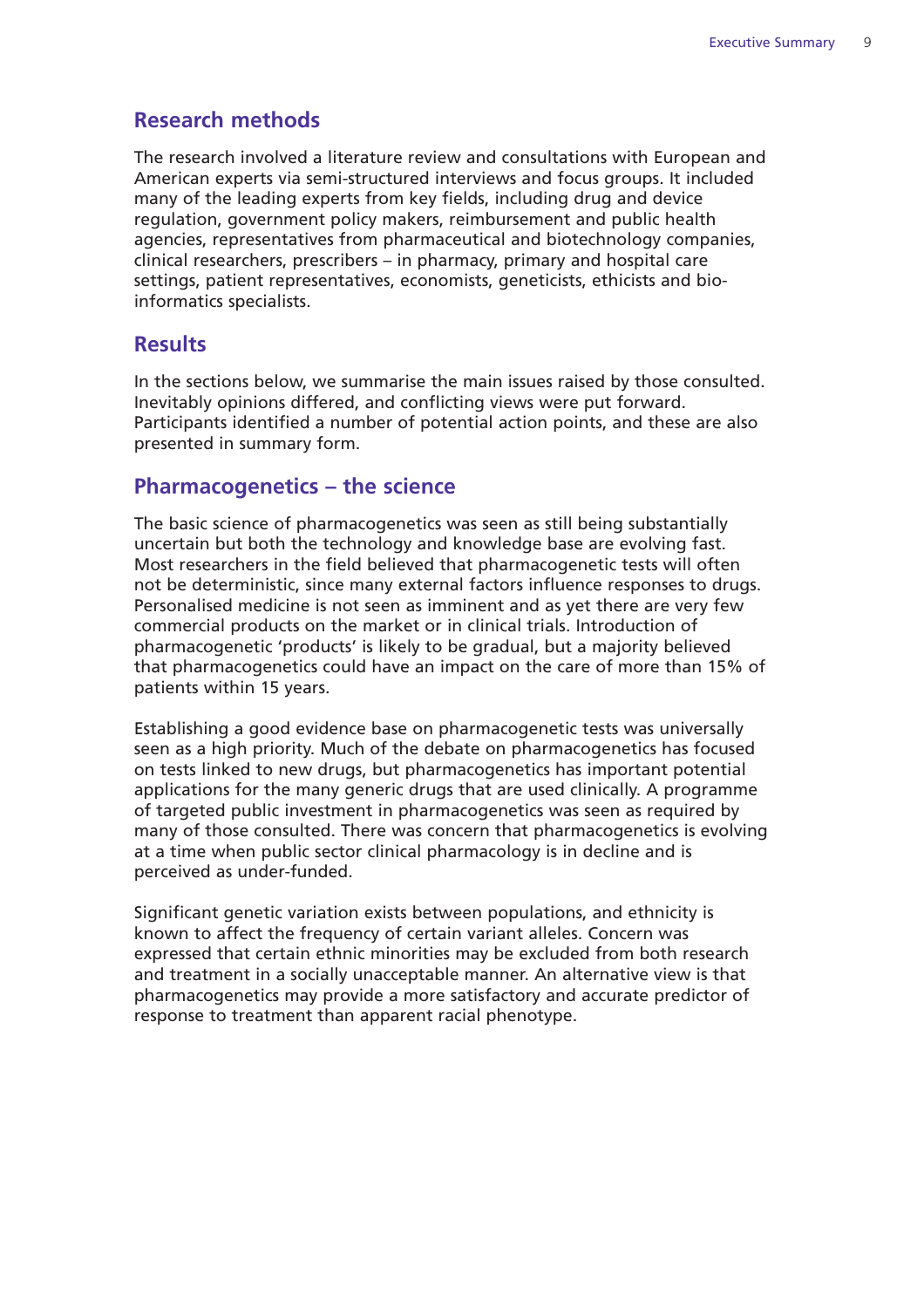#### **Commercial development**

Most major pharmaceutical companies are investing in pharmacogenetics, mainly for pre-clinical trial research on drug candidates. Other companies are forming strategic alliances with diagnostics groups. Specialist contract research organisations are emerging to undertake both testing and storage of samples. Some report that candidate drugs showing evidence of 'PGx problems' are often dropped from current development programmes.

Those involved in pharmacogenetics in the commercial sector find resistance to clinical PGx projects from commercial colleagues who are fearful of segmenting markets. Tensions also exist among those involved with clinical trials, who fear that consent, ethics committee and logistic delays of DNA sampling will delay trials. Commercial experts feel that current uncertainty about regulatory requirements for pharmacogenetic evidence could stifle investment and innovation. Current uncertainty about privacy and confidentiality requirements for DNA samples is also seen as a barrier to exploratory trials. Ethics committees/Institutional Review Boards need guidance to generate a standardised approach to pharmacogenetics studies (in respect of consent, identification and sample storage, etc).

There is widespread concern that pharmacogenetics knowledge is being restricted to industry 'silos', with a dearth of public sector and regulatory expertise and limited access to commercial research findings. Mechanisms are needed to ensure that non-proprietary information reaches the public domain for scientific debate. The US Food and Drug Administration (FDA) is proposing that a 'safe harbour' system is created wherein sponsors could share preliminary data with regulators. This should engender a more iterative approach to design and development decisions, and build greater certainty into the regulatory approach.

#### **Regulation of pharmacogenetics**

The great majority of those consulted believed that the clinical quality of pharmacogenetic tests should be evaluated in some way. The key questions are to what extent and how. The consultation made limited progress in answering these questions. Patient representatives generally assumed that tests were already being evaluated with the same rigour as drugs.

The regulation of tests and devices by the FDA has always been closely aligned to the regulation of drugs, with an explicit requirement for clinical evidence to support manufacturers' claims, covering analytic accuracy, safety and clinical relevance. Test and device regulation in Europe and Japan has evolved from consumer protection legislation and has been a 'kite-marking' system for the test apparatus, based primarily on manufacturing quality and analytic validity but not clinical appraisal. However, the European system may become more clinically relevant with the implementation of the new In-Vitro Diagnostic Devices directive (IVDD). These may, in practice, require performance data on each test apparatus 'in its intended use in patients'. Some experts believed that this will become equivalent to a requirement for evidence of clinical validity; others were less clear that this is how the phrase would be interpreted.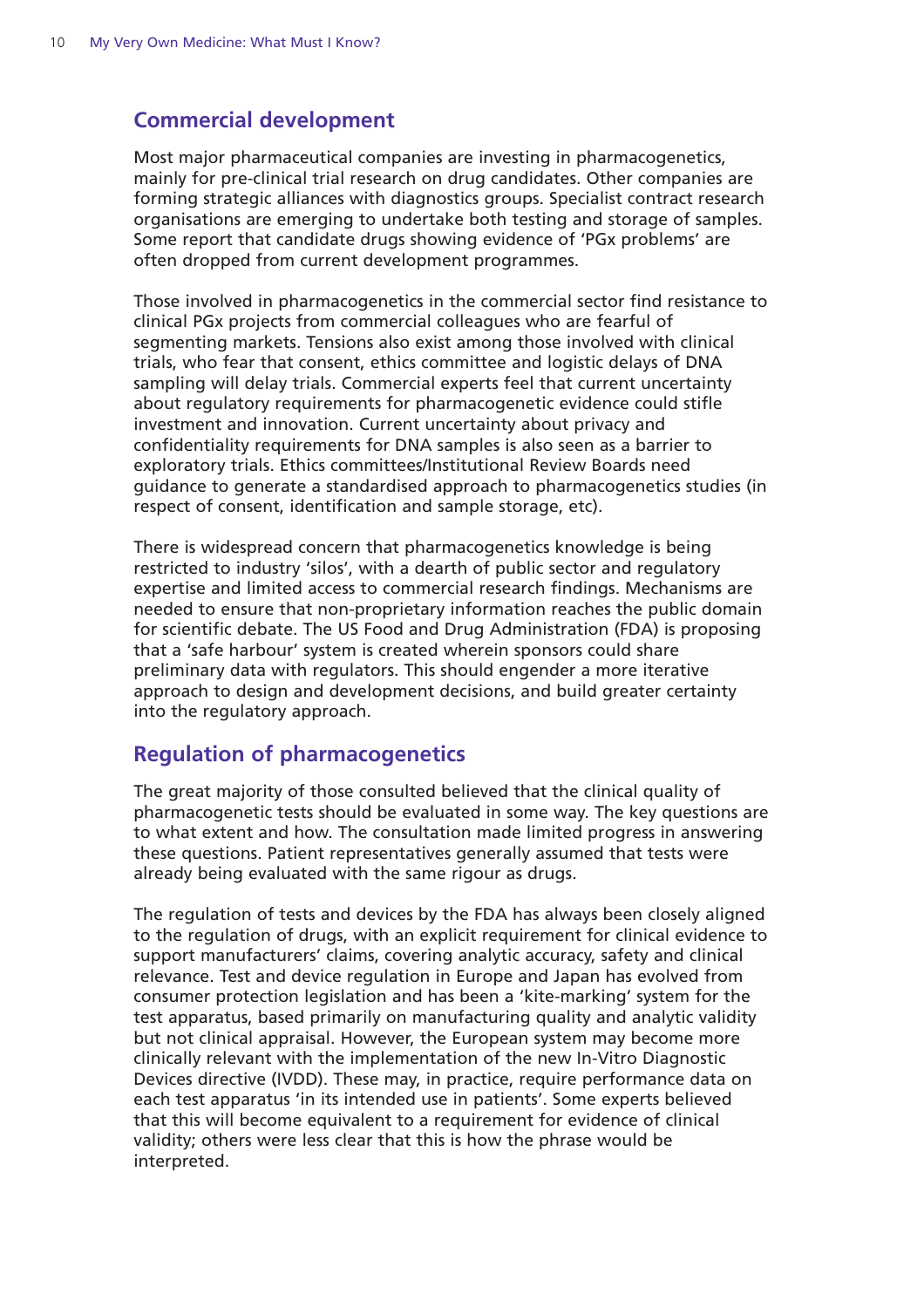In most countries, laboratories offering clinical testing services are subject to quality assurance and accreditation systems, but these generally relate to laboratory procedures rather than the clinical validity or utility of the tests offered. Clinical tests themselves, provided via laboratory services or a single laboratory (so-called 'home-brew' in the US), are not currently licensed or appraised in the same way as test kits, although in the US this is under review. In Europe if a laboratory service test is commercialised, it will come under the new In-Vitro Diagnostic Devices directive, and work is ongoing to clarify how regulation will work. Many of those consulted believed that laboratory services offering pharmacogenetic tests should not only have formal accreditation but also the test itself, at least in certain circumstances, should be subject to appraisal by an appropriate regulatory 'mechanism' to confirm its clinical validity.

Direct marketing of unregulated pharmacogenetic tests is a concern for both regulators and health service providers. Marketing via the Internet was seen to be particularly difficult to control with existing national regulation. There may well be a need for public protection, given the potential hazards of misleading pharmacogenetic test results linked to drug choice. Action could be taken in a number of ways, including the use of existing consumer legislation and advertising standards.

There were divergent views as to whether pharmacogenetic products applying to small populations should qualify for 'orphan' drug or device status, with the accompanying tax and patent benefits to companies.

#### **Health Technology Assessment (HTA)**

There was a general consensus that there were few entirely novel technical issues in the assessment of pharmacogenetics, other than the prospect of very large numbers of genetic tests becoming available, for example on silicon chip devices. It is debatable whether existing health service HTA organisations are capable of contributing to the clinical assessment of pharmacogenetic tests and drugs. Typically HTA groups rely heavily on the research produced for licensing regulators. Licensing requirements are seen as focused on safety and evidence supporting manufacturers' claims that specified clinical benefits can be achieved in selected patients. Licensing information is thus seen as falling short of that needed by clinicians when deciding on the best package of treatments for the wide range of clinical problems they face. Pharmacogenetics is likely to highlight this information gap between current licensing requirements and the needs of patients and prescribers.

Patients are very concerned about adverse events and lack of efficacy of their medicines. They are generally supportive of both PGx sample collection and testing in a research setting, since pharmacogenetics is perceived as potentially beneficial, but patients expect their legal and ethical interests to be protected.

The potential for financial savings from pharmacogenetics has been much heralded, but there have been few reports of formal economic evaluation. Some participants see a need to build capacity in public sector health economics, particularly in Europe, to expedite economic appraisal of pharmacogenetics.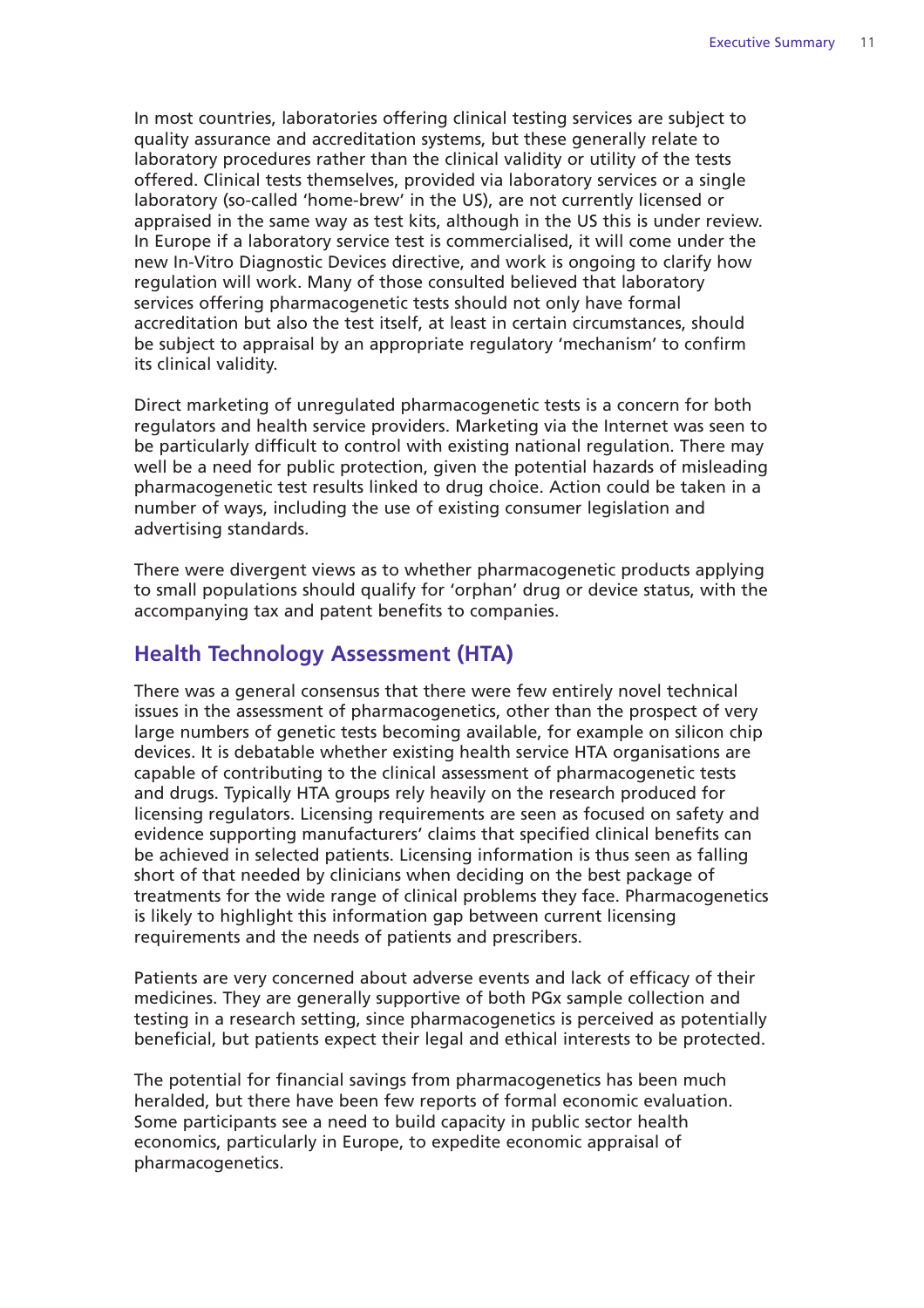#### **Barriers to implementing pharmacogenetics in the clinic**

Application of pharmacogenetics in routine care was seen as generally needing to be integrated into the professional consultation, as an adjunct to good prescribing, rather than directly marketed to consumers. Pharmacogenetics will increase the complexity of prescribing and change accepted minimum standards of care. There are dangers that this could result in additional legal liability if healthcare professionals lack adequate knowledge. Given the complexity of the therapeutic choices likely to be involved, computerised expert systems will be needed to aid clinicians. Computerised health records will need to accommodate pharmacogenetic information.

There were concerns that doctors may use PGx drugs outside licensed indications – so-called 'off-label use': this was seen as a potential barrier to the safe diffusion of the technology, especially by regulators. There were also concerns about unequal provision of PGx tests – perhaps geographical or through different health plans. This could put some patients at increased risk if doctors prescribed a PGx drug without the necessary testing.

Pharmacogenetics will need to be integrated into undergraduate and postgraduate medical and pharmacist training.

#### **Post Marketing Surveillance (PMS)**

Many of the adverse events associated with new drugs only become apparent after marketing, through post marketing surveillance systems under which clinicians formally report events. With pharmacogenetics, if clinical trial sample sizes are reduced, then the ability to identify adverse events and establish safety at trial stage will be even weaker.

Most participants saw a current need to strengthen PMS systems with pharmacogenetic analysis of serious adverse events. Public funding may be needed for national PMS systems incorporating genetic samples. However, experts in the field believed that there were serious technical difficulties in obtaining good quality data on adverse events from routine clinical settings under current arrangements, which contain few incentives for clinicians.

Current confidentiality and data protection concerns are beginning to limit the use of secondary sources for safety research. If data and samples are anonymised they are of little value for PMS research: the use of trusted third parties could provide a way forward for post marketing drug safety studies.

Post marketing monitoring systems also operate for tests and devices, but these are generally considered to be weak and under-resourced. One of the strengths of the new European medical device directive is the emphasis on PMS, a process of continually reviewing the behaviour of devices or tests. Irrespective of this, PMS of tests and devices needs to be strengthened, preferably via existing regulatory agencies rather than companies. PMS should produce the information needed for informed use of pharmacogenetic tests in routine clinical settings.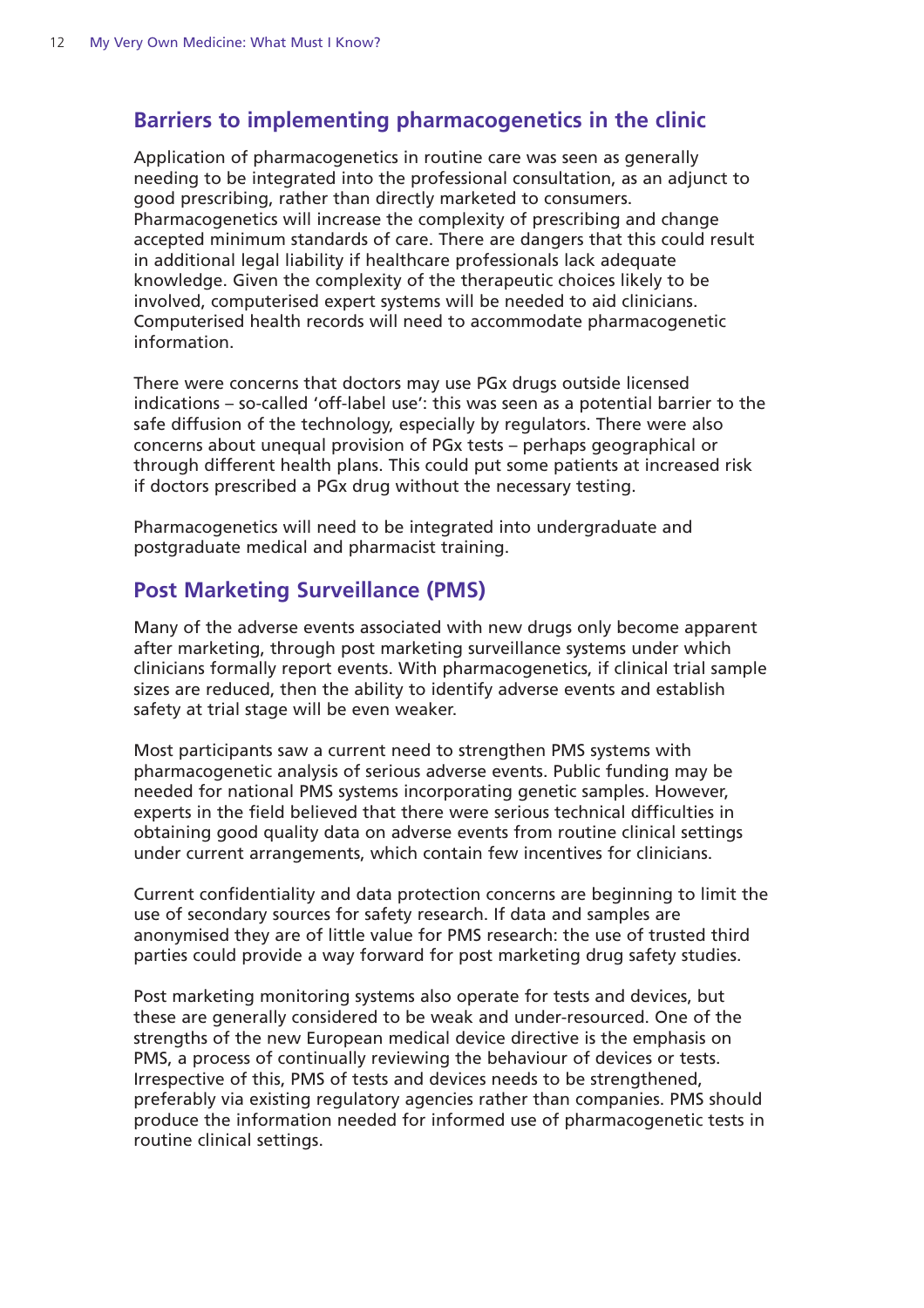#### **Stakeholder perspectives**

Unsurprisingly, there was not full agreement on all points of interest and there were considerable variations in practice and perspective between the UK, Europe and the US. The key issues of debate included:

- The status of the science
- The impact of consent and confidentiality arrangements
- Regulatory and licensing systems

In the US there is a more overt expectation that pharmacogenetics will deliver prescribing benefits in the near future. There is a sense of urgency and imminence which is less apparent in Europe, where there is far more scepticism – particularly amongst the clinical pharmacologists consulted. There was also greater fear in the US that confidentiality arrangements would stifle PGx research.

Most US regulators were confident that the existing licensing system was both robust and sufficiently flexible to accommodate pharmacogenetic product applications as they appear. There has been much dialogue about pharmacogenetics between manufacturers and regulators in the past three years, resulting in a common terminology and approach. In Europe there appears to be a less iterative system of drug and device regulation and a mismatch of perspectives. Senior industry pharmacogenetics experts profess themselves unsure about routes for regulatory submissions and more importantly, the level and nature of evidence required. Regulators in the UK and Europe have been addressing the perceived shortcomings – notably of test evaluation – and profess themselves satisfied that the European systems will be appropriate and adequate.

#### **Conclusions**

Pharmacogenetics is a potentially exciting aid to accurate and efficient prescribing, but personalised medicine, with access to 'my very own medicine', faces several hurdles. While there are few qualitatively new issues in the evaluation of PGx tests and drugs, the potential hazards of misleading tests for drug use, and the large numbers of tests in prospect are likely to add to pressures for better clinical evaluation. The predominant view was that such evaluation should be made obligatory, through regulation or health services technology assessment arrangements, but good clinical evaluation could not be left to the market. Whether current regulatory and health technology assessment arrangements will produce good information for prescriber and patient decision making is still unclear, with the area of greatest uncertainty being test regulation, especially in Europe. Finally, pharmacogenetics will need to be integrated into educational programmes and knowledge management systems in order to achieve the aim of safer and more effective use of medicines.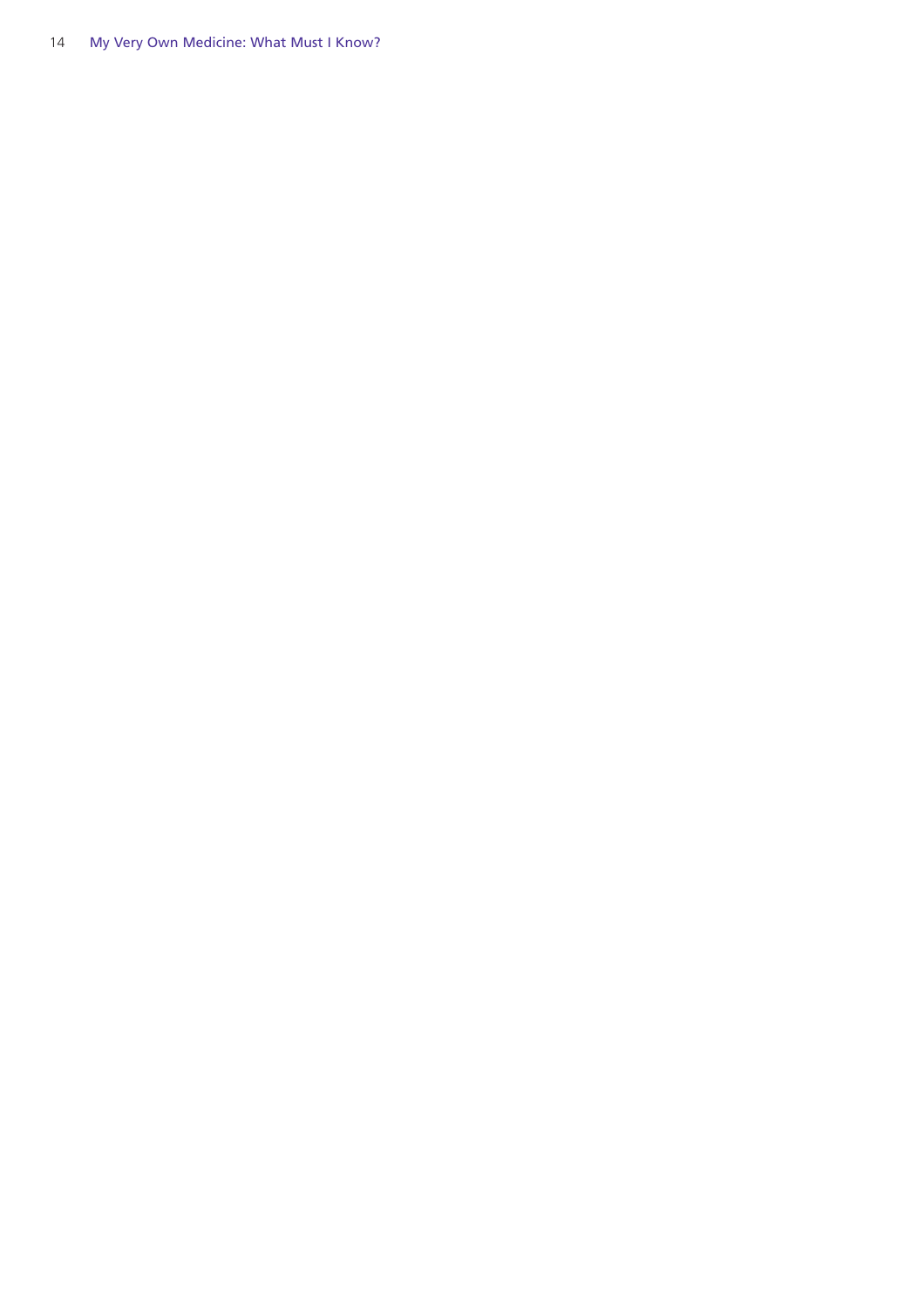### **Introduction**

In the second half of the 20th century, enormous strides were made in the development of effective drugs for a wide range of conditions. These drugs have undoubtedly made major contributions to saving lives and reducing the burden of disease. On the whole, however, this progress has been achieved by focusing on large groups of patients with precisely defined disease entities. The strategy ensured that drugs were safe relative to the expected benefits for the group, even if they were not always effective in every patient. The public policy implications of this were relatively clear: identical products were to be delivered to large sections of the population following a long period of testing. This required large-scale trials providing information to large sections of the population where the emphasis was on a safe regime rather than an individualised regime.

This strategy of 'one size fits all' in drug development was challenged, however, almost from the beginning, by accumulating evidence of individual differences in response to drugs. In several cases such differences were traced to individual differences in enzyme structure and function, which had dramatic effects on the safety and effectiveness of specific compounds in certain individuals (Motulsky, 1957). Public policy had to be adapted incrementally to manage these exceptions. Many of these differences were soon recognised to be genetically driven.

In the last decade, new techniques in genetics have provided powerful and potentially inexpensive tools for studying the genetic basis of such differences in drug response on a large scale. The mapping of the human genome and the technology that made it possible opened up a new vision, in which individual patients could be tested for a host of relevant genetic differences, and the results could be used to choose the safest and most effective compound for each patient – finding each person's 'very own medicine'. This poses new challenges for public policy makers, challenges which are explored in this report.

#### **Uses of genetic testing for drug choice**

Genetic testing of individual patients to guide drug treatment choices in clinical settings is referred to as pharmacogenetics. There are three main potential uses of genetic tests in guiding individualised drug treatment:

- To adjust doses
- To choose the most effective drug for a particular individual
- To avoid serious adverse events due to individual metabolic idiosyncrasies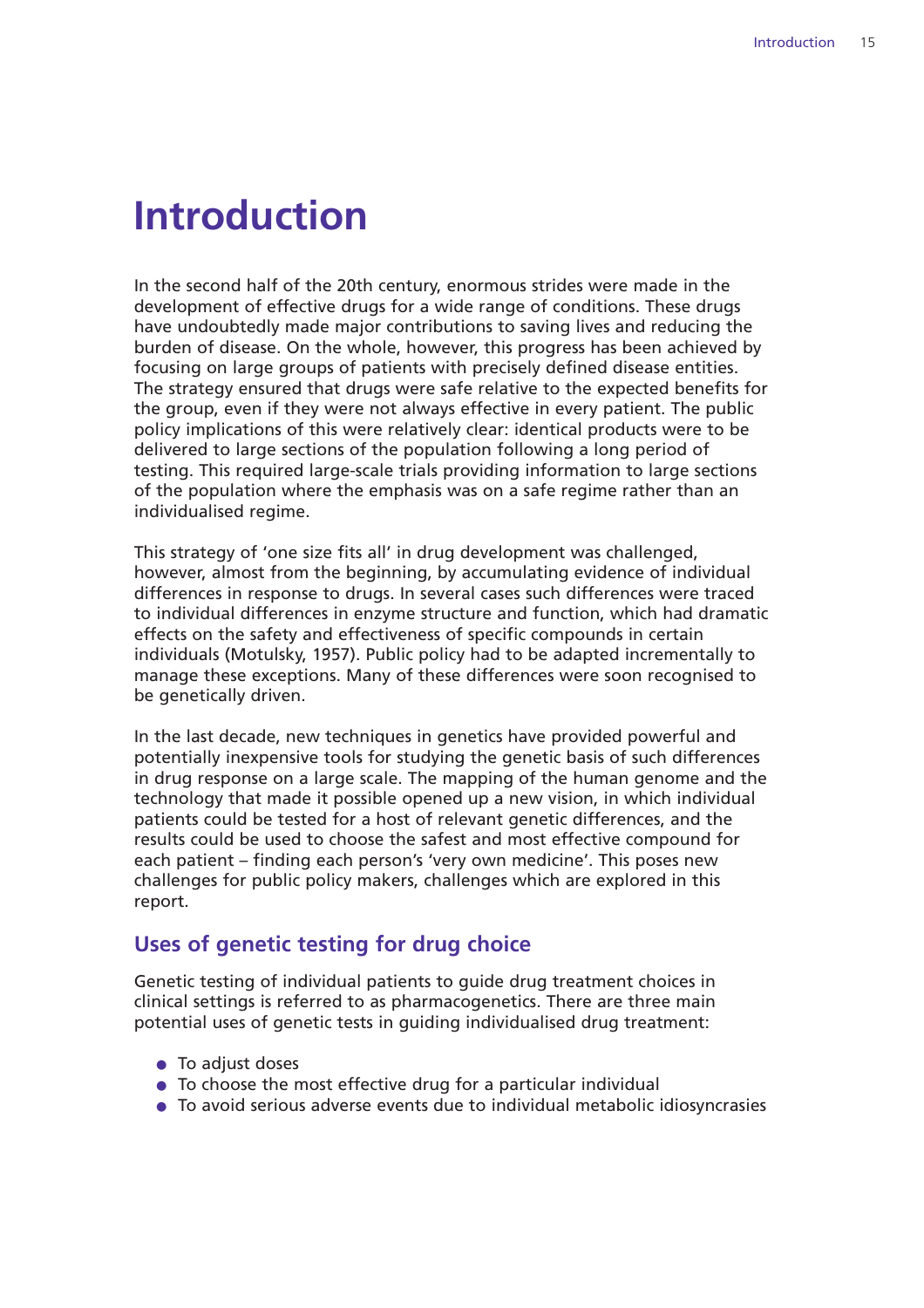In the first category of application, tests would identify individual differences in absorption, metabolism, transportation or elimination of a drug. If doses of drugs were individually tailored, those who were previously inadvertently 'overdosed' would be at lower risk of adverse events, while those who previously received too small a dose could instead be given a sufficient amount to ensure greater effectiveness of treatment. Secondly, testing could identify those who would respond particularly well to a specific compound. For example, there is some suggestion that polymorphisms play a role in the response to ß2 adrenergic agonists (Martinez et al, 2001), and could be used in choice of asthma medication. A third type of genetic testing would identify those at risk from unusual adverse events due to relatively rare metabolic idiosyncrasies. For example, most drugs implicated in QT interval abnormalities are affected by 'pharmacogenetic' enzymes and genes (Caldwell, 2001).

In theory, genetic testing could have several advantages over more traditional therapeutic drug monitoring (Ensom, Chang & Patel, 2001), because pharmacogenetic testing could be undertaken before treatment begins; would not require the assumption of steady-state conditions (or patient compliance) for the interpretation of results; could be performed less invasively (with, for example, buccal swab samples); should be predictive for multiple drugs substrates rather than a single drug; and should be constant over an individual's lifetime.

#### **Pharmacogenetics and the optimism of the nineties**

In the optimistic days of the race to map the human genome, a number of influential proponents argued that pharmacogenetics would revolutionise drug marketing and prescribing (Ginsburg & McCarthy, 2001; Roses, 2001). In papers in the leading medical journals, the prospect of developing medicines and medical practice tailored to individual patient differences was vaunted as the way of the future. Instead of hoping for the best, a simple and decisive gene test would indicate to the doctor which drug would be best for the specific patient sitting in front of her. Patients taking the right drug at the right dose would have fewer adverse events, and treatments would be more effective.

For the companies, effective drugs that had been withdrawn from development or marketing due to side-effects could be remarketed with a test, ensuring that they would be taken only by those for whom they were safe. Large pharmaceutical companies could also exploit the pharmacogenetic paradigm as a tool to accelerate drug development, because patients who could not benefit or might be at risk could be removed from trials, and clearer results could be obtained.

The vision of the impact of individual medicine also stretched to the level of health systems, suggesting that socialised medical systems would be fatally undermined by pharmacogenetics and the wider genetics revolution (Sykes, 2000). In this atmosphere of excited anticipation, policy makers were warned to prepare for a tidal wave that would sweep away the old patterns of health service delivery.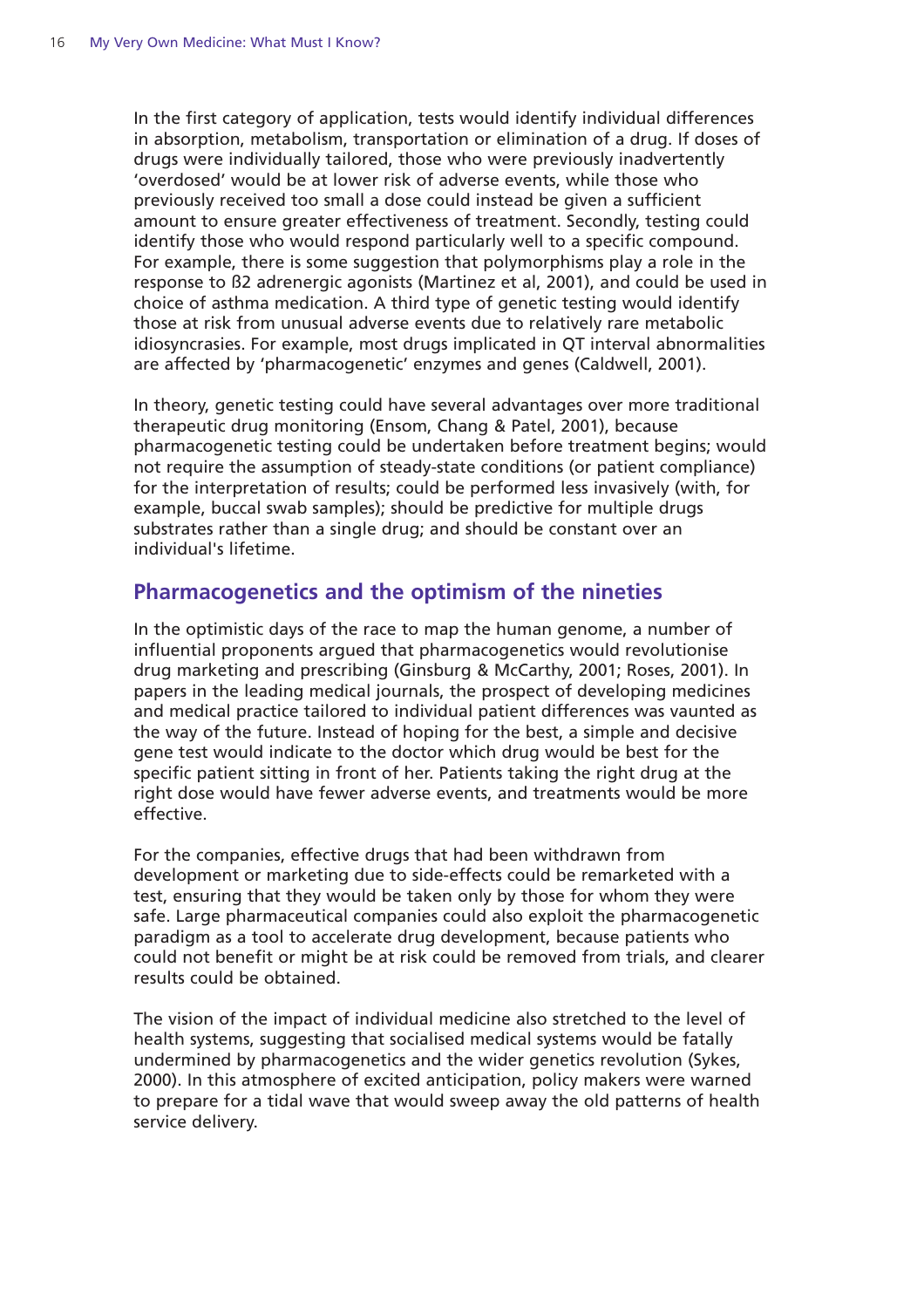#### **The uncertainties of pharmacogenetics**

Much of the policy debate on pharmacogenetics appeared to assume that the new products (i.e. genetic tests and test-drug combinations) would have very high levels of precision, both for predicting safety and efficacy. It was implied that there would be little uncertainty over the interpretation of test results or the choice of the right drugs in routine clinical practice, and that genetic factors were of overwhelming importance. This view, however, can be seriously questioned on the basis of increasing evidence that genetic tests do not always offer high precision (Holtzman & Shapiro, 1998). It can also be questioned because of experience with existing drugs and tests, which are often marketed with uncertain benefits over alternatives, and an incomplete evidence base on which to make informed clinical decisions. This uncertainty poses additional problems when making policy recommendations; it suggests the need for approaches that are adaptive, responsive and able to respond quickly to new developments.

Genetic testing for disease can be broadly divided into testing for the relatively rare single gene disorders, and testing related to common diseases influenced by multiple genes (Holtzman & Shapiro, 1998). For single gene (Mendelian) diseases, the finding that a healthy person possesses a diseasecausing genotype will be highly predictive that future disease will occur, although expression can be very variable. For instance, the severity of the lung disease in cystic fibrosis cannot be predicted well by the genotype. Also, not all disease-causing genotypes will be detected by many routine tests.

For common disorders, genetic tests are likely to give even less precise information. Inheritance of a mutation may alter the risk but does not always result in the disease. Common disorders are generally influenced by many genes of low penetrance, plus environmental factors. Genetic polymorphisms may contribute to the appearance of disease, but most people with the riskincreasing form of the polymorphism will never develop the disease. For instance, fewer than 30% of people with the apolipoprotein E4 polymorphism develop Alzheimer's disease (Seshadri, Drachman & Lippa, 1995). Alleles of single genes play a significant role in only a small proportion (usually less than 5%) of all people with common diseases, including breast and colon cancer and Alzheimer's disease.

The extent to which individual pharmacogenetic tests will target relatively simple Mendelian rather than more complex traits will be crucial to their precision. Ingleman-Sundberg (2001) has speculated that 10-15% of today's drugs are affected by a limited number of high penetrance genes and perhaps 35-40% of drug therapy is affected by polygenic factors.

Genetic determination of differences in structure and function of drug metabolising enzymes or targets should also be seen as just the first step in influencing what actually happens in routine clinical settings. Numerous other factors alter drug response, including other drugs, environmental and physiological factors such as nutrition, ageing, liver and kidney function. It is also clear that poor quality of clinical care and medication errors are important in adverse events and failed treatments (Bates & Gawande, 2000). In addition,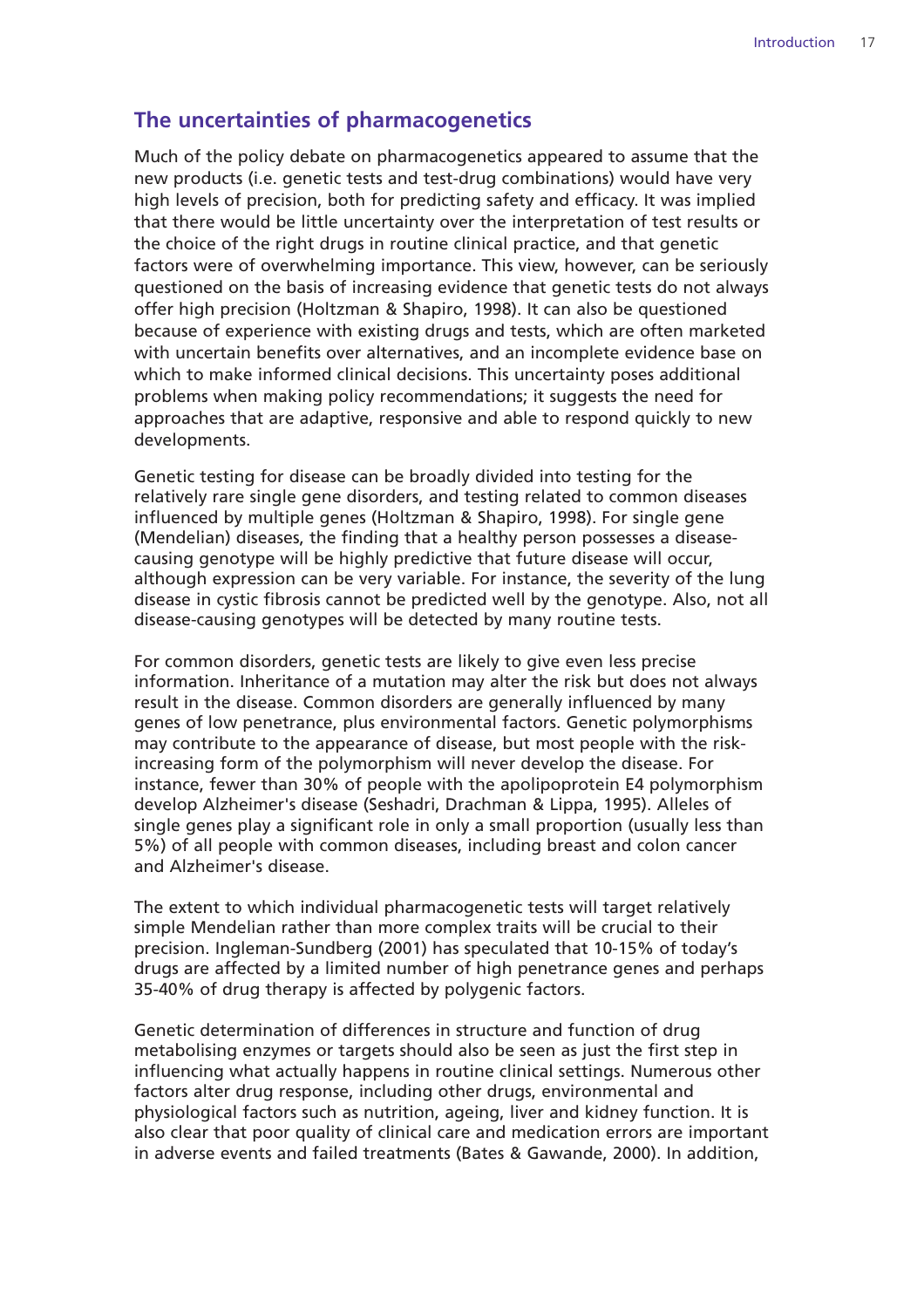many patients do not take the drugs prescribed for them in the ways intended, sometimes not taking them at all, sometimes taking too much in order to control troublesome symptoms.

#### **Assessing the 'quality' of a genetic test**

Ensuring the degree of precision and usefulness of a genetic test involves two distinct steps:

- Agreeing the academic concepts and standards for good evaluation
- Establishing a practical and efficient evaluative system that balances costs and benefits and produces an adequate level of information

In terms of defining the academic concepts in assessing genetic tests, much recent progress has been made. A US workshop convened by the Center for Disease Control (CDC) has set out the current consensus on the ideal academic standards for evaluation of genetic tests (Burke et al, 2002). Their report makes a series of critical distinctions, identifying the elements involved in the validity of a test.

Firstly, they argue that the benefit of a genetic test can only be evaluated in the context of specific health outcomes. Thus, the starting point for considering the use of a genetic test is a well-defined clinical problem of the types outlined in the applications of pharmacogenetic testing.

Four aspects of validity of a test are then defined:

- **Analytic validity** refers to the accuracy with which a particular genetic characteristic (for example, a DNA sequence variant) can be identified in a given laboratory test
- **Clinical validity** describes the accuracy with which a test predicts a particular clinical outcome; when a test is used diagnostically, clinical validity measures the association of the test with the disorder; when used predictively it measures the probability that a positive test will result in the appearance of the disorder within a stated time period
- **Clinical utility** is the likelihood that using the test result will lead to an improved health outcome; to evaluate this, the important information is about the effectiveness of the interventions available for people who test positive and the consequences for people with false positive or false negative results
- **Ethical, legal, and social implications:** evaluation of these is essential in establishing the full impact of testing

Currently, clinical tests in general are often not thoroughly evaluated, and there are some examples of patient harm from inaccurate testing. Recent controversy over cervical cancer screening, for example, has produced evidence that the new test is less accurate and more expensive than the older test, with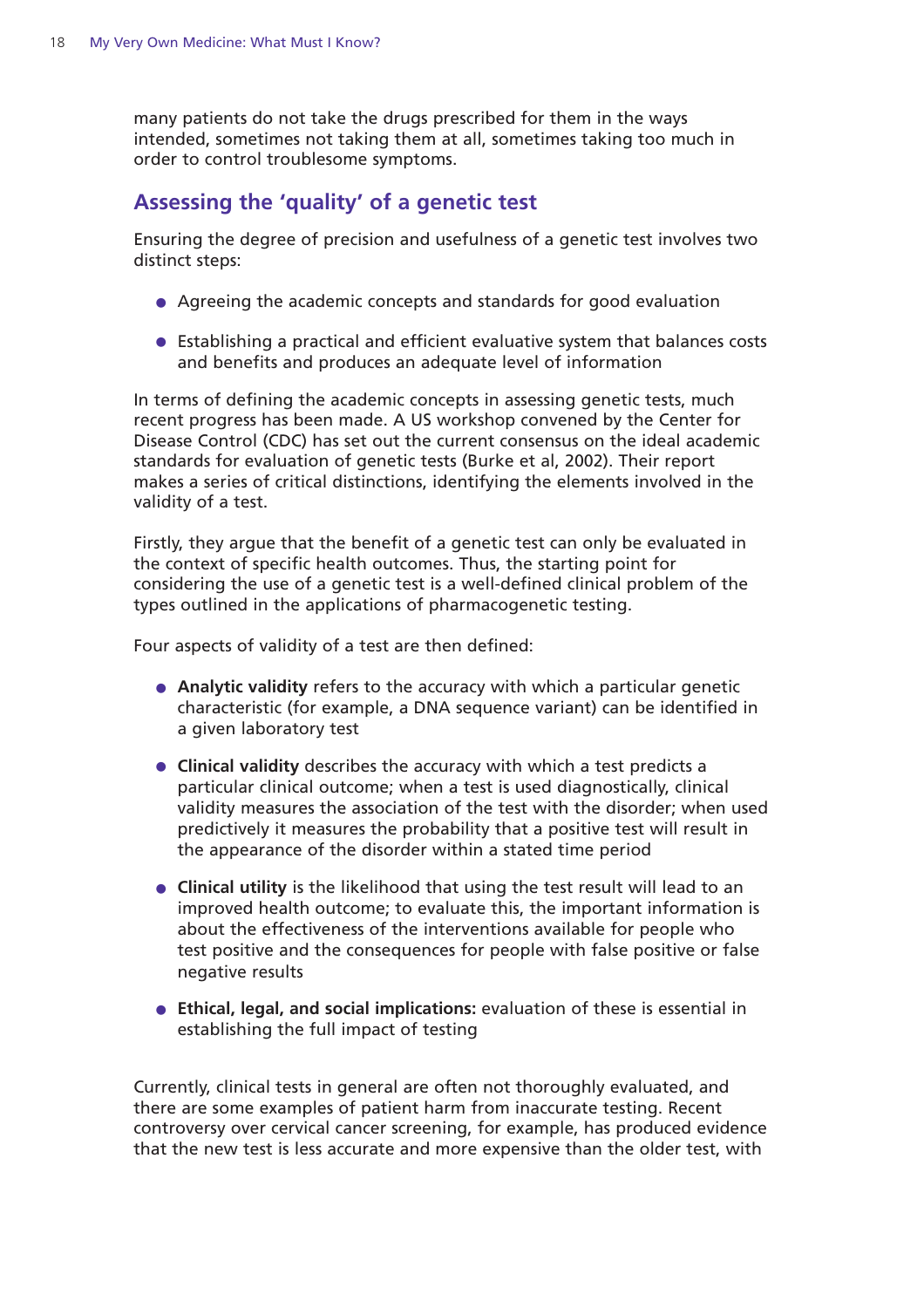the result that more cancers are missed and more women without cancer wrongly told that they may have the disease (Coste et al, 2003). Similar concerns over the accuracy of genetic tests have been voiced (Holtzman & Shapiro, 1998). Misleading test results linked to drug selection, dosing or avoidance of adverse events can clearly be severely harmful.

The academic framework for the evaluation of tests set out above clarifies the issues involved in getting good evaluative data on tests. The critical policy issue is how governments, regulatory and health systems will react to ensure that such information is available in practice. The complex nature of the information required and the lack of a 'fixed link' between the analytic quality and clinical usefulness of a test raises complex problems for regulating tests.

#### **Aims of the study**

In the light of claims about the future role of pharmacogenetics, this study was set up to explore:

- The nature of the evidence and knowledge that will be needed to allow the regulatory authorities, clinicians, and patients to decide on the appropriate use of new genetic tests and pharmaceutical agents
- The policy options for ensuring that such balanced, timely and relevant information is produced and made available, especially to clinicians and patients

Good evaluative information was seen as providing the basis for dealing with subsequent implementation issues, including deciding on clinical appropriateness, funding, delivery logistics and information management. The investigators believe that improving existing evaluative mechanisms for the challenges posed by pharmacogenetics will benefit society through the development of a more informed ethics debate and by providing a firmer basis for clinical decision making and healthcare priority setting.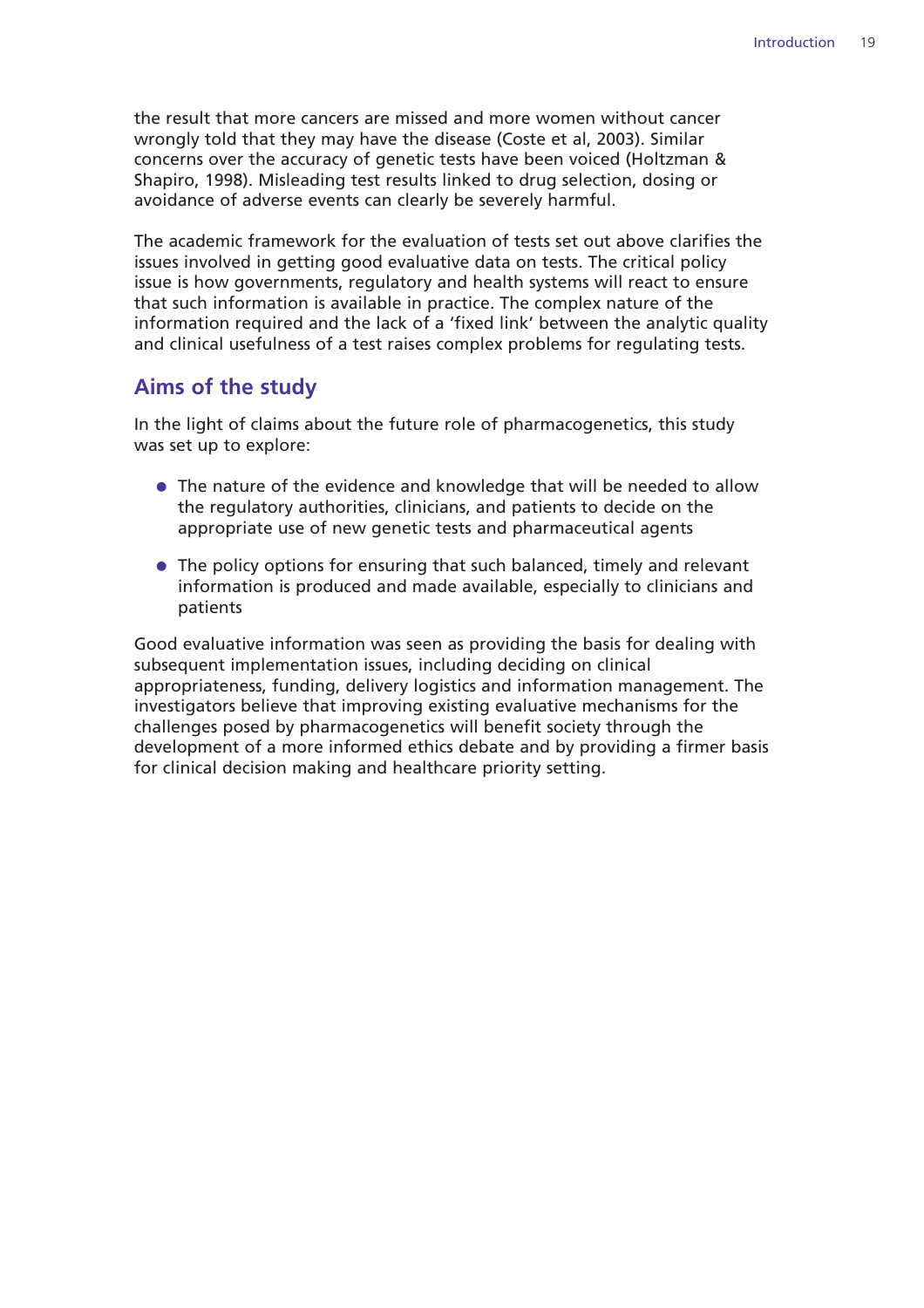# **Methods**

#### **Introduction**

The project sought to elicit expert practitioner and academic views of the policy issues raised by meeting information needs for pharmacogenetics. It was important, therefore, not only to review the literature on the subject but also to interview key people involved in the area in order to capture insights about a rapidly evolving area of activity. Furthermore, because of the uncertainty surrounding these developments, it was important to provide a selection of experts with the opportunity to debate and argue before arriving at a judgement. Those involved in the study are listed in the Appendix.

Data for this project were generated by:

- A literature search
- **•** Interviews with experts
- Focus groups with stakeholders

These data were then critically evaluated and the findings tested at an analysis workshop.

#### **Literature search**

The literature review was limited to the last 20 years and restricted to English language publications. Literature was identified through on-line literature searches employing Embase, Medline and Social Science citations. Search strategies were developed in concert with the Cambridge Medical School information specialists. Also identified were many non-indexed publications from industry and academia (part of the so-called 'grey' literature). Those searches were repeated later to pick up new literature, and key journals were regularly scanned. Following review of abstracts, key papers considered most relevant were obtained and the references also reviewed. Throughout the project, members of the project team and interviewees were also asked for relevant papers and regulatory documents.

#### **Interviews**

At the start of the project scoping interviews were conducted with ten US experts and eight UK experts to discuss the scope and focus of the project. The purposes of this were to ensure that the topic was approached appropriately as well as to identify the key players in the field on both sides of the Atlantic. These interviews followed a set framework in the US and were more discursive in the UK. They were mostly tape-recorded, and reported in summary.

We chose semi-structured interviews with experts as a good way to understand current developments in a rapidly changing area. Closed interviews might have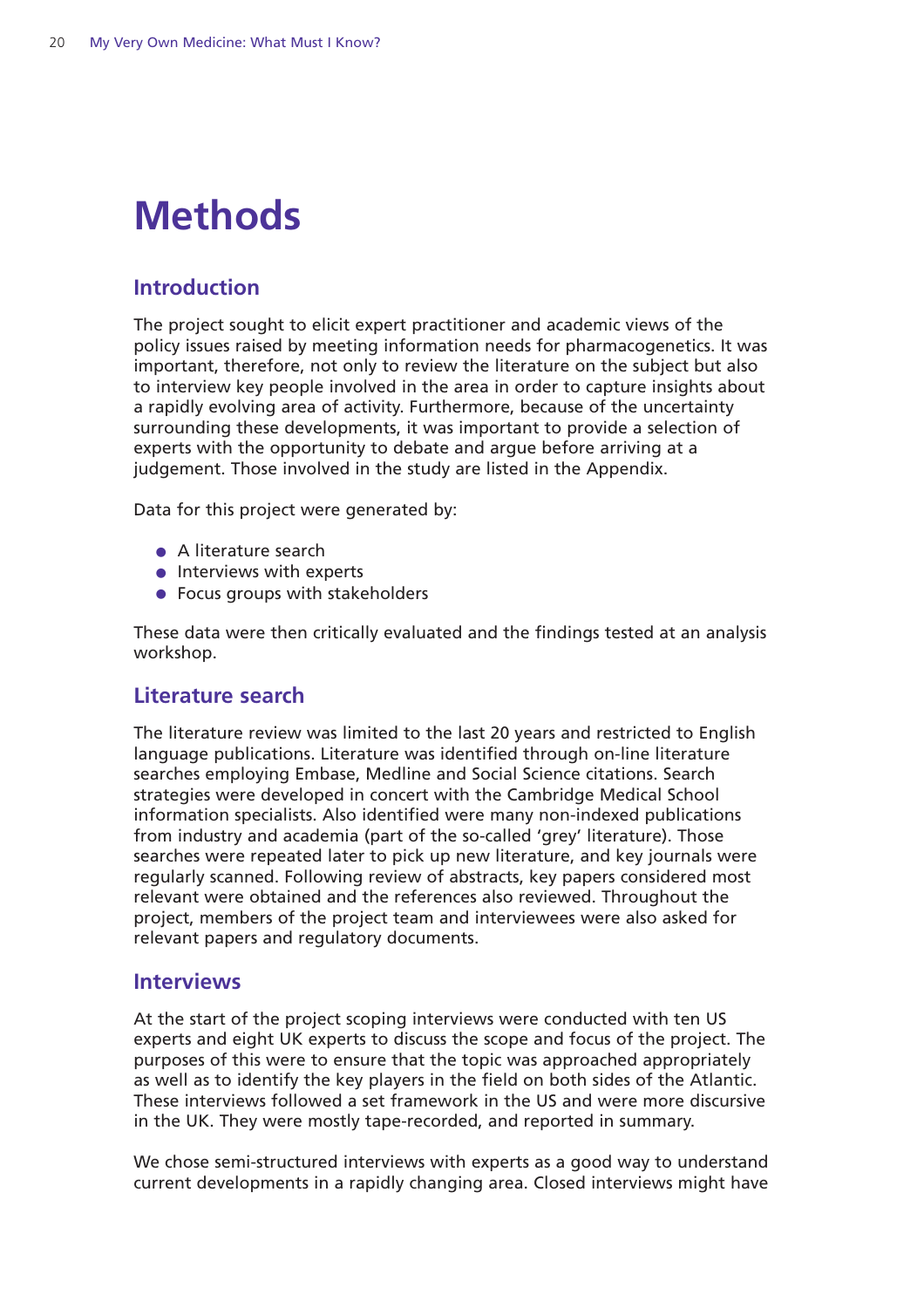failed to identify important developments that had not been previously identified. Conversely, open-ended interviews might have provided a more anecdotal set of accounts that would have been difficult to organise. A limitation of this approach was the linear nature of the enquiry, but that was partly redressed by the subsequent focus groups. A few general questions were asked to focus their thinking on the concerns of the project, followed by seven or eight key questions that sought their particular perspective and expertise. Finally, some open-ended questions were posed to explore completeness and omissions.

A list of potential interviewees was compiled by the project team from published sources and recommendations from those working in the field. The list included the following categories:

Policy makers (government and institutional) Regulatory experts and those involved in medicine and test evaluation Clinical pharmacologists/specialists involved in PGx research in the clinic Industry pharmacogenetics specialists Pharmacovigilance experts Geneticists Ethicists and social scientists General practitioners and pharmacists Patient representatives Bio-informatics specialists

From each category, two to three key individuals were selected for interview, and the remainder were invited to participate in focus groups. Each interviewee was sent a formal letter containing information about the project and the focus of the interview, and, if necessary, a topic guide. The interviews lasted approximately one hour and were tape-recorded, but the researcher (AR) also took extensive notes. These and the tapes were transcribed promptly and a summary report with quotes was produced.

#### **Focus groups**

We adopted the focus group method because in a highly uncertain area the experts are able to reflect on the uncertainties with other experts and arrive at measured conclusions. Also, we wanted to engender debate from various perspectives and increase the possibility of creative solutions.

Advantages of the focus group method for this project:

- Participants were able to bring to the fore issues that they deemed important and significant (instead of being as controlled as in a group or individual interview)
- Participants could be challenged by their colleagues if they were inconsistent (or incorrect); this process of arguing meant the researcher ended up with more realistic views as individuals were obliged to think about/revise their views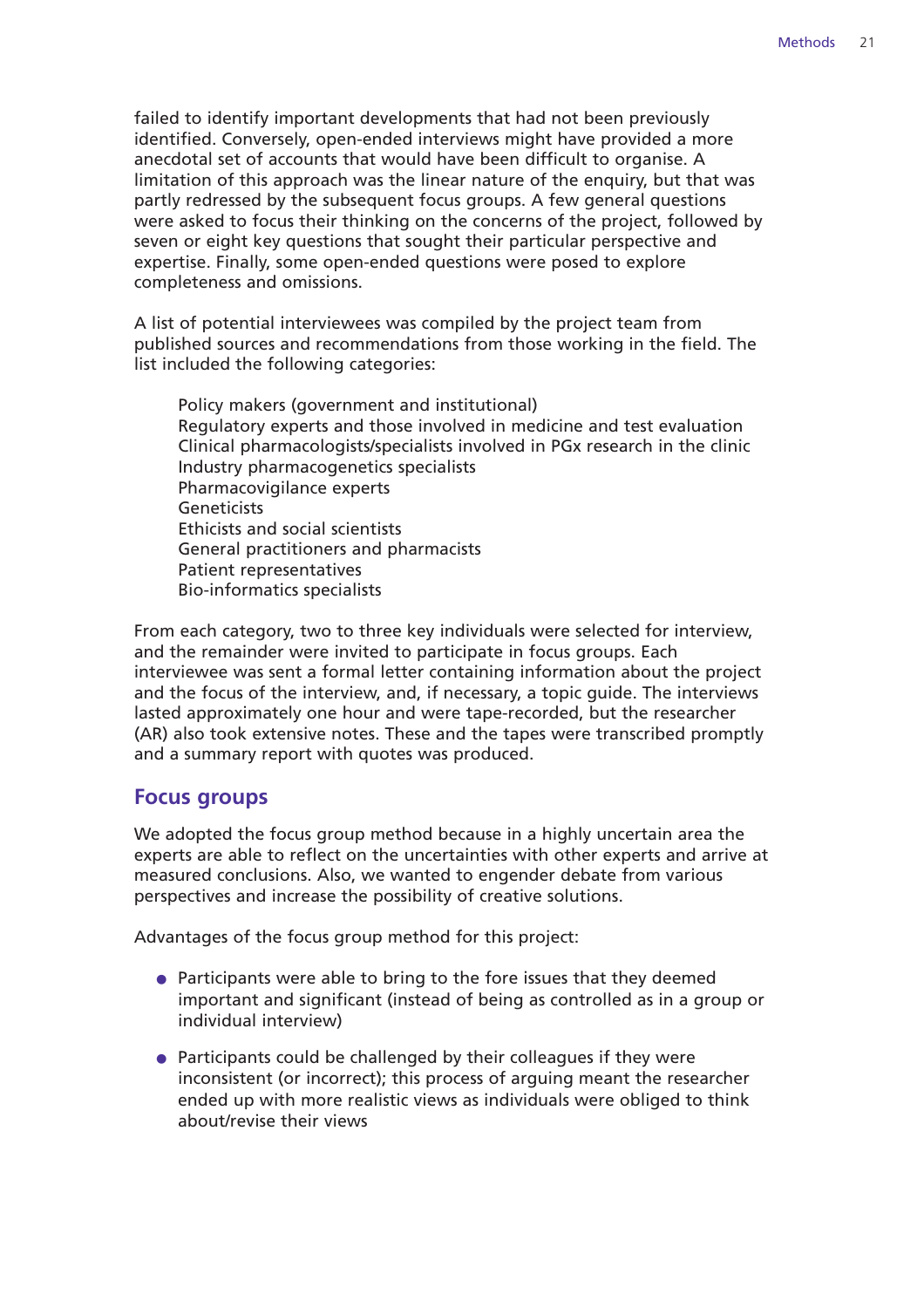● Developing policy is interactive and the process of test/drug evaluation and information needs are inherently complex and involve trade-offs; the focus group can be regarded as both more focused and constructive than the group interview in this context

Limitations of the focus group method:

- The researchers had less control and there were limits on how much a facilitator could direct the group – this is a potential problem in funded research where an explicit set of questions are to be answered
- $\bullet$  The data were difficult to analyse fully to address both what people said and the way they interacted
- Because of the relatively loose control there may have been a group effect – that is, dominant or reticent group members or even a perfectly legitimate individual view being suppressed to produce a group opinion

Each group was planned three months in advance with invited delegates receiving a detailed programme and a pre-meeting questionnaire (comprising a number of policy statements linked to a Likert scale). A professional facilitator (TL) ran the group with support from other members of the project team.

The six focus groups were constituted to accommodate the perspectives of the various constituencies affected by pharmacogenetics policy as follows:

- **UK:** International pharmacogenetics working party chairs with policy makers Government regulators with industry researchers Clinical and academic researchers with prescribers Ethicists and social scientists with bio-informatics, economists and patient groups
- **US:** Government regulators with industry researchers Clinical and academic researchers with prescribing doctors and patient groups

Each focus group comprised three sessions: first, we introduced the focus of the project, followed by a fairly unstructured discussion of the key issues arising; second, we examined the information needs relating to tests, drugs (old and new) and combination products, post marketing surveillance and the associated evaluation methodology; third, this information was collated onto hexagons and the final session aimed to group the issues into policy themes and prioritise them.

Professional recording using table-top microphones was employed for each group. In addition, the project co-ordinator attended the groups and noted the topic and speakers serially to aid voice recognition and correct attribution at the transcription stage. The recordings were transcribed and then edited by the researcher for coherence, themes, etc. Deriving from each focus group was a brief report capturing the key issues, agreements and uncertainties expressed, including illustrative quotes (anonymised).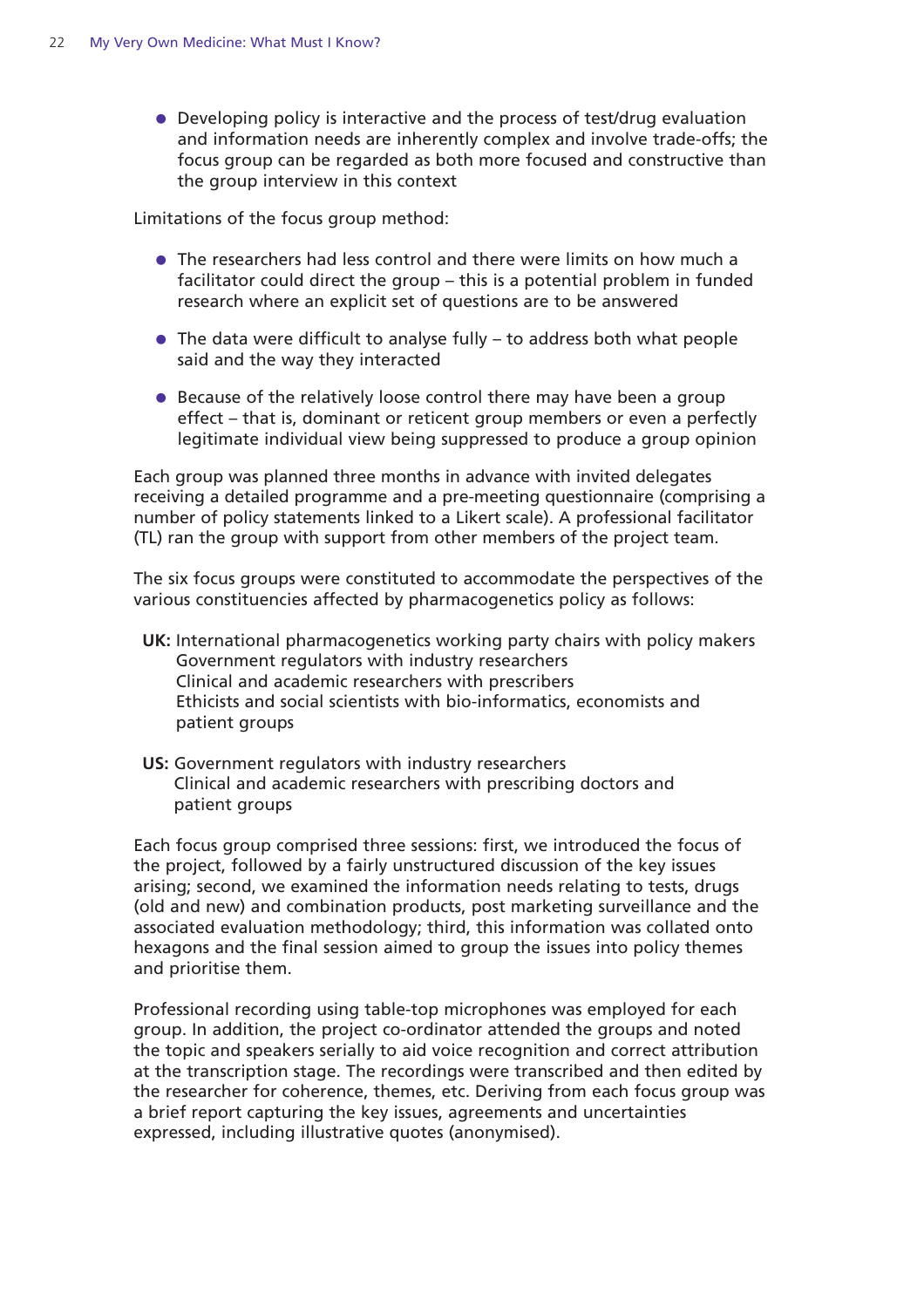#### **Analysis**

All issues arising from focus group meetings were listed, collated and reported back by the researcher and reviewed by a second member of the team. The project team then met to map all the project intelligence. Through a careful analysis of the data we arrived at the following headings:

What is distinctive about pharmacogenetics? Regulatory systems and uncertainties Information needs Evaluation methods Knowledge management PMS/Safety Patient perspectives/ethics Medical practice/education Key policy responses

Information needs were initially considered at three levels of efficiency: doctor-patient encounter; health commissioners/HMOs; and, national government/regulatory level. It was later decided that to communicate our findings in a better way, the analysis would be more usefully divided according to a temporal relationship, as follows:

The basic science Early and clinical development Formal regulation/licensing Post licensing evaluation Clinical practice issues Economic and infrastructure/systems issues

The relevant policy response ideas were then applied to each group of issues, leaving a number of overriding policy issues to be resolved at a later time. This method was repeated separately with the semi-structured interview data. Discreet issues or those not specifically debated by focus groups were also identified. Finally, the literature review was mapped onto the temporal analysis.

#### **Analysis workshop**

Following the completion of the main research process but prior to writing the final report, the key findings and analysis were tested with a small group of policy makers from each sector, many of whom had been included in the main research. A summary report was circulated and a short residential workshop organised. This workshop addressed all the key issues and proposed policy solutions derived from the project research. The participants were invited to discuss and give their perspectives on prioritising. It was professionally facilitated and detailed minutes taken. This formed the basis of the final report. Areas of dissent and areas requiring new systems, policies and leadership were also identified for future study.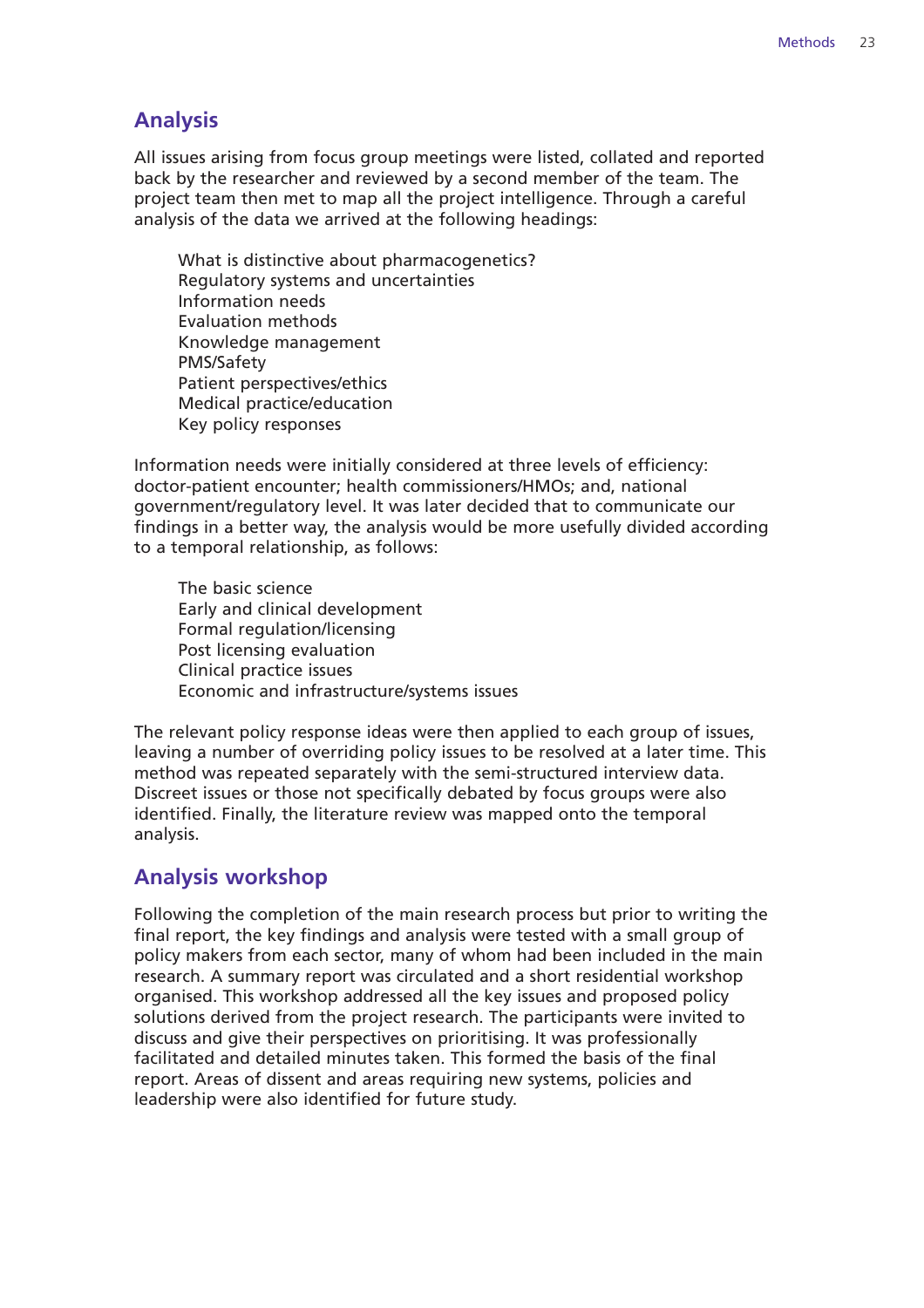#### **Some comments on the methodology**

It is widely agreed among social scientists engaged in qualitative research that the entire research process from the research agenda and design to data collection and interpretation is affected by, among other things, the personal characteristics and experience of the research team. Rather than trying to disguise this bias and promote the fiction of 'objectivity' by introducing quantitative measures or standardised methods of collection and interpretation that might eliminate subjective influences, the results of this study were enhanced by engaging with the process in an interactional and reflexive way.

The aim of the project was to investigate the many issues and perspectives intrinsic to the evolving science of using genetic information and technology to develop and prescribe drugs in a new way. Different points of view were represented by the choice of participant, but beyond that, triangulation was used to minimise the bias that might arise from use of a single methodology. For example, scoping interviews at the outset established the research issues, which were then confirmed (or disputed) in the course of more in-depth interviews and focus groups. A questionnaire was used in advance of focus groups to suggest the diversity of opinions that might be challenged in the course of group discussion. Each focus group had a different 'theme' based on the sectors represented by participants in order to allow a particular aspect of the problem to be considered in depth. Summary reports of each focus group were disseminated to participants to check the validity of initial findings and recommendations. A final analysis workshop representing the key sector viewpoints confirmed and prioritised these recommendations. So there were not only multiple sources of data, but also various stages to the project where different methods were employed to serve the final aim of identifying viable policy actions.

The project employed an inductionist approach, considering the hypotheses arising from the data on an ongoing basis. This approach, often referred to as grounded theory, is based on allowing analytical insights to emerge from the qualitative evidence (as opposed to testing pre-given hypotheses against the data). In a rapidly evolving area such as pharmacogenetics, this is more appropriate and helps to capture the uncertainties and complexities. Without the use of a guiding theory established from the outset, the challenge of combining data to produce a coherent analysis, let alone recommendations, relied on methodological triangulation. It has been suggested that this is a complex process that relies on playing each method off against the other so as to maximise the validity of field efforts. It was our experience that use of triangulation unearthed the complex issues underlying the main research topic, and that while final policy pointers and priorities may be disputed, the scope of issues that must be addressed by further work is clear.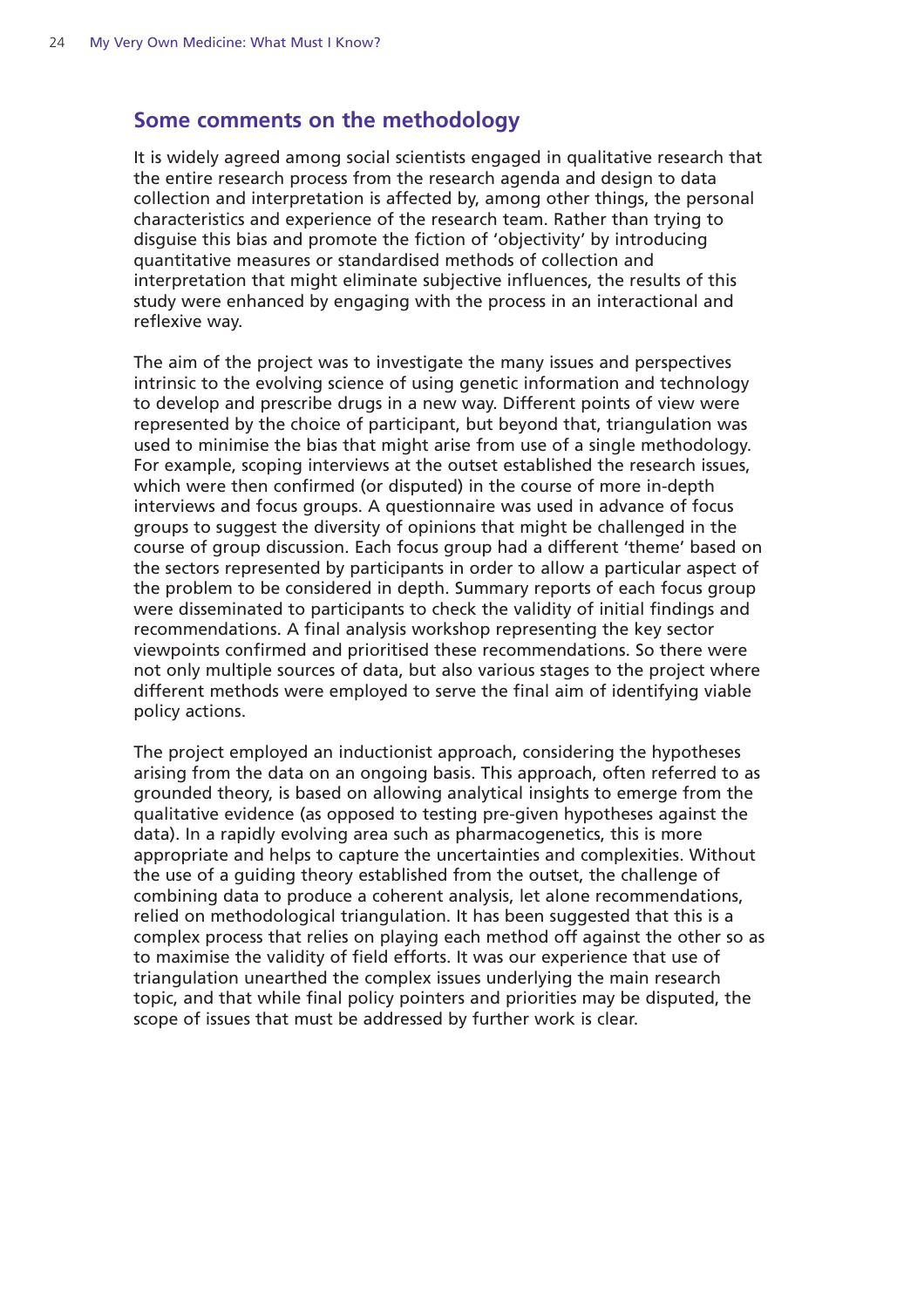### **Results**

In the chapters that follow we summarise the main issues raised by those consulted. The policy issues in pharmacogenetics are highly interlinked, but we have tried to impose order on the collected material by summarising it under the following chapter headings:

**Pharmacogenetics – the Science** – policy implications of the basic science

**Commercial and Clinical Development** – covering pre-licensing research

**Regulatory Framework** – including drug and device licensing arrangements

**Health Technology Assessment** – covering post-licensing evaluation

**Economics of Pharmacogenetics** in the development and marketing of linked tests and drugs

**Clinical and Public Health Perspectives** – covering implications for routine health service use

**Post Marketing Surveillance** – covering monitoring of device and drug safety and effectiveness in routine practice

Inevitably opinions differed and in some areas conflicting views were put forward. We have tried to report the main areas of consensus and also identify the important areas of disagreement. Throughout the text we have included a number of direct quotes from those interviewed to illustrate key points (printed in colour). Also, three 'case studies' are included: 'P450 Polymorphisms', 'Pharmacogenetics and Warfarin' and 'PMS Opportunity: the DARE project'.

After reviewing the interview and focus group material, the authors believe that there is widespread support for policy initiatives in a number of specific areas. Each section ends with these policy points or recommendations.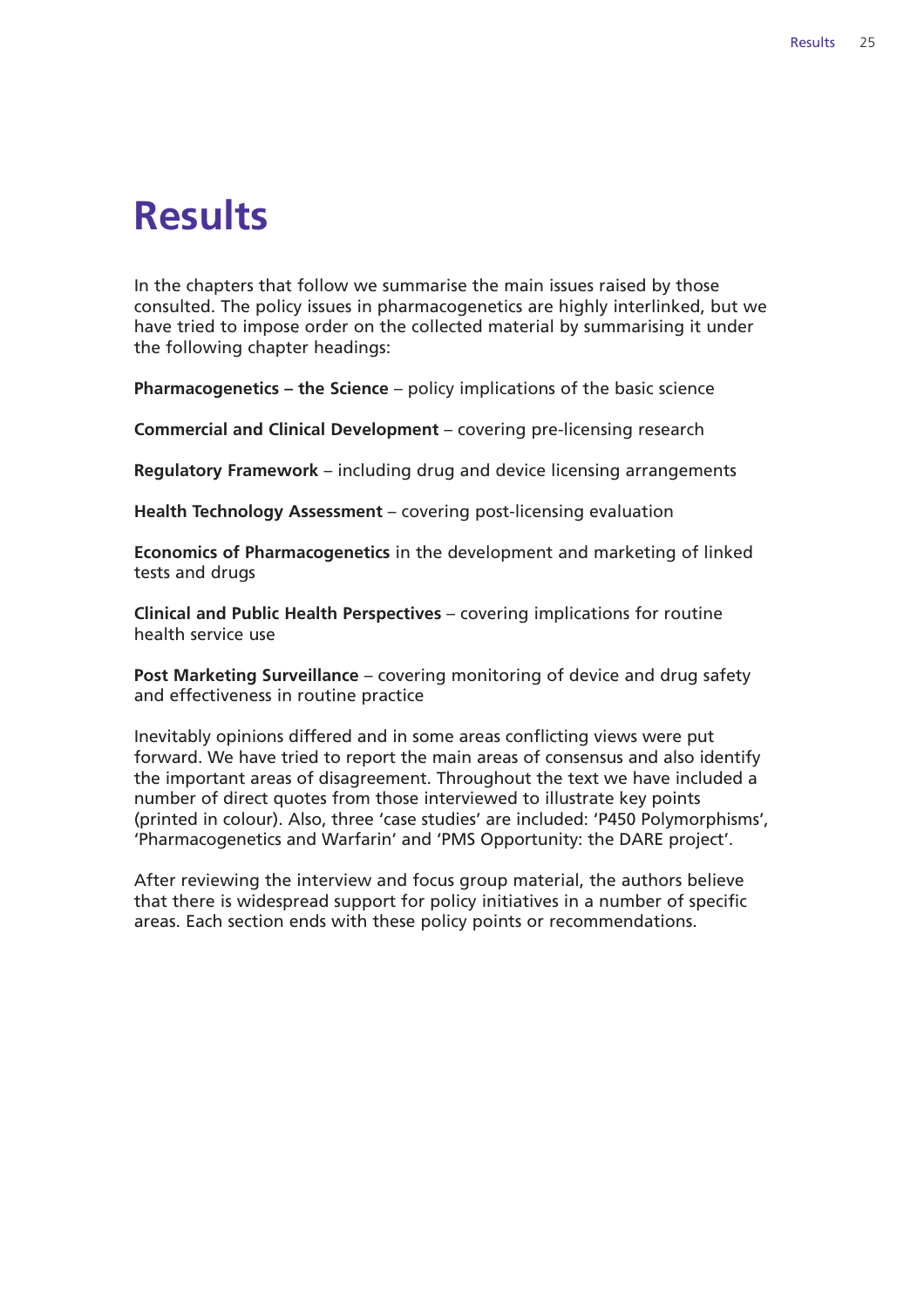# **Pharmacogenetics – the Science**

Pharmacogenetics is the study of the genetically determined variability in responses to drugs, including efficacy and adverse reactions. Individual variation in response to drugs is frequently unpredictable and constitutes a substantial clinical problem (McCarthy et al, 2002).

A clear distinction needs to be drawn between **pharmacogenetics** and **pharmacogenomics**. These terms are still sometimes used interchangeably and when not, are often given different meanings by different authors.

Pharmacogenetics is here defined as the study of genetically-determined variability in response to drugs. The report also discusses the resulting clinical applications or 'products', all of which involve genetic testing of individual patients. For practical purposes, all applications of pharmacogenetics will be characterised by the testing of individual patients in order to guide therapeutic choices. Pharmacogenomics, by contrast, is concerned with the discovery of new drug response genes and the development of novel molecules to target these genes (Dayan, 2001). The former relates mainly to selecting appropriate patient therapy and the latter to drug discovery. The focus of this research project is pharmacogenetics.

#### **What is the nature of pharmacogenetics, what does it promise, and how is it distinctive?**

Recent advances in molecular genetics and related laboratory technology have lent considerable momentum to pharmacogenetics research. Applications will include choosing an appropriate drug, selecting a suitable (starting) dose and identifying those at risk from atypical adverse drug reactions. There is consensus that the earliest applications will be in enhancing safety.

#### *'It is perhaps premature to think about policy decisions although appropriate now to develop a policy framework'*

Pharmacogenetics will not impact on all drugs – perhaps 15-20% of currently available drugs could be potentially involved. A continuing theme throughout the consultation was the uncertainty concerning the imminence of pharmacogenetic products, their clinical application and the degree to which pharmacogenetics as a technology is novel and distinctive.

Personalised medicine on a large scale is not imminent and as yet there are few real commercial products on or near the market – although some argue that the linked test-drug products Herceptin and Glivec (also known as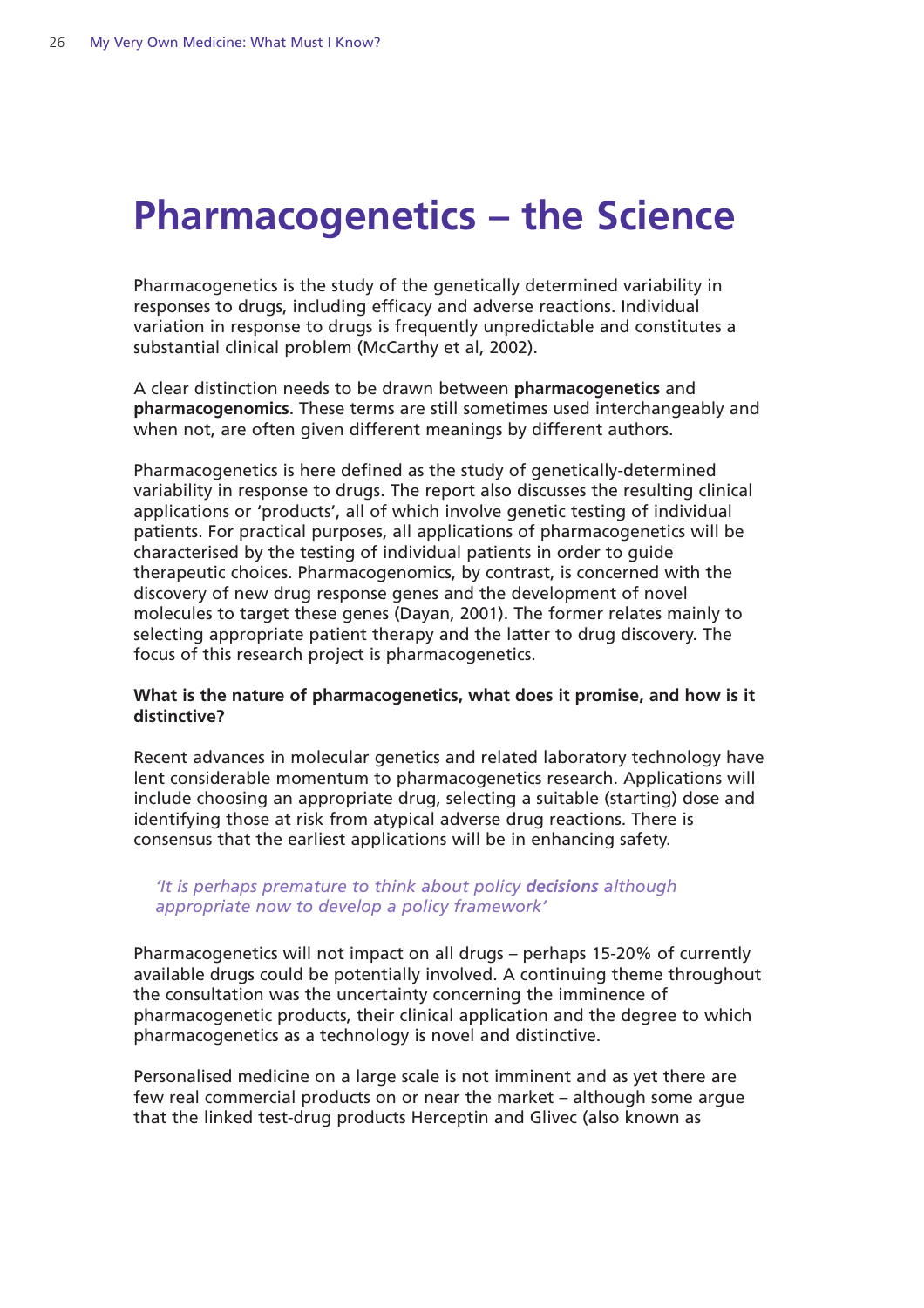#### **P450 Polymorphisms**

The main causes of variation in drug metabolism are genetic polymorphisms, induction or inhibition due to concomitant drug therapies or environmental factors, physiological status and disease state. Of these, the first two appear in many cases to be of major importance for the occurrence of adverse effects or lack of therapeutic efficacy. The drug industry has tended to drop drug candidates that are primarily selective substrates for the polymorphic enzymes. An alternative would be to individualise the drug dose based on the genotype of the specific patient and take both pharmacokinetic and pharmacodynamic aspects into consideration. This method could be more advantageous and avoid the elimination of drugs that would otherwise be suitable.

A significant proportion of drugs are cleared through the action of cytochrome P450 enzymes. CYP3A4 is by far the most important, affecting 50% of such drugs, followed by CYP2D6 (20%) and CYP2C9 and CYP2C19 (15%). The genes encoding CYP2C9, 2C19 and 2D6 are functionally polymorphic and the variant alleles causing defective, altered, diminished or enhanced rates of drug metabolism have now been identified for many of the P450 enzymes. The distribution of the variant alleles for P450s differs markedly between ethnic groups, reflecting global variations in treatment responses to many drugs.

The impact of P450 polymorphisms for poor metabolisers would result in reduced drug effectiveness. For example, poor metabolisers given the prodrug codeine will not metabolise it to morphine and hence no analgesic effect is seen in these individuals. The impact on some other affected drugs is summarised in the table below. Rapid metabolisers tend not to achieve therapeutic plasma levels at ordinary doses.

| <b>Polymorphic</b><br>enzyme    | <b>Decreased</b><br>clearance                                | <b>Adverse</b><br>effects       | Reduced prodrug<br>activation |
|---------------------------------|--------------------------------------------------------------|---------------------------------|-------------------------------|
| CYP <sub>2</sub> C <sub>9</sub> | S-Warfarin<br>Phenytoin<br>Losartan                          | Bleeding<br>Ataxia              | Losartan                      |
|                                 | Tolbutamide                                                  | Hypoglycaemia                   |                               |
|                                 | <b>NSAIDs</b>                                                | Gl-bleeding (?)                 |                               |
| CYP2C19                         | Omeprazole                                                   |                                 | Proguanil                     |
|                                 | Diazepam                                                     | Sedation                        |                               |
| CYP2D6                          | Tricyclic antidepressants                                    | Cardiotoxicity                  | Tramadol<br>Codeine           |
|                                 | Haloperidol<br>Anti-arrhythmic drugs                         | Parkinsonism (?)<br>Arrhythmias | Ethyl morphine                |
|                                 | Perphenazine<br>Perhexiline                                  | Neuropathy                      |                               |
|                                 | <b>SSRIS</b><br>Zuclopenthixol<br>S-Mianserin<br>Tolterodine | Nausea                          |                               |

#### **Impact of human P450 polymorphisms on drug treatment in poor metabolisers**

Abbreviations: NSAIDs, nonsteroidal anti-inflammatory drugs; SSRIs, selective serotonin reuptake inhibitors. (*Source:* Ingelman-Sundberg et al, 1999)

The most significant polymorphisms causing genetic differences in phase one drug metabolism are now known and therapeutic failures or adverse drug reactions caused by polymorphic genes can, to a great extent, be foreseen. The drug industry is already taking advantage of this knowledge in both drugs selection and development. However, owing to the rapid development of efficient and inexpensive methods of genotyping, plus the need to genotype patients only once in a lifetime, it may be advisable to include the genotypes in the patient's medical record. This would provide the doctor with valuable information in order to individualise treatment and improve the likelihood of successful drug therapy.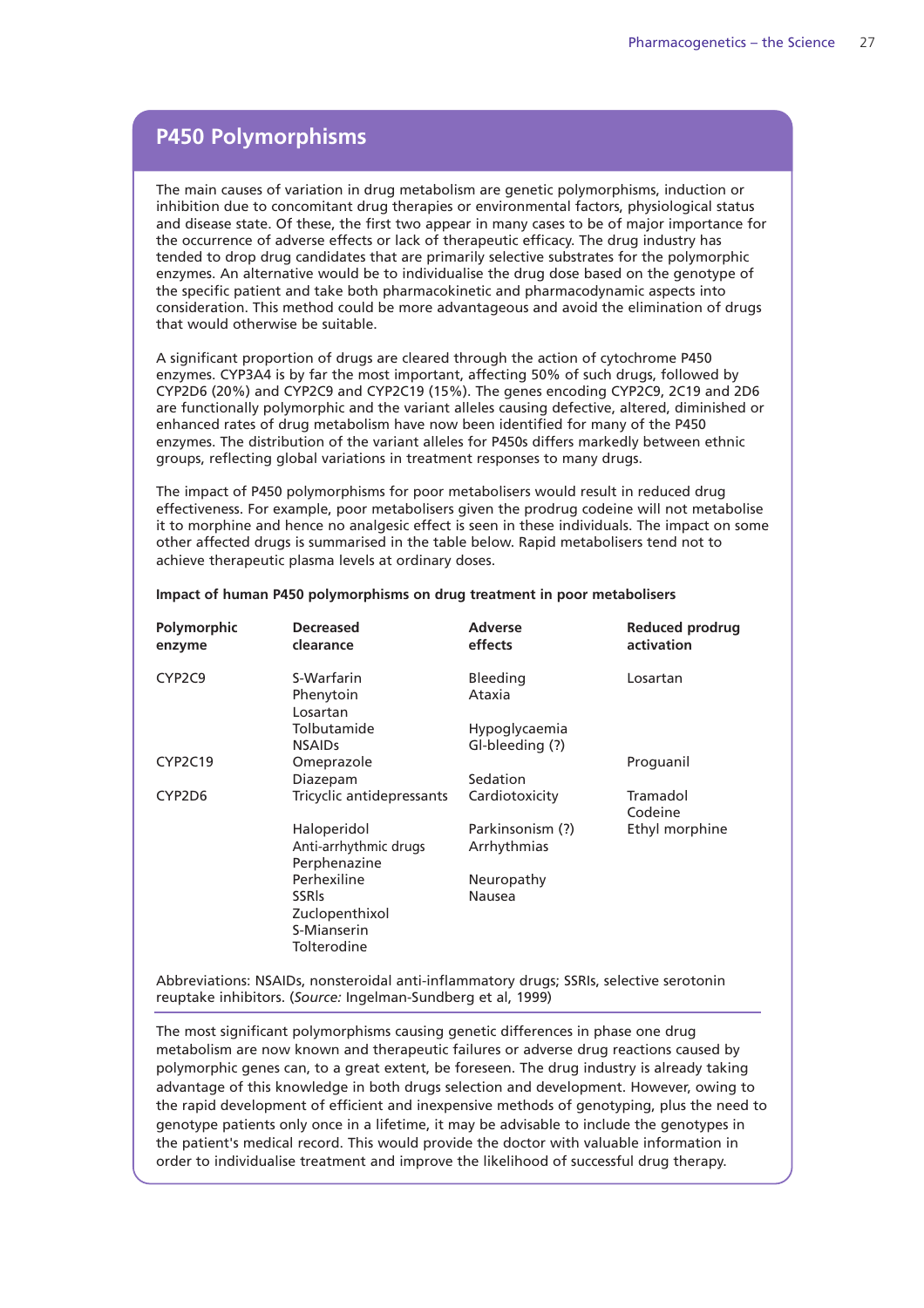Gleevec) provide useful models for pharmacogenetics. It is anticipated that the introduction of pharmacogenetics products will be incremental, with only a handful of test-drug combinations being licensed in the next five to ten years. There is widespread recognition that pharmacogenetics may have been oversold, particularly with respect to timelines. Media excitement about genetic applications may be exaggerating investment and research activity.

The basic science is still substantially uncertain and both the technology and our understanding are evolving very fast. Genetic variation is only one factor influencing drug response and many other external factors are involved, so many pharmacogenetic tests are unlikely to be deterministic.

A view that any application involving DNA is somehow special and requires a different ethical, legal and regulatory framework is prominent in some quarters. Most participants felt that this perspective needed to be challenged. Pharmacogenetics should be seen as a prescribing tool and the intended consequences of the test results seen as little different from, for example, using drug levels in the blood as a guide to dosage. These uses are entirely different from using a test to diagnose or predict a serious inherited disease, and have different ethical implications.

#### *'If pharmacogenetics is to be a success we need to get away from the perception that genetic data is special'*

It is, therefore, important that these perceptions do not mitigate against the many positive aspects of pharmacogenetics – particularly the prospect of prescribing drugs with more confidence in their effectiveness and safety. It may lead to more rational drug design and testing with drugs targeted more precisely and evaluated more efficiently in trials of selected individuals.

On the other hand, some participants did believe that predictors of drug response may sometimes also be markers of disease susceptibility, thus raising issues about the social, ethical and legal consequences.

There was lively debate over whether pharmacogenetics was distinctive from other areas of medical testing and therapy. Policy makers will need to understand both the distinctive features of pharmacogenetic tests and the similarities between them and other diagnostic tests, in order to put the technology into context. In terms of application of the test or the combination of test and drug, the issues are not unique to pharmacogenetics. Many clinical diagnostic tests can yield unwanted or unintended information, while certain tests that yield genetic information, for example those that determine blood groups, are already well accepted in clinical practice. However, pharmacogenetics is likely to result in many thousands of different tests. The complexity is beyond the scope of a regional genetic laboratory or hospital laboratory service to evaluate, and certainly beyond the ability of any physician to use effectively without the results of formal evaluations and expert systems to aid decision making.

It was apparent that pharmacogenetic information would need to be sensitively handled. Unintended consequences of pharmacogenetic testing, beyond prescribing, should be considered. For example, test results may have implications for family members.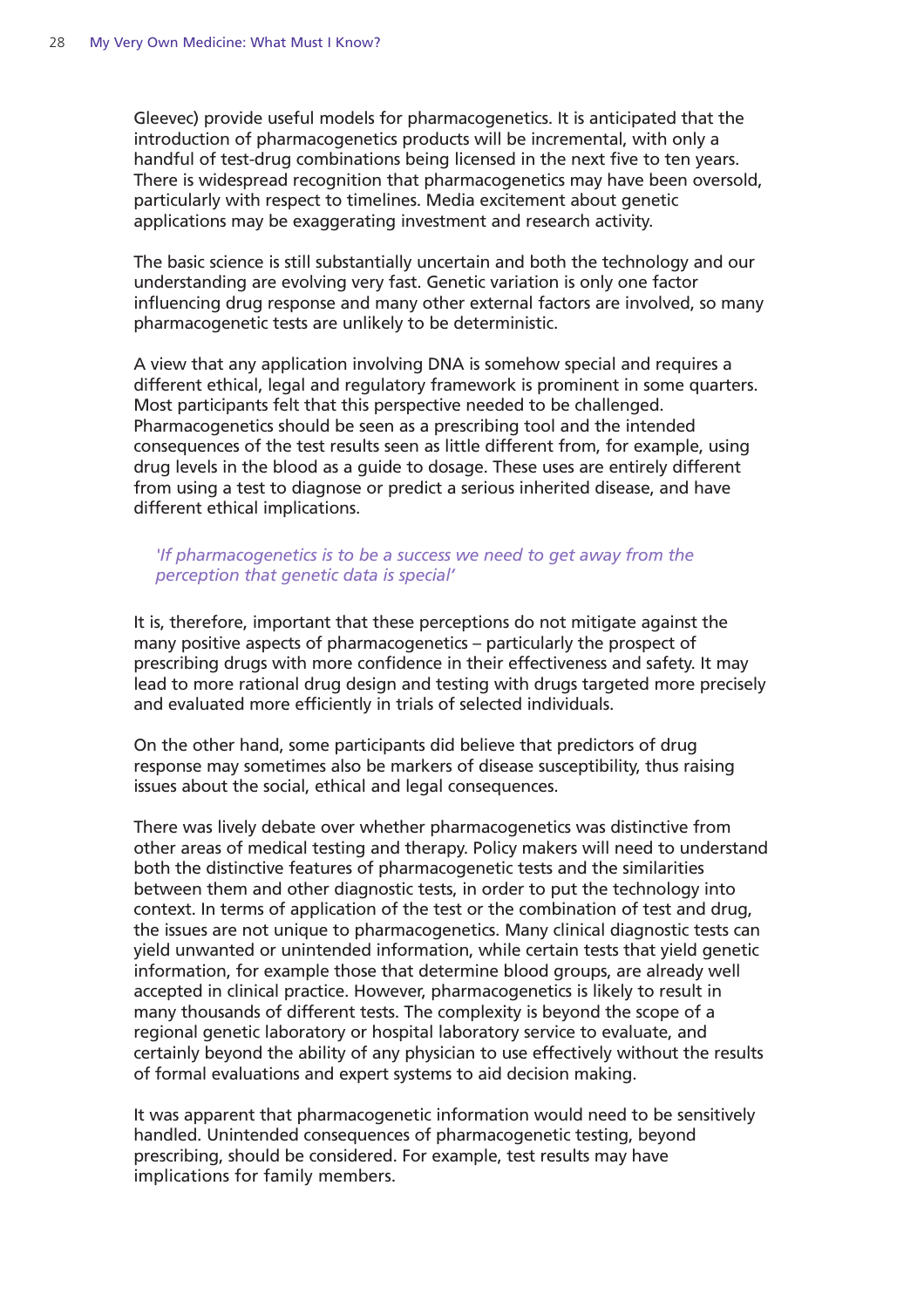Concern was expressed that pharmacogenetics is evolving at a time when clinical pharmacology is in decline and under-funded. It is important to reverse this trend and to build capacity and expertise in pharmacogenetics and related fields, such as clinical epidemiology and health economics, in order to have sufficient public sector capacity to evaluate products.

Patients and members of the public were felt to have an excessive confidence in the precision of genetic tests and to assume all are highly predictive. Whatever the reality of pharmacogenetic tests, these tests will be seen by the public as different, and needing safeguards.

The context in which pharmacogenetic tests are used is important (disease population, treatment group, direct to consumer, etc) and makes it difficult to generalise, both in terms of development methods and appropriate service delivery policy.

#### **Policy points**

- A policy framework for pharmacogenetics is needed, but it is considered currently premature to lay down detailed rules or regulations, as the science is still unclear.
- The establishment of a clinically relevant evidence base for pharmacogenetics tests and test-drug combinations is a key priority.
- Publicly funded programmes of research are needed to develop pharmacogenetic tests relevant to the safety and effectiveness of existing (generic) drugs.
- Public sector expertise in pharmacogenetics needs strengthening, with investment in clinical pharmacology departments and other relevant disciplines.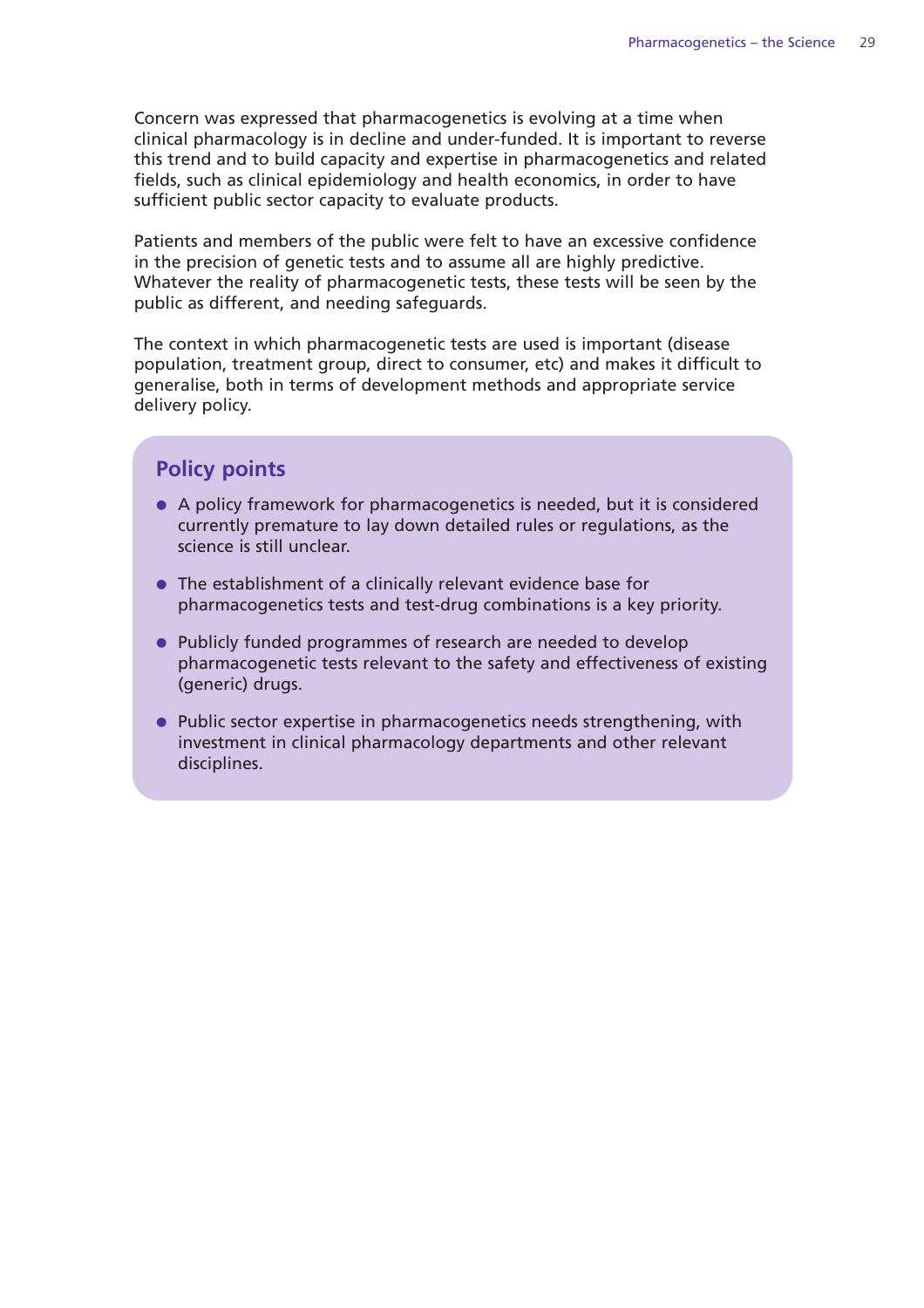# **Commercial and Clinical Development**

Commercial companies develop the great majority of new drugs and tests, partly due to the high cost and large scale of the clinical research required by regulatory agencies. It might therefore be anticipated that pharmacogenetics would increasingly be driven by industry (McCarthy, 2001). To date, however, most published studies on the genetic basis of drug response have been produced by academic groups. In the future it will be important for the two sectors to collaborate to expedite new therapies.

*'The type of tests that are likely to come out of the pharmaceutical industry … are likely to protect the market share of drugs, or create new markets for drugs that otherwise wouldn't get to market. Where are the type of tests that Health Services would want to see … to improve the cost-effectiveness of medicines?'* 

#### **Commercial incentives and challenges**

There is considerable excitement in the commercial sector about the potential of pharmacogenetics, both in terms of discovery and, more relevant here, in the development and marketing of more targeted drugs. Commercial commentators claimed that their aim has always been to create and promote safer, more effective medicines, with pharmacogenetics but one tool in the quest. Pharmacogenetics also gives them the opportunity to differentiate products in crowded markets. The traditional objective of pharmaceutical companies to achieve blockbusters – new chemical entities satisfying unmet medical need in a substantial (and preferably chronic) patient population – may alter. Pharmacogenetics is more likely to produce a number of 'minibusters' – products with a relatively high cost for low volumes that are tailored to the needs of well-defined, relatively small groups. The commercial implications of this scenario are likely to be significant but precise effects on the industry are as yet unclear.

Within individual companies, there are very mixed views about the balance of commercial risk and benefit from pharmacogenetics. Those involved in pharmacogenetics – as internal consultants or service groups to R&D – often find the main obstacles to further clinical research are presented by their own commercial colleagues fearful of segmenting their market, rather than the challenges of science or technology.

Most major companies are investing in pharmacogenetics, mainly in infrastructure and laboratory capabilities, in particular for high throughput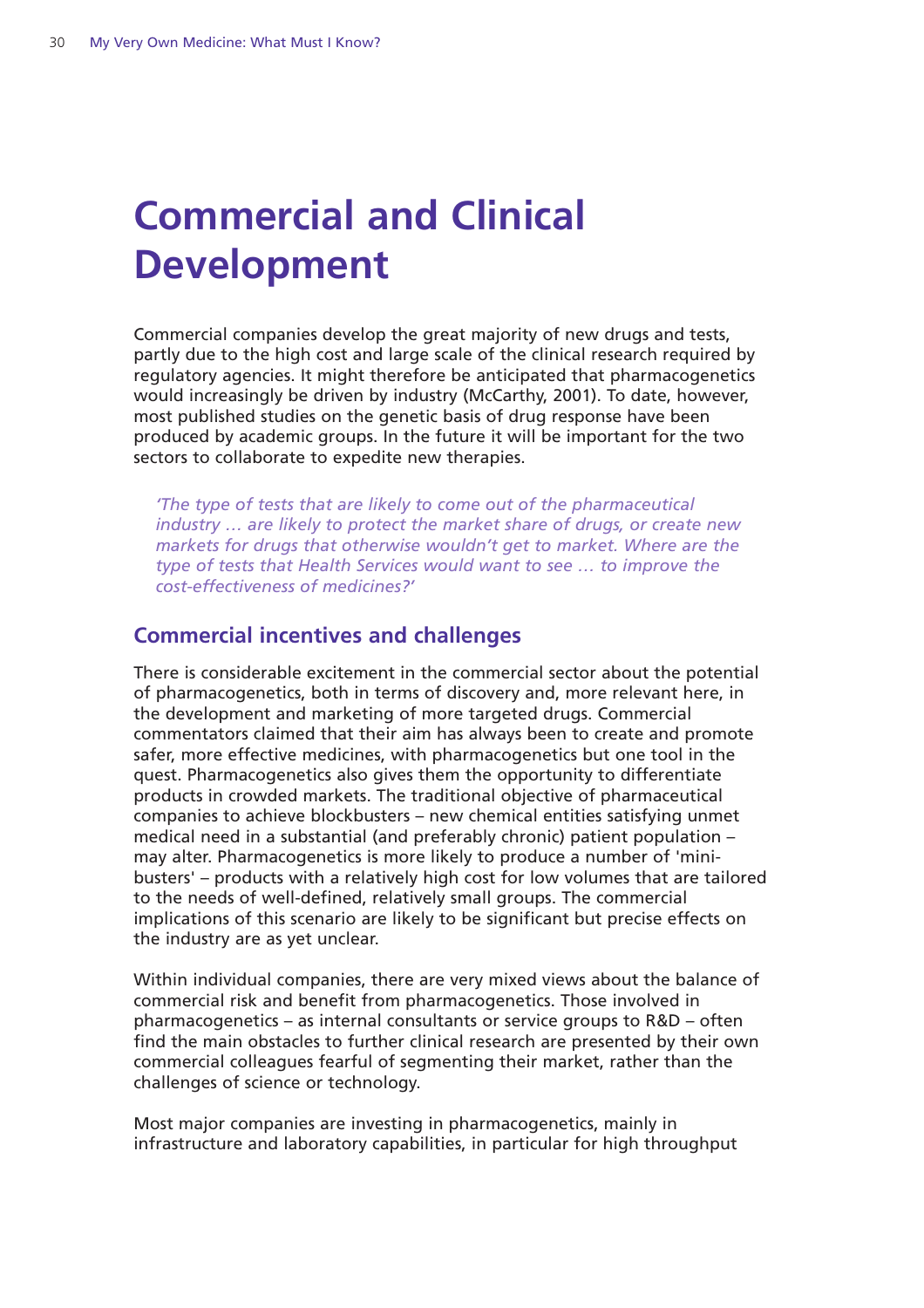genotyping. Other companies are forming strategic alliances with diagnostic groups, and specialist contract research organisations are emerging to undertake both pharmacogenetic testing and storage of samples. Some marketing divisions are anxious not only about the perception of market segmentation but also about the disincentive to clinicians of making a prescribing decision dependent on a test procedure. Others recognise that pharmacogenetics could be a strategic tool for companies that expect to be third or fourth onto the market - where segmenting becomes an advantage. Clearly pharmacogenetics will not be relevant or useful for all pharmaceuticals, and companies will be selective in their application of the science.

Tensions also exist with clinical trial divisions who fear the consent procedures required by ethics committees and logistic delays of DNA sampling will compromise their trial schedules. As a result, most pharmacogenetics work in the clinic exists primarily as a protocol addendum and optional to both trial subjects and investigators. Inconsistencies about rules for collecting DNA samples between different national regulatory agencies and also between ethics committees continue to hamper prospective studies in this area (Theilade, Knudsen & Renneberg, 2001).

Commercial participants identified uncertainty about regulation in respect of evidence requirements and submission processes. They felt that it could stifle investment in innovation and result in high risk for the first commercial entries. It is therefore likely that one of the larger pharmaceutical companies will be the first to register a truly pharmacogenetic product. Regulators, in contrast, largely felt that there was no such uncertainty and that having an appropriate framework in place would not be a problem.

#### *'There is nothing more guaranteed to stifle investment in innovation in pharmaceutical industries than lack of clarity from regulatory authorities'*

The drug development process may need redefining to integrate pharmacogenetics fully. It has been suggested that pharmacogenetics could also be employed in the 'rescue' of drugs that would otherwise be withdrawn from development in Phase III, once it was established that toxicity or adverse events were confined to a subgroup definable by reference to genetic variation or there was too much variation in response rates.

Whilst better definition of disease and more targeted medicines may lead to net patient benefit, it is also likely to render more visible groups of nonresponders or those susceptible to risk of specific toxicity. These so-called 'orphan groups' and 'orphan indications' may not be sufficiently numerous to justify the development costs of appropriate treatments.

Pharmacogenetics clearly brings important economic considerations for both the commercial sector and health service providers and a requirement to align their respective interests with appropriate incentives. For example, whether the test is very cheap in relation to an expensive drug or very expensive in relation to a cheap drug will be a key determinant of its attractiveness in clinical practice.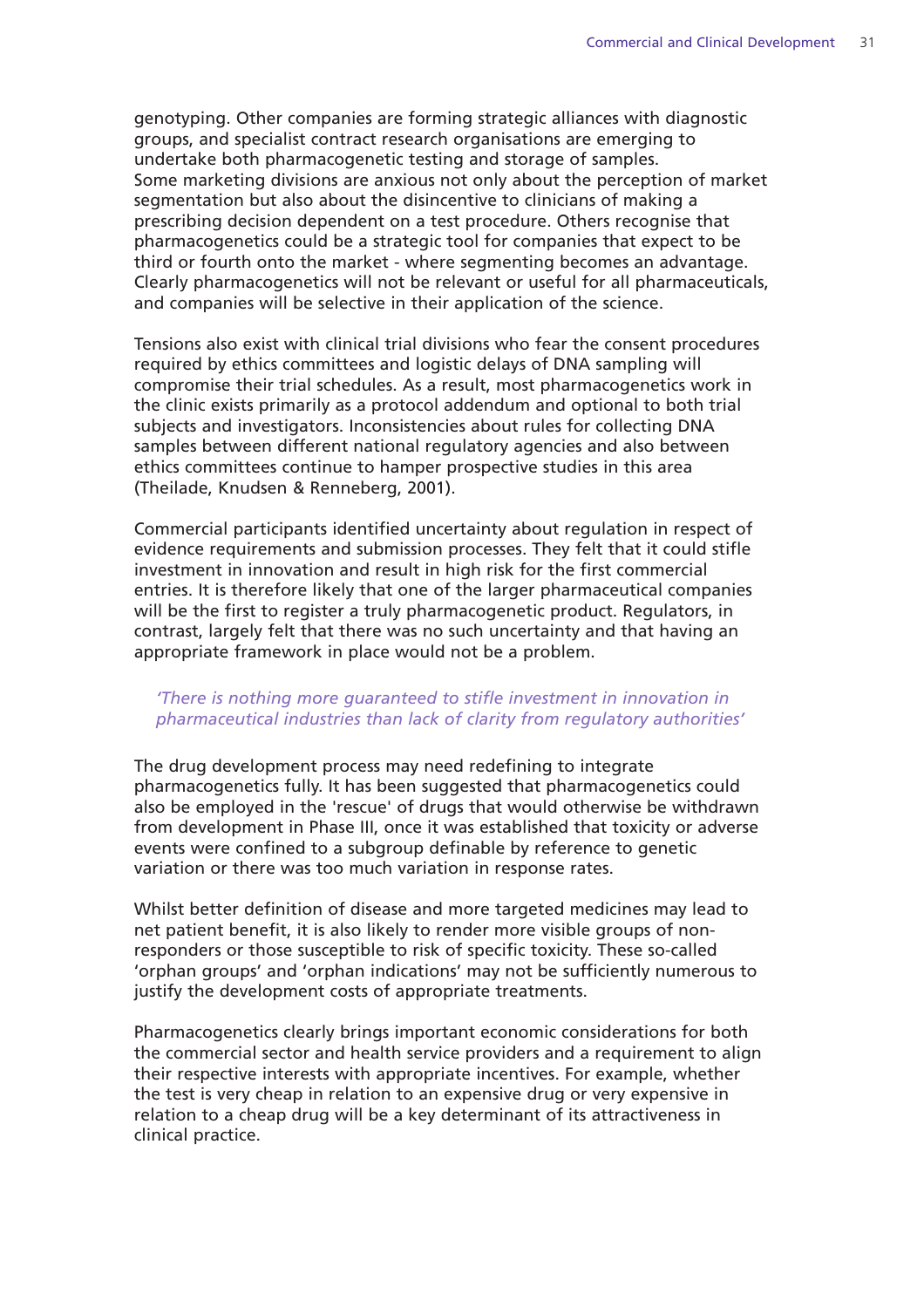Another disincentive for adoption of this technology would be if exclusive intellectual property rights or patents were granted on gene sequences implicated with drug metabolism. This was largely viewed as potentially limiting progress in pharmacogenetics. Commercial incentives to develop products for a restricted market are needed, particularly for certain sectors of the independent biotechnology industry whose main focus is on diagnostic tests rather than on drug development.

There is a belief amongst academic scientists that pharmacogenetics has been oversold. This overselling may have led to inappropriately large investments in pharmacogenetics. With escalating R&D costs and an overall reduction in the number of pharmaceutical products reaching the market (Taylor, 2003), commercial interests may be under pressure to market test-drug combinations as quickly as possible, to the detriment of good clinical evaluation of products.

#### *'Who is ensuring that time lines are known and flow of evidence is ongoing and appropriate? Otherwise marketing may be premature and proceed in the absence of adequate evidence'*

Good intelligence on when pharmacogenetics products will arrive is important for policy makers so that they have the information required for decision making before products reach the market. Policy researchers wishing to identify the scope of existing, specifically pharmacogenetically-derived products may experience difficulties because some companies may not wish to stress their 'specialness' lest they attract unwanted regulatory questions. This has caused some commentators to underestimate the amount of work ongoing in the private sector. The public sector work is more likely to be discussed openly – notably in schizophrenia, asthma, anti-coagulation and hypertension – but certainly there are still very few publications of clinical trials that demonstrate pharmacogenetic drugs or tests near to the market.

Certain stakeholders believed that there is a potential conflict of interest if the same company markets both the pharmacogenetic test and drug, as the price could then be manipulated to optimise the market. Some postulate that if a pharmaceutical company found its market share under threat from a diagnostics company marketing a pharmacogenetic test, it would move to purchase or control the diagnostics company. However, biotechnology or diagnostics companies may be more likely to develop tests relevant to the safer or more efficient prescribing of widely used generic drugs, where the economic arguments could be compelling. For example, warfarin starting dose is notoriously unpredictable and greater accuracy may be attained by the use of testing via the CYP2C9 alleles to improve the anticoagulant control and reduce the risk of major haemorrhage (Meyer, 2000). Other experts have disputed whether this could work reliably in practice.

Some analysts believe that pharmacogenetics could transform prescribing practice, with the result that drug choice and dose are not ultimately influenced by the medical sales representative, but rather the genetic profile of the individual. This would also revolutionise the marketing of prescription drugs. However, this scenario was viewed as probably decades away.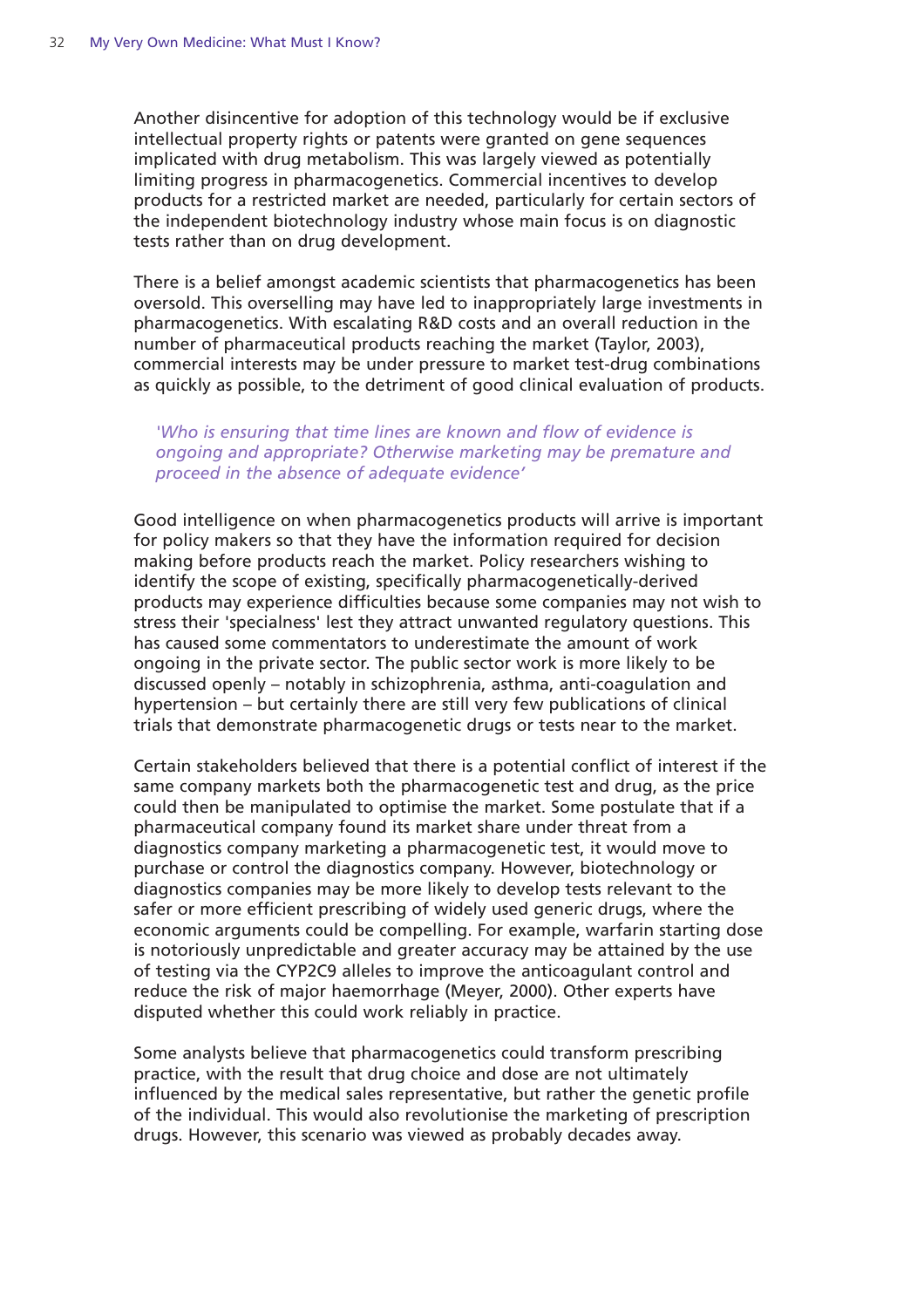#### **Impact on trial design and conduct**

The premise behind pharmacogenetic research at the clinical stage of drug development is that a more discrete and suitable patient population can be selected. Few examples are yet published, although GlaxoSmithKline has recently demonstrated promising early association studies with two compounds in trials (Roses, 2002). An early impact is likely to be on patient selection and recruitment processes. At present, commercial studies include genetic testing as a protocol addendum and collect additional samples from existing trial subjects in the hope of correlating treatment response (including adverse events) with genotype. In many cases these experiments have been described as 'fishing trips', but are often part of a strategic approach, starting with genotyping in Phase I, selecting subgroups by genotype in Phase II and conducting prospective confirmatory trials by Phase III (Rioux, 2000). This approach can have important strategic consequences because the population studied in the pivotal trials will be the one to which claims (and hence a license) will relate. Therefore a sponsor needs to be confident in the discriminatory performance of the pharmacogenetic test, and the costeffectiveness of such an approach.

*'The impact of genetics in terms of the early development is that it offers us the opportunity to stratify and study smaller numbers in select genotypes'*

#### **Methodological uncertainties**

Currently, most of the candidate pharmacogenetic markers relate to drug metabolising enzymes (Jazwinska, 2001). Once the metabolic pathways of a new drug are known, a test can often be developed to discriminate between poor and extensive metabolisers. More than one metabolic pathway may be implicated so tests may have to be complex or might lack sensitivity.

Generally, tests will be evaluated in healthy volunteers and patients within a specific population. A key question is how the sensitivity and specificity of the test might decline as a more heterogeneous general hospital or communitybased population is involved, which might include individuals showing a wide range of disease manifestation, co-morbidity, other drug use and other factors that may influence rates of metabolism in 'real life'.

The generalisability of the pre-licensing drug trials, already a major concern for those espousing evidence-based medicine, might be further compromised by pharmacogenetic selection. There are already suggestions that the small size of pharmacogenetics studies renders them unconvincing.

Rioux (2000) has argued that pharmacogenetic clinical trials will not use any special methods. A drug development programme should include a strategy for evaluating the potential value of pharmacogenetics by determining the maximum possible gain in response rate for the highest responding genotypic subgroup. Sample size could be reduced if a more homogeneous sample could be selected, with less inter-individual variation, resulting in an anticipated larger effect size. Researchers have explored the impact of different allele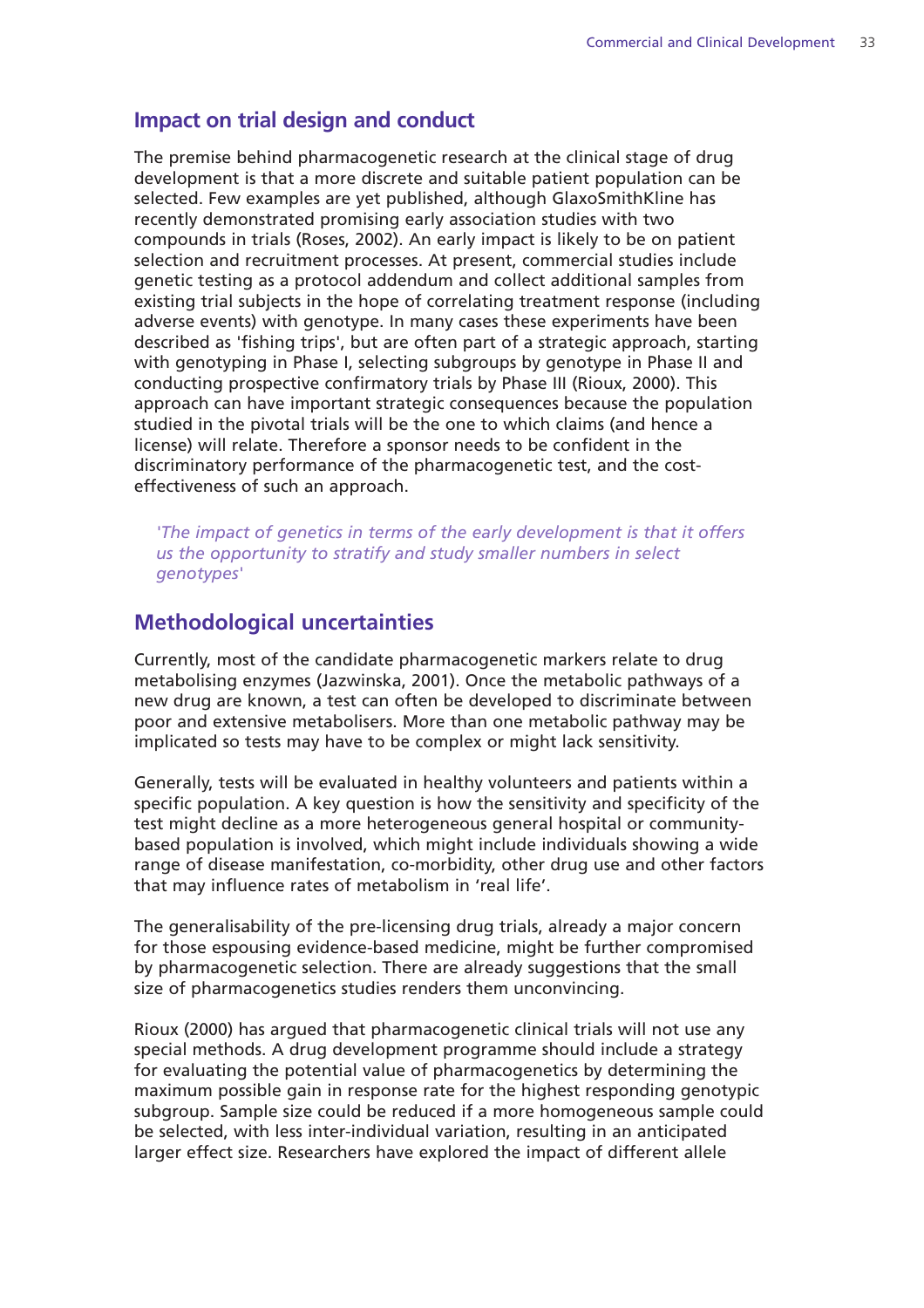frequencies, gene action and gene effect size on clinical trial sample sizes (Fijal, Hall & Witte, 2000). Unless the susceptible allele is relatively common (>30%), and the effect of the gene on response is relatively large, the sampling requirements may be extremely large and not feasible in early phase trials. If, however, the gene action is dominant, it may be that less than 50% of the traditional sample size would suffice. It is therefore crucial that prior genetic information be available to ensure appropriate study design (Cardon et al, 2000). Reduced sample sizes could bring economies in the R&D process to balance the potentially smaller target population. But it might also reduce the ability of the trial to detect rare adverse events and limit the quality of the safety data.

Some statistical and methodological questions remain. There are a number of advanced statistical methods that offer promise for application in pharmacogenetics, although none are established. For dosing studies, one expert suggested Bayesian techniques may provide the next step, but guidelines on what standards will be required in submissions to the regulators are still awaited. Studying subgroup differences in response within trials can be made more efficient by using so-called 'adaptive' trial designs. These designs allow a trial to start with a number of aims, and then drop inappropriate ones as the statistical evidence accumulates. These designs are still seen as being at a theoretical stage, and consensus is not quite established.

Clinical trials are frequently of short duration relative to the time-course of the disease, and sometimes employ surrogate endpoints. Selecting meaningful clinical and patient outcomes will be critical to establishing the clinical utility of pharmacogenetic test-drug combinations.

There is public sensitivity about the collection of biological samples for genetic studies, including pharmacogenetic studies. As DNA samples tend to be perceived as qualitatively different by patients and ethics committees, separate and additional review and informed consent procedures are often demanded. This causes both scientific and logistic problems, particularly in association studies where a sponsor may be genuinely unable to state in advance exactly which tests will be performed on stored samples. Although the former Advisory Committee on Genetic Testing (ACGT, 2001) and, more recently, US policy groups have considered research involving genetics (National Human Genome Research Institute, 2003), pharmacogenetic testing was not explicitly addressed. Some argued that pharmacogenetic testing did not pose the same issues as testing for disease inheritance or susceptibility and should not be burdened with the same ethical requirements as may apply to genetic disease testing.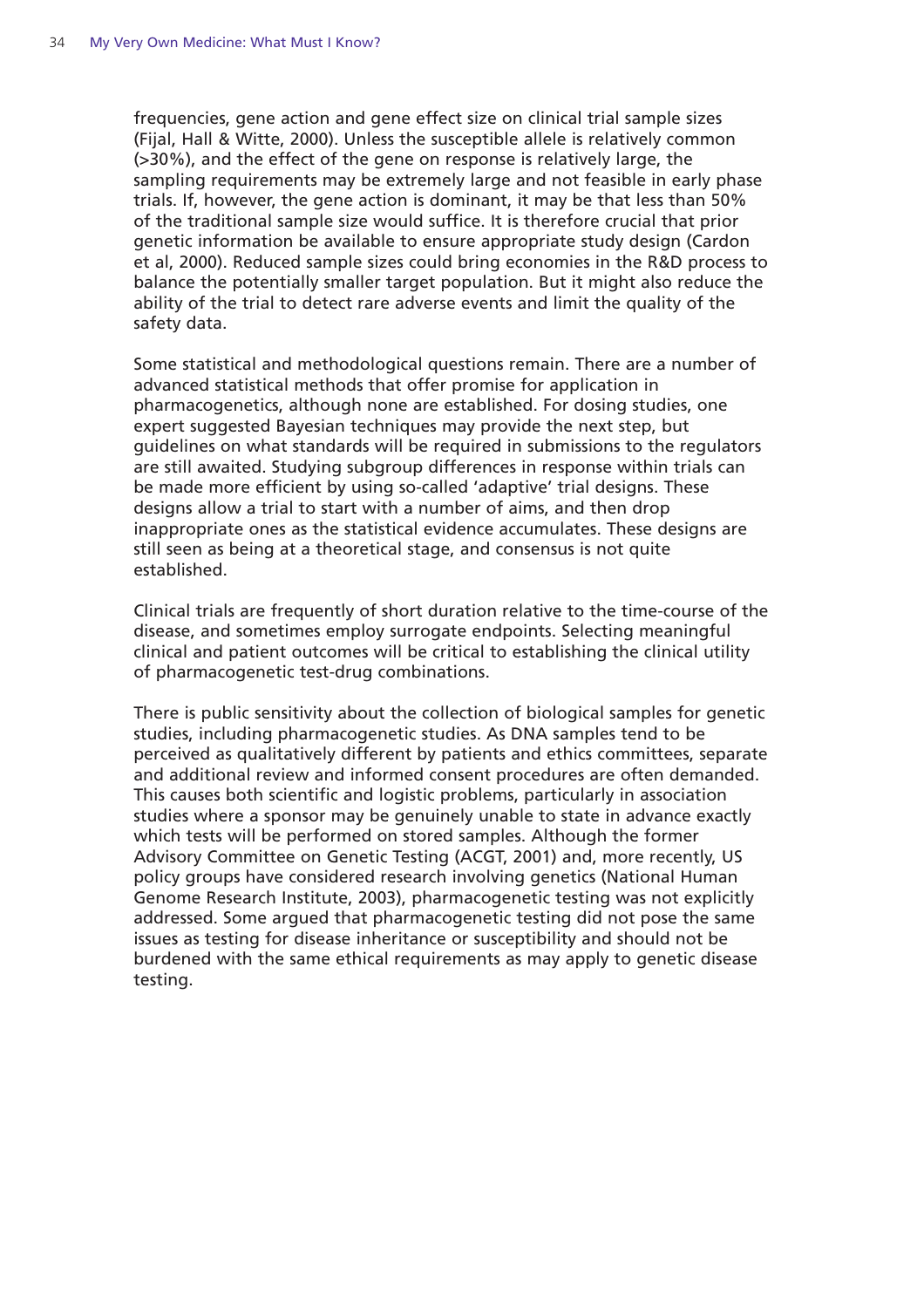#### **Policy points**

- There is uncertainty about the requirements of regulatory agencies for evaluative evidence on pharmacogenetic products, especially in relation to tests.
- The potential hazards of non-evidence-based use of pharmacogenetic tests and drugs should trigger greater regulatory efforts to require information relevant to prescribers and patients in routine practice.
- Current uncertainty about privacy and confidentiality safeguards for DNA samples could stifle pharmacogenetic trials. Balanced guidance to ethics committees/IRBs is needed on pharmacogenetic studies, covering areas such as consent, identification and sample storage.
- Pharmacogenetic tests and drug development will inevitably be uneconomic for many small 'genetic minorities'. A balanced public policy framework for 'orphan' tests and drugs will have to be developed as the scientific and economic issues become clearer.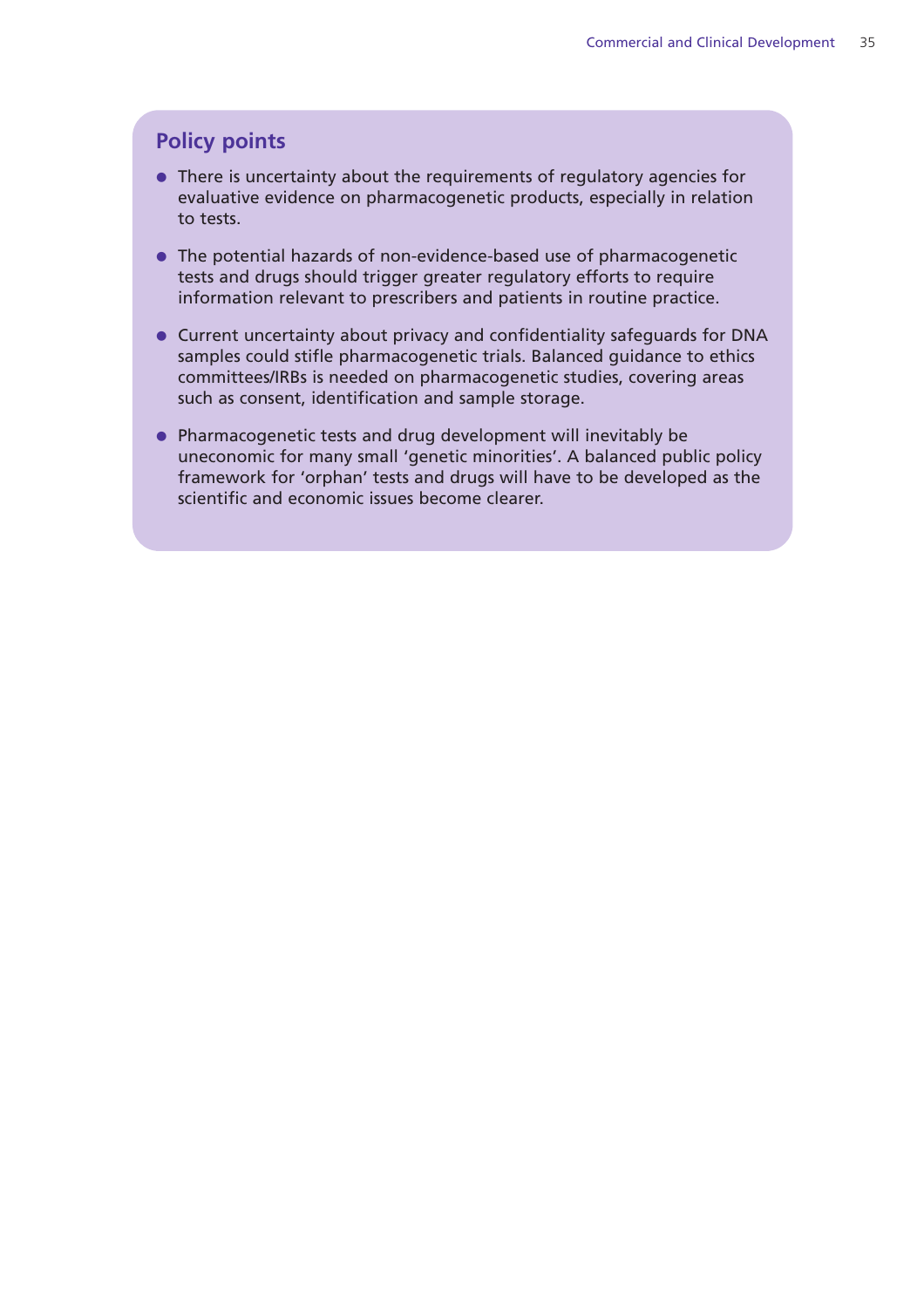# **Regulatory Framework**

For the purposes of this project, the term 'regulation' is used in the broadest sense and is not restricted to the work of government regulatory agencies. The regulation of pharmacogenetics extends beyond the licensing of new drugs and test kits to include the overview of laboratories offering pharmacogenetic test services, the infrastructure for health technology assessment and post marketing surveillance. An important part of the overall appraisal of pharmacogenetic drugs and tests is fulfilled by the various pre-licensing approval systems, and these are being considered here.

Tests are already available that have dubious utility. It is widely agreed that the quality and clinical utility of pharmacogenetic tests should be subject to some form of evaluation. The key question is to what extent and how. The consultation failed to achieve consensus on this matter. Consumers assume that pharmacogenetic tests are evaluated with the same rigour as drugs and are not aware that medical tests often undergo no or minimal evaluation, at least with regard to their clinical efficiency and utility. A concern of this project was to explore whether prescribers and patients are well served by current licensing processes.

#### **Current regulatory framework for tests**

**US:** The regulation of medical devices, which includes tests, has only a 25-year history. The first regulation to be introduced was the US Medical Device Amendments Act in 1976, which derived from the Food, Drug and Cosmetic Act. As a result, the regulation of tests and devices in the FDA has always been closely aligned to the regulation of drugs, with an explicit requirement for safety and effectiveness evidence. This was further reinforced by the *Temple Report* (CDRH Committee of Clinical Review, 1993) which identified several deficiencies in applications for pre-marketing approval (PMA), highlighting 'an important lack of information for the physician and patient who must decide whether to choose a new device over available alternatives'.

There is therefore a concern that, although the existing US regulatory framework is impressive, there remains a regulatory gap. If a company chooses to market via the FDA, the information needed for submission is still insufficient for the needs of patients or prescribers. Nor is it regarded as adequate to inform the 'payer' whether to approve reimbursement. Clinical utility may never have been addressed within the regulatory process.

**Europe:** Test and device regulation in Europe has evolved from consumer protection legislation and is a 'kite-marking' system based primarily on technical appraisal. Also, in 1993, the EC Medical Devices Directive (MDD) broke away from the pharmaceutical approach and introduced several features more appropriate to engineering products (Higson, 2002). Under this directive,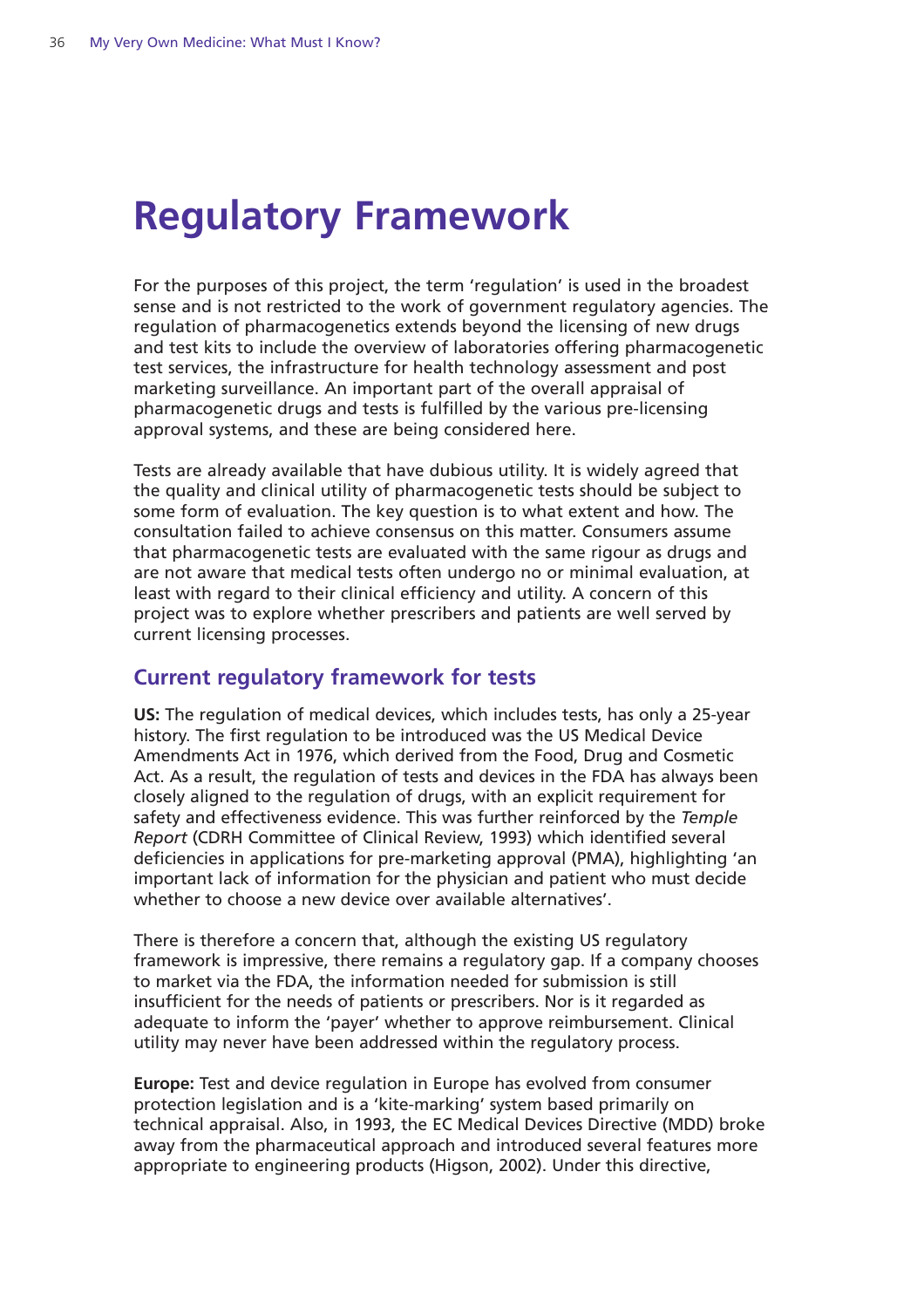medical devices are classified in a uniform manner and have to provide information on performance and safety in accordance with 'Essential Requirements'. Conformity Assessment procedures for a harmonised compliance to standards are carried out by relevant Notified Bodies designated by each member state. If a product complies with this it can be issued with a CE Mark.

It is currently unclear which devices require clinical data to be approved or if some discretion is permitted. A variation to the MDD for in-vitro diagnostic medical devices (Directive 98/97/EC) was agreed in 1998 and will become mandatory in the EU in December 2003. This legislation specifically addresses the requirements for diagnostic tests, but no specific mention of pharmacogenetic tests is made. Under the IVDD directive, the requirements for licensing test equipment will be more rigorous. Some experts believe that the requirement for performance data 'in its intended use in patients' might become equivalent to asking for evidence of clinical validity, but this interpretation is not universal.

The complexity of pharmacogenetic prescribing may require additional resources for regulatory agencies to build expertise not only in clarifying the regulatory requirements but also in harmonising them worldwide. Currently there is an initiative to harmonise worldwide device regulation, called the Global Harmonisation Task Force (GHTF), encompassing US, EU, Australia, Canada and Japan (www.ghtf.org). On the pharmaceutical side internationally there is a CIOMS working party (Council for International Organizations of Medical Sciences, part of WHO) on pharmacogenetics. In May 2002, the FDA and representatives of the pharmaceutical industry met to debate a wide range of regulatory issues pertaining to pharmacogenetics, and their deliberations have been published (Lesko et al, 2003).

Regulatory perspectives included:

- Anonymised data and samples without a link to the patient record cannot be used to validate and support new results and hypotheses discovered during later stage development of a drug, for example in validating the test against clinical response observed in subsequent trials
- Until there is greater experience with pharmacogenetics, specific requirements for the use of pharmacogenetic data in exploratory drug development or in registration trials should be defined on a case-by-case basis
- The confirmation of identified genetic associations is mandatory if pharmacogenetic biomarkers are to be included in drug labelling
- The FDA expressed a willingness to explore the feasibility of a 'safe harbour' for genome-based data on both local and non-lead compounds; this is a process in which exploratory genome-based data submitted under an active IND (investigational new drug) application would not undergo formal regulatory review until more is known about the validity of the technology used and appropriate interpretation of the data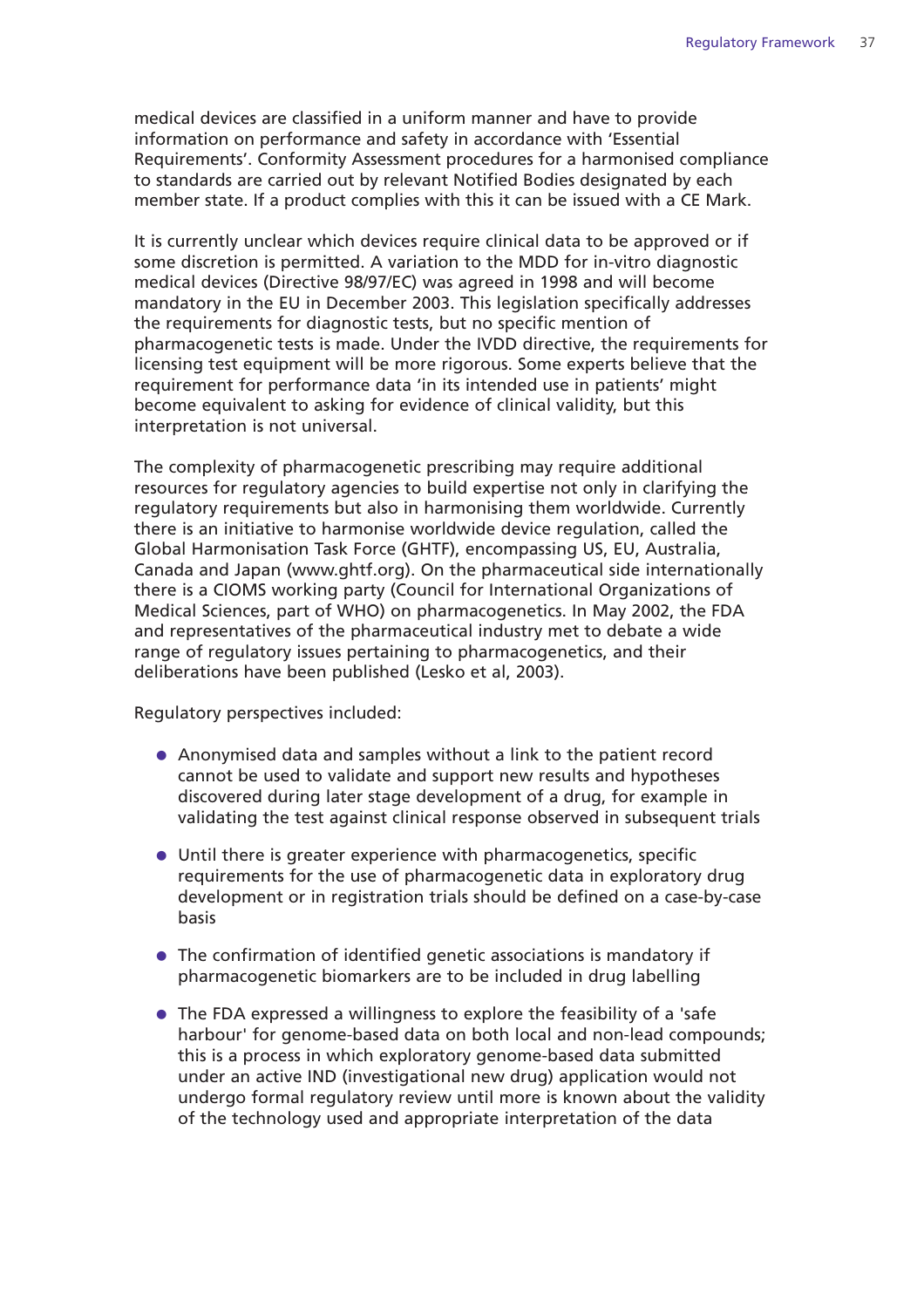The European Agency for the Evaluation of Medicinal Products (EMEA) too has formed an expert group through the Committee for Proprietary Medicinal Products (CPMP) to clarify terminology and make recommendations for pharmacogenetic sample collection in clinical trials (EMEA, 2002). Both EMEA and the FDA are also setting up iterative processes for less formal sharing of early development data. All this activity may go some way to clarify the most likely future routes and requirements for pharmacogenetics drug and test products.

Notwithstanding these initiatives there appears to be some residual uncertainty – both amongst regulatory staff and industry researchers – about the roles and responsibilities for evaluating pharmacogenetic tests in Europe and the US. Opinions were divided as to whether pharmacogenetic tests could or should be evaluated and regulated in the same way as other clinical diagnostic tests, or whether (together with other types of genetic tests) they require more stringent regimes. In the US it appears that companies are waiting for the FDA to tell them the minimum standard for producing genetic testing products.

Pharmacogenetic test kits could include sophisticated software to aid complex prescribing decisions for individual cases. In the past there have been considerable problems where embedded errors with the software were uncovered, which compromised the safe and effective use of the test. The FDA regulates the software too and issues software standards guidance. It has been decided recently that the new EU Medical Devices Directive will also address this area.

#### **Direct marketing**

Direct marketing of diagnostic tests (not just pharmacogenetics) is already occurring. In the US, Centers for Medicare and Medicaid Services (CMS) Clinical Laboratory Improvement Amendments office and the FDA have undertaken review at the pre-marketing stage. The US Secretary's Advisory Committee on Genetic Testing (SACGT) and CDC have also been involved at a high level. Direct marketing of unregulated pharmacogenetic tests is a concern for both regulators and the health service. Particularly with marketing via the Internet, this is difficult to control with existing national drug and devices statutes. There may well be a need for public protection, most suitably through existing consumer legislation and advertising standards. Attempts have been made – notably in New York State – to control the claims made by those who market tests directly to consumers. Recently, the FDA published advice to consumers suggesting they ensured laboratory services were on the FDA-approved list before making a purchase.

This topic has recently been considered by the UK Human Genetics Commission (HGC) (www.hgc.gov.uk/genesdirect/) who are recommending stricter controls on certain categories of direct genetic testing rather than a statutory ban. They suggest differentiating between predictive tests for serious conditions that should be available only with medical consultation and other tests, for example, diet-related, that may be suitable for wider access. They also recommended improved health service funding to enable better access to predictive genetic tests (Human Genetics Commission, 2003).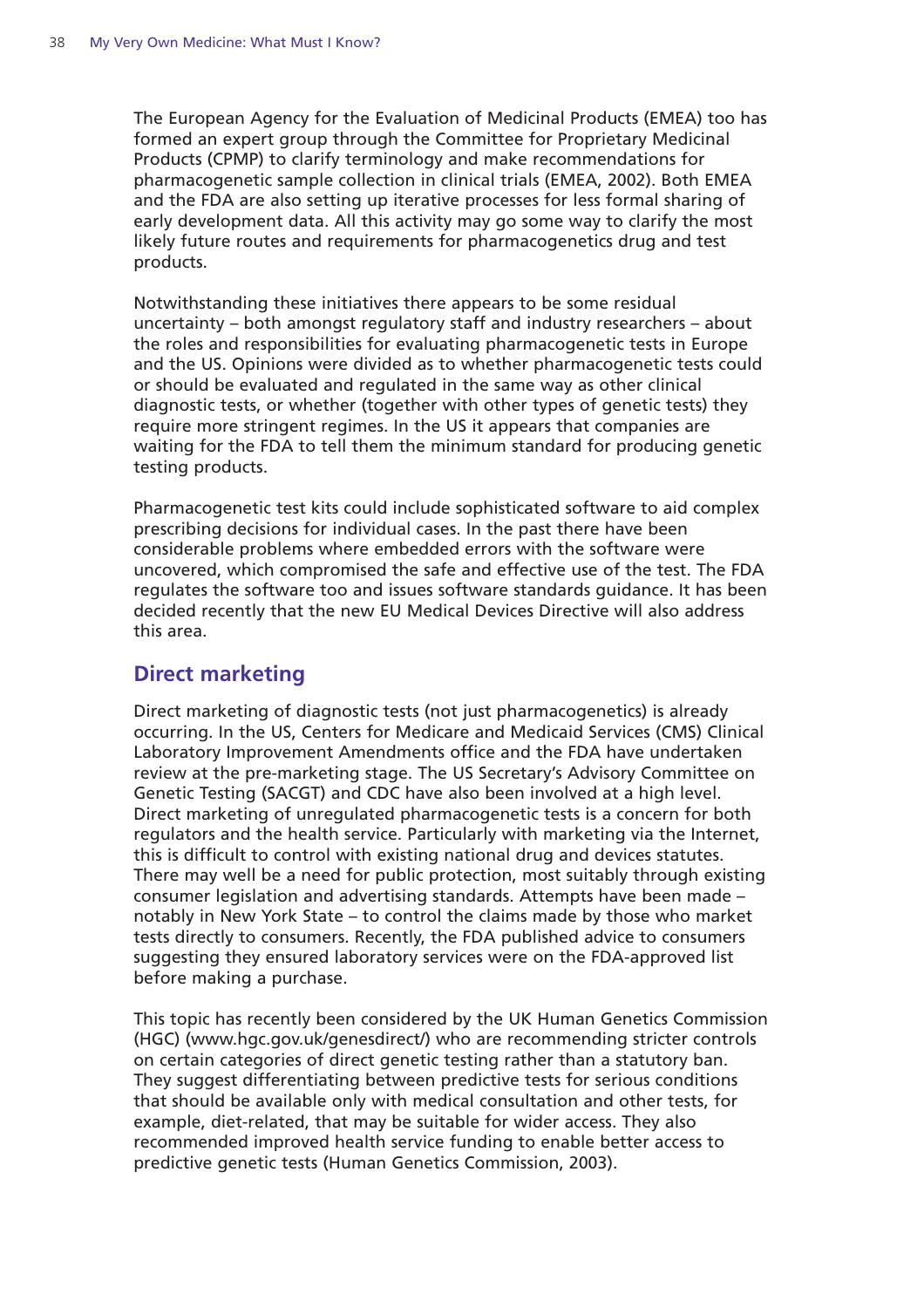#### **Laboratory services**

Tests provided via laboratory services or a single laboratory (so-called 'homebrew' in the US) are not currently licensed and appraised in the same way as a test kit, although in the US this is under review as a result of the recent Secretary's Advisory Committee on Genetic Testing recommendations (SACGT, 2000). In Europe a commercial laboratory service would be covered by the In-Vitro Diagnostic Devices directive. Work is ongoing to clarify how this would be regulated in practice. The laboratory itself is subject to quality assurance authorisation and accreditation via inspections systems such as CLIA (US) and NEQAS (EU), but this does not infer any appraisal of the clinical validity or clinical utility of individual tests.

Controlling variability between laboratories for evaluating test results is critical to the reliability of tests. An example was cited where the same patient sample was reported to a regulator as that of a slow metaboliser by one laboratory and an extensive metaboliser by another. Test provision is sometimes by a commercial testing laboratory, a hospital laboratory service or by in-house pharmaceutical/diagnostic company partnerships. A third possible regulatory mechanism related to testing is the use of reference laboratories in quality assurance schemes to ensure that laboratory procedures are adequate. Such schemes are currently being developed in the UK and Europe for genetic testing. Laboratory quality assurance schemes generally oversee laboratory procedures only and as a rule do not monitor the clinical validity or utility of the tests being offered.

It may be that test development will be incremental, in parallel with drug development. Initially, during pre-licensing drug trials, a test may be provided by a single laboratory, with simple quality assurance. A suitable diagnostic device or test kit could then also be marketed after marketing of the drug, with a more comprehensive evaluation. Regulators are currently considering the scientific and safety implications of this approach. It has been suggested that the appropriate level of regulation should depend on the seriousness of the consequences of the test outcome. For instance, if it were decided that prescribing a drug was 100% dependent on the result of a pharmacogenetic test, that test would have to receive formal appraisal and approval – at least in the US.

It may be possible to learn from the Herceptin example. The ER2 test is available as at least two kits or as a laboratory service. The testing capability had to be developed alongside the drug because the accuracy and reliability of the test was critical to the benefit of the drug – so standards of test performance/laboratory capability were established.

#### **Current regulations for combined (test-drug) products**

The most striking finding of the project questionnaire was the split in opinion about the adequacy of current regulatory arrangements for each application of pharmacogenetics. Regulators are well informed about the genetic basis of drug response and several ICH and national guidelines already exist, particularly with reference to Phase I and drug interaction studies (Shah, 2001).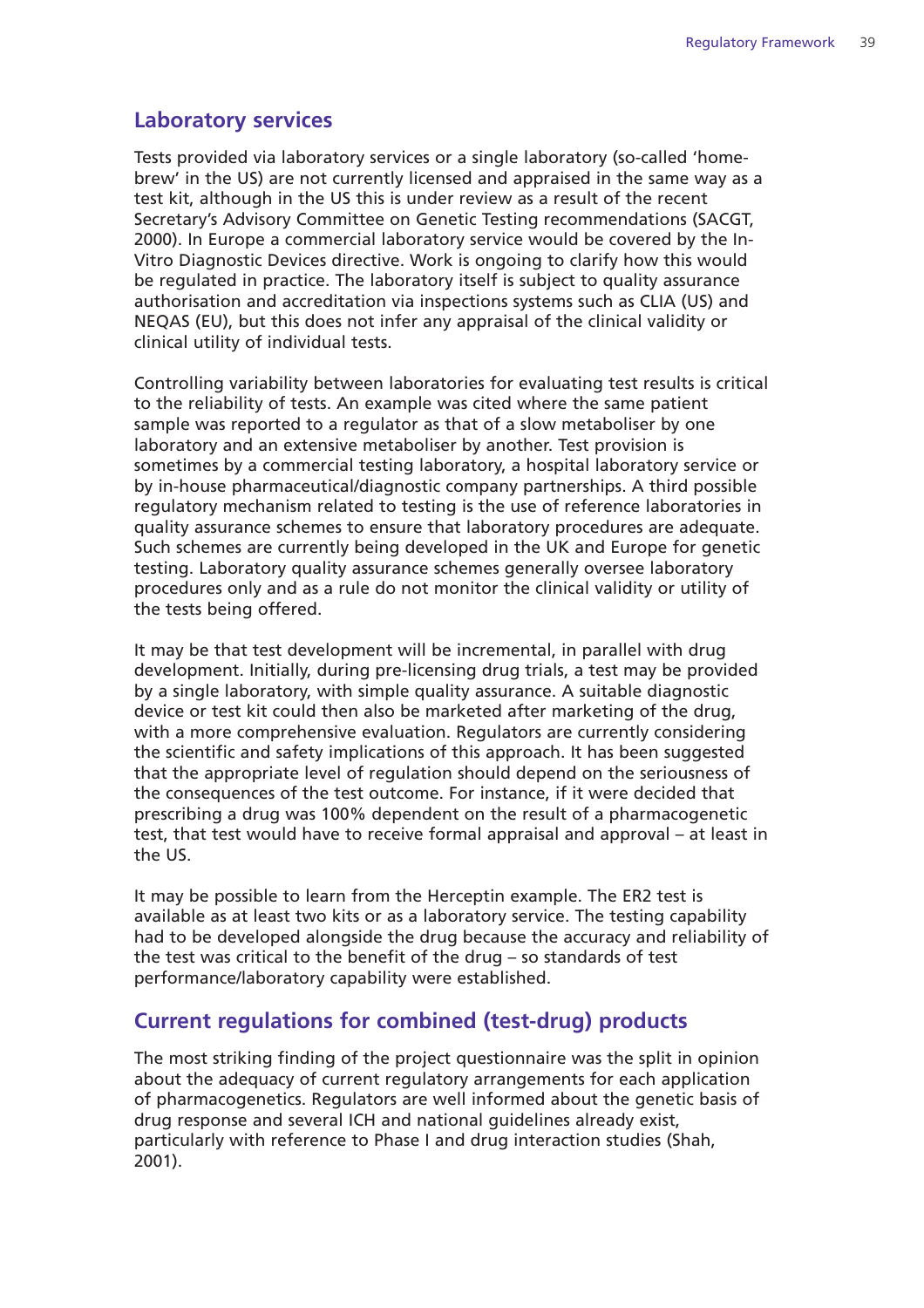Where tests and drugs are intimately linked, as in the case of new pharmacogenetic products, their evaluation needs to be co-ordinated and any licensing approval issued in concert. It is evident – at least from the industry perspective – that there remains some uncertainty about both requirements and process for combined test and drug pharmacogenetic products. One explanation for the expressed uncertainty may be that 'big pharma' research directors are unfamiliar with both the evaluation and regulatory processes for devices and tests – usually the domain of diagnostic companies. Pharmaceutical industry representatives have been asking for more clarity from the regulators, but regulators prefer to be reactive rather than proactive and will adapt existing systems as necessary once sponsors begin to present data. In the absence of actual product examples there is a resistance to making premature decisions about requirements lest they stifle innovation. New processes may be required where drug and test are very closely linked.

#### *'My hope is that the science will drive the regulation rather than the regulation drive the science'*

In the US, following recommendations from an internal working party, the FDA framework is now more explicit, and administrative processes exist for combined products. Also, Herceptin and other recent linked products provide good models for product evaluations that require co-ordinated review and approval.

The new European Medical Devices Directive includes specific guidance on the evaluation responsibilities for combined medicinal devices that would apply to tests also. For pharmacogenetic tests it appears that the legislation requires the combined product to be licensed via the medicines evaluation system, but in addition the device or test must also satisfy the essential requirements of the In-Vitro Diagnostic Devices Directive. In the UK the situation is more informal, but this should be resolved with the merging of the MDA and MCA in 2003.

Some genetic polymorphisms relevant to drug metabolism vary in their frequency in different ethnic subgroups (Foster, Sharp & Mulvihill, 2001; Wood, 2001). The generalisability of evidence generated within a traditional drug development programme to these groups may be problematic. It has been suggested that the needs of such groups will be appropriately addressed via so-called 'bridging trials'. The International Conference on Harmonisation has published guidance (ICH, 1998) on the requirements for the acceptability of data generated in different populations, including those differentiated pharmacogenetically. Development of those drugs where this is likely to be relevant will require a bridging studies strategy to address major ethnic subgroups in their own populations and for other markets, but the extent of their use in different geographic populations is still a matter of uncertainty. There are also a number of ethical issues surrounding pharmacogenetic testing in ethnic minorities, which are addressed later in this report.

Treatments which have only a small potential market/low patient prevalence but where an unmet medical need exists may be granted 'orphan' status by regulatory authorities in the US and Europe. This encourages the development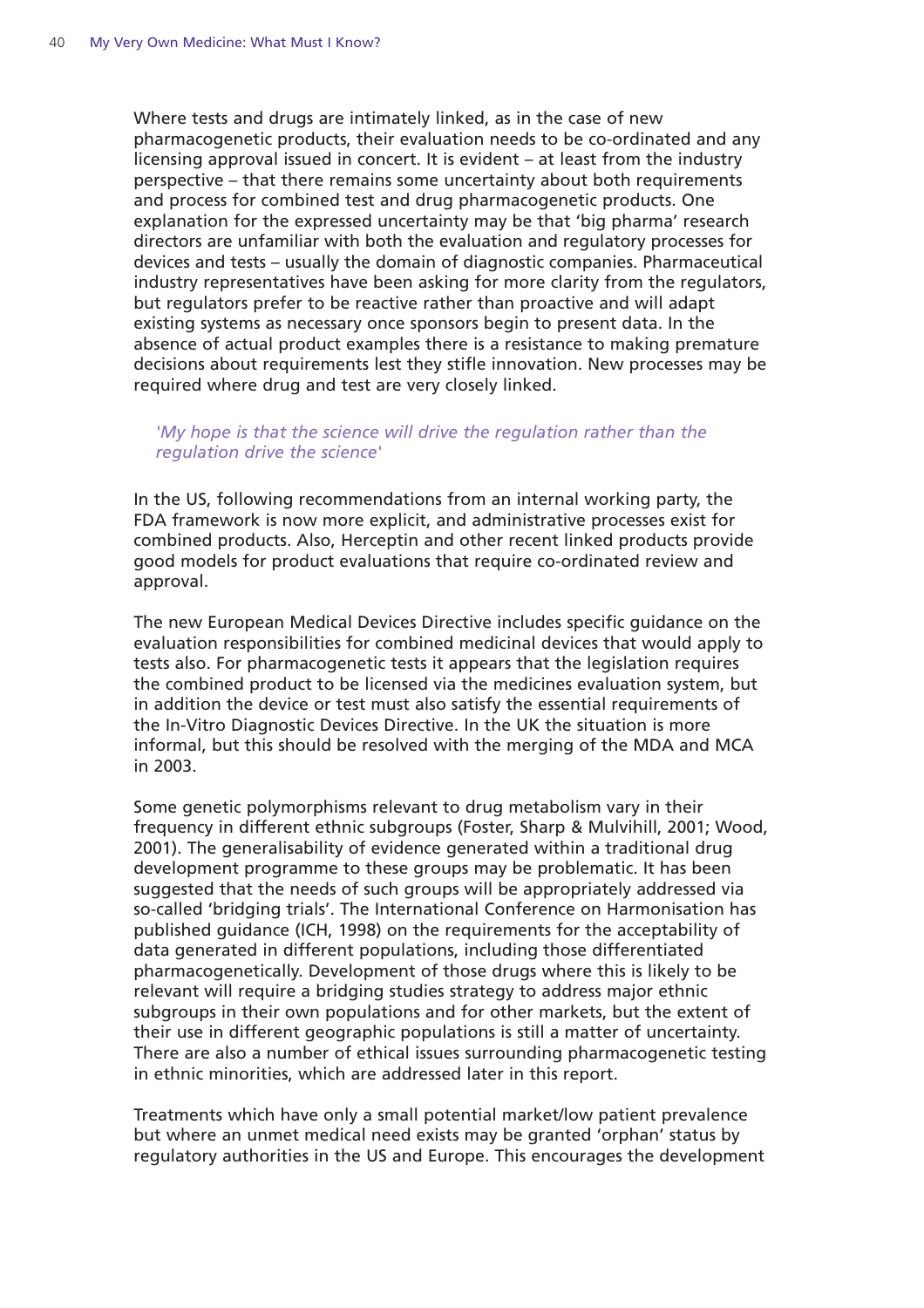of products that would not otherwise be commercially viable. Orphan status carries considerable tax incentives for R&D investment in the US and also patent protection. It has been anticipated by industry that subgroups of patients, defined by genotype, would qualify for orphan status. There are differing opinions about the appropriateness of this route for regulation and licensing pharmacogenetic derived drugs, particularly where the target population is only a subgroup of the disease indication. Unexpectedly, Herceptin, often quoted as a rational model for pharmacogenetics, was refused orphan status by the FDA.

A substantial proportion of prescribing errors occur when label warnings and instructions are overlooked (Dean, 2002; Gurwitz et al, 2003). Regulators in both Europe and the US have considerable concerns about 'off-label' use of combined test-drug products – particularly when the clinicians fail to carry out the pharmacogenetic test but prescribe the linked drug. This concern may translate into a requirement for a wider safety dossier than the genotypic subgroup, and also for increased audit of prescribing. Some commentators believe that applying the precautionary principle may mean that some pharmacogenetic drugs will not be granted a license simply because of the risks if doctors do not perform the test. It may be that a more flexible approach offering 'conditional' approvals could be appropriate here.

#### **Policy points**

- An explicit framework for the regulatory review of combined (test-drug) pharmacogenetic products is required. The framework should address the information needs of clinicians, patients and health systems.
- Pharmacogenetic tests offered by laboratory services should be subject to formal clinical appraisal in order to confirm the clinical validity of test results for the patient population served.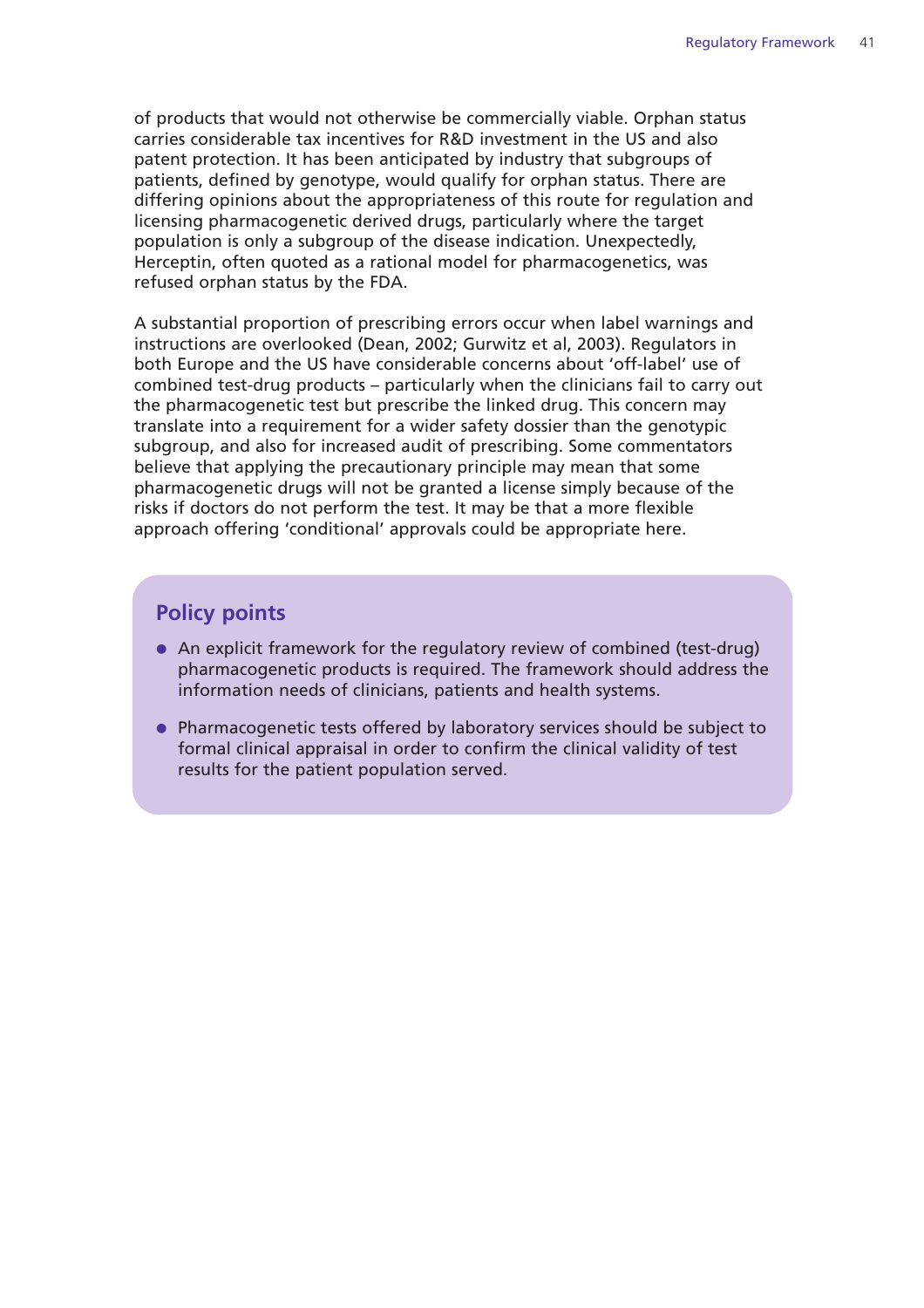# **Health Technology Assessment (HTA)**

Following the licensing of a new test or drug, all health systems have to decide whether and how to use these new 'technologies'. While individual doctors often made these decisions in the past, increasingly these decisions are made formally by healthcare funding or reimbursement systems, or health service provider organisations. The process of approval or recommendation is generally based on a review of the available evidence, which often consists mainly of the results of licensing trials. Pharmacogenetics may serve to highlight the disparity between the information needs of patients and prescribers compared with current licensing requirements. Many of those consulted believed that the relationship between health technology assessment (HTA) and licensing needs strengthening.

Several study participants believed that tensions exist between health technology assessment with a public health focus and the paradigm of individual or personalised medicine.

Many of those interviewed felt that the public perception that genetic medicine was different and required special consideration and consent will be an obstacle to acquiring evidence on new products, and may impede the adoption of this technology in the clinic.

The last ten years have seen a steady increase in efforts to secure public involvement in science and technology policy making. The issue of how best to include the public in the debate over pharmacogenetics has not been addressed directly here. The development of pharmacogenetics policy will have to combine attempts to improve the public understanding of the science with strategies for increased public involvement. With a radically new technology, which may bring with it a new form of service delivery, the public may tend to frame their responses in terms of what they know about health services or about pharmaceuticals. Given the uncertainty that surrounds developments in this field, public engagement activities will often be unable to provide the public with certainties. Under these circumstances, a process of continuing dialogue and deliberation will be needed rather than one-off snapshots or short-term processes.

#### **Information needs of prescribers and patients**

Prescribing decisions require quite pragmatic information about the clinical usefulness of the pharmacogenetics test, such as:

● How well does it identify those who will benefit (or not) from treatment, or those who might suffer adverse events, in the relevant hospital or primary care setting?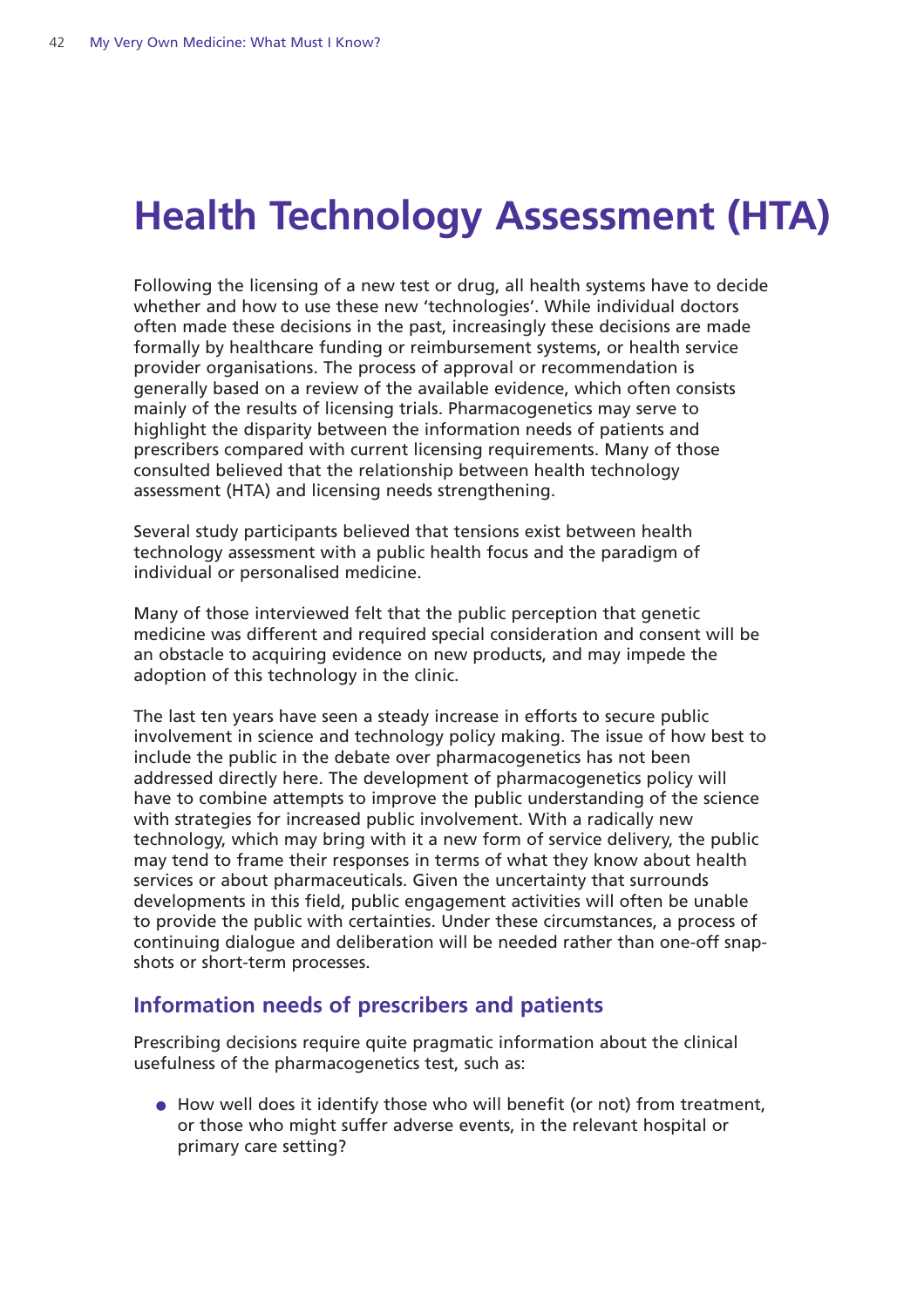- If a patient has a 'positive' test related to drug absorption or metabolism, for example, is it clear what action the doctor and patient should take? By how much should doses be altered in individual patients?
- How does the test-drug combination perform compared to the alternative approaches to dealing with the same clinical problem?

Many current genetic tests measure only common genetic variants of target genes, and are thus insensitive to clinically important polymorphisms. Information about the variants that are tested will be important to clinical decision making. The severity of clinical problems and of interacting factors (including drugs, liver or kidney disease) tends to be more variable in routine practice than in research settings.

Different ethnic groups can have markedly different prevalence rates of specific mutations. The performance of a test can therefore be different in different populations, and information on performance in relevant settings will be needed. Clinical validity is likely to be uncertain for new genetic tests, partly because of the limitations of study designs (Burke et al, 2002).

Although tests are likely to accurately identify most target genetic variants, the value of the test results for predicting drug response may often be limited. For several drug metabolising enzymes there is a good existing laboratory science knowledge base, but for other pharmacogenetic markers the underlying science is still uncertain. For safety and efficacy prediction, evaluative information will be needed on a drug-by-drug basis.

#### *'We need to have the same level of evidence required for a test as for a drug'*

Many of those consulted supported the need to demonstrate clinical utility of pharmacogenetic tests at the licensing stage. In addition, many felt that guidance for healthcare professionals on the use of tests would be needed. Mechanisms will need to be established for evaluating tests and issuing guidance for health service use, both for new drugs and well-used generics. Recent research has revealed that general practitioners have only limited understanding of the terms 'sensitivity' and 'positive predictive value' in relation to diagnostic tests (Steurer et al, 2002) and therefore education of professionals will be important.

Some pharmacogenetic tests may be made available over the counter or direct to consumers. Efforts to regulate such tests are needed, and might include use of consumer legislation as well as licensing.

Pharmacogenetic test results for an individual drug may have implications for other drugs, disease susceptibility and even prognosis. Since the science is evolving there may be unintended consequences of being tested that will not emerge until a later date. Furthermore, the results may have implications for other family members. The prescriber will have to be aware of the uncertainties inherent in the state of knowledge and be equipped to communicate this appropriately to patients.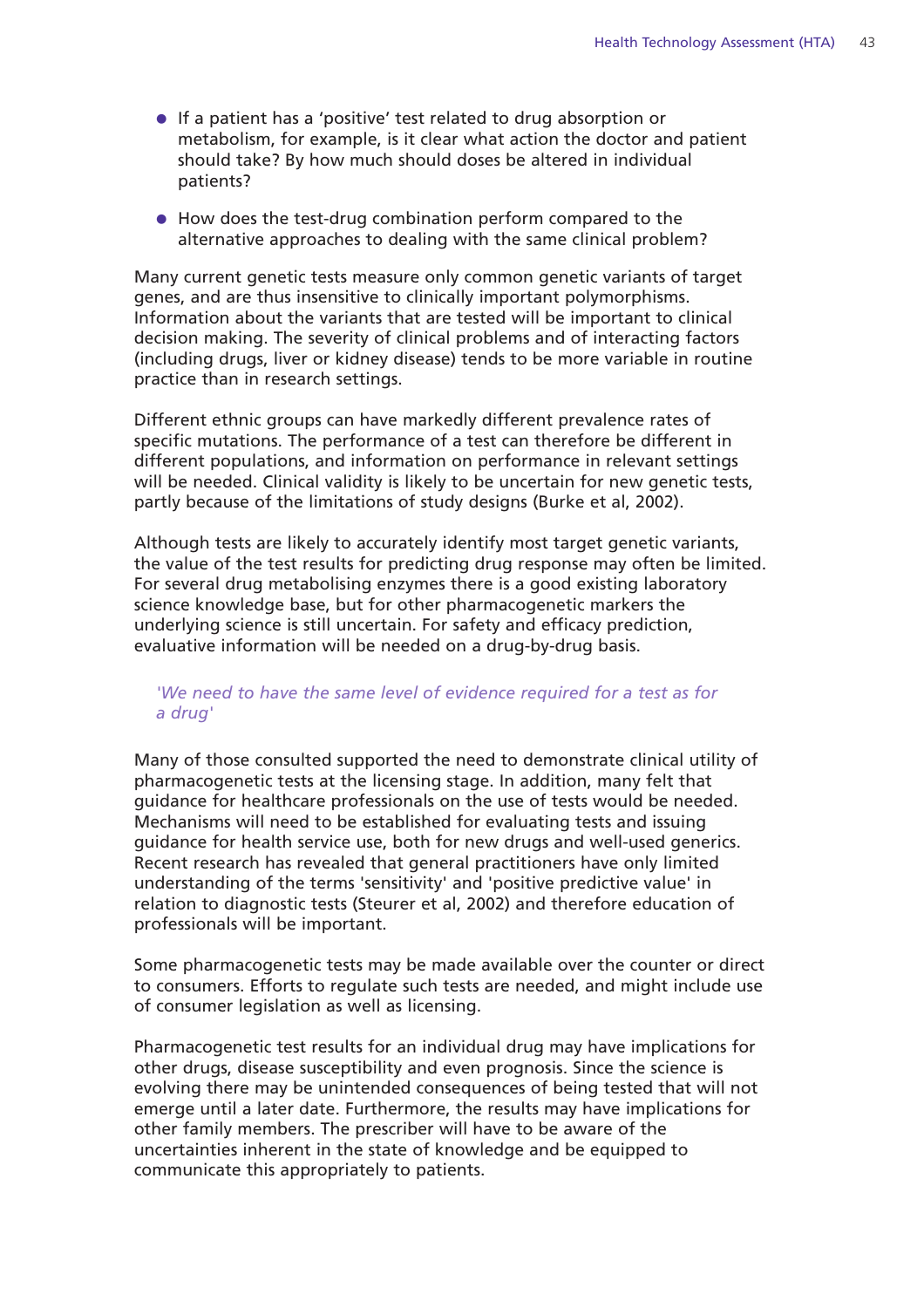The public are likely to be aware of pharmacogenetics because of media interest in genetically-derived products and research. Patients and members of the public will need to be well informed and understand that while 'genetic' test results will be both exact and unchanging over time, the interpretation of clinical implications are likely to be complex and uncertain. Public involvement at an early stage could ensure that educational and ethical concerns are addressed and debated in a timely manner.

#### **Societal barriers to pharmacogenetics**

Whilst most patients would like better data sharing and co-ordination of their health information among those caring for them, they also have genuine concerns about confidentiality, notably disclosure to third parties such as insurance companies, employers or even partners. The majority of US respondents believe that data privacy rules are a serious barrier to pharmacogenetic testing, but this view tended to be less strongly held by Europeans. The evidence base needed to evaluate pharmacogenetics and provide the information will not become available to researchers unless both the logistics and ethical framework of recording and linking genetic information are addressed in a timely manner.

In the UK, the Human Genetics Commission reported on balancing interests in the use of personal and genetic data (Human Genetics Commission, 2000). It concluded that more consideration needs to be given to pharmacogenetic testing due to the increasing use in prescribing and 'the wider social and ethical implications'. They also intend to 'monitor any future schemes for the ready storage and accessing of genetic information for prescribing purposes'.

In the US, the NIGMS Population Advisory Group has an ongoing brief to consider their pharmacogenetics research portfolio with particular reference to privacy issues (NIGMS, 2000). Initiatives such as Decode in Iceland and the UK BioBank have also stimulated widespread debate about the ethics (and legal framework) of collection and storage of genetic material for research (Kaye & Martin, 2000).

It is clear that the potential individual benefits to be derived from pharmacogenetic testing must be balanced against the risks – as it may reveal information that has broader medical, personal, social and family consequences (Robertson, 2001). Some believe that research clinicians must inform the patient as completely as possible, to enable proper consent and protect their privacy and rights of confidentiality (March, Cheeseman & Doherty, 2001; Issa, 2003). Others believe that feedback is necessary only when discovered information is clinically relevant, but that it would be harmful to feed back results of unclear significance.

Significant genetic variation which exists between populations and ethnicity are known to affect the frequency of certain variant alleles (Foster, Sharp & Mulvihill, 2001; Bradford, 2002). This information can be harnessed to help streamline global drug development and improve international access to medicines (McCarthy, Davies & Campbell, 2002). Already with the ICH E5 agreement, bridging trials are obligatory when marketing new pharmaceuticals to 'foreign' populations (ICH, 1998).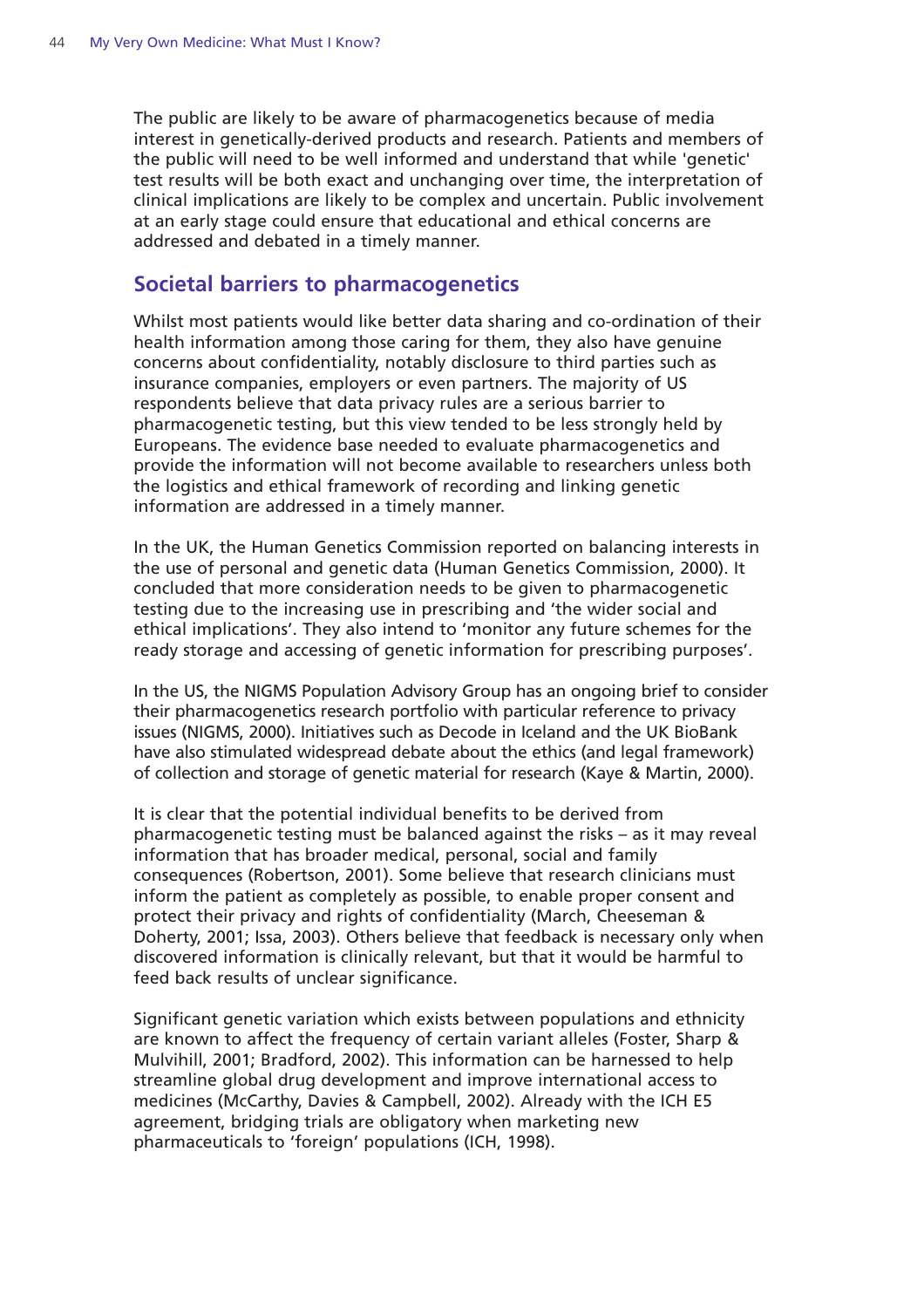Concern has been expressed that certain ethnic minorities may be excluded from both research and treatment in a socially unacceptable manner. An alternative view is that pharmacogenetics may provide a more satisfactory and accurate predictor of response to treatment that will not be simply based on racial phenotype (Schwartz, 2001). Notwithstanding, sensitivity will be needed in this area to avoid apparent or real discrimination in research and prescribing practice.

The information about pharmacogenetics available to the public is predominantly commercial and this raises concerns about quality and possible bias. In a time of increasingly informed patients, not least through the Internet and direct marketing, there is likely to be a patient demand for 'tailored medicines'. But in the context of incomplete information, and where treatment choices are limited, this may result in drugs being prescribed even if the test results suggest they are less likely to have certain benefit.

#### **Policy points**

- Resources for health technology assessment of pharmacogenetics will be needed, especially to support evaluation of tests and for research on generic drugs.
- Fears concerning the confidentiality of genetic information for both research subjects and in the routine medical context need to be addressed, but crucial clinical pharmacogenetic research should be safeguarded from stifling and unnecessary confidentiality rules.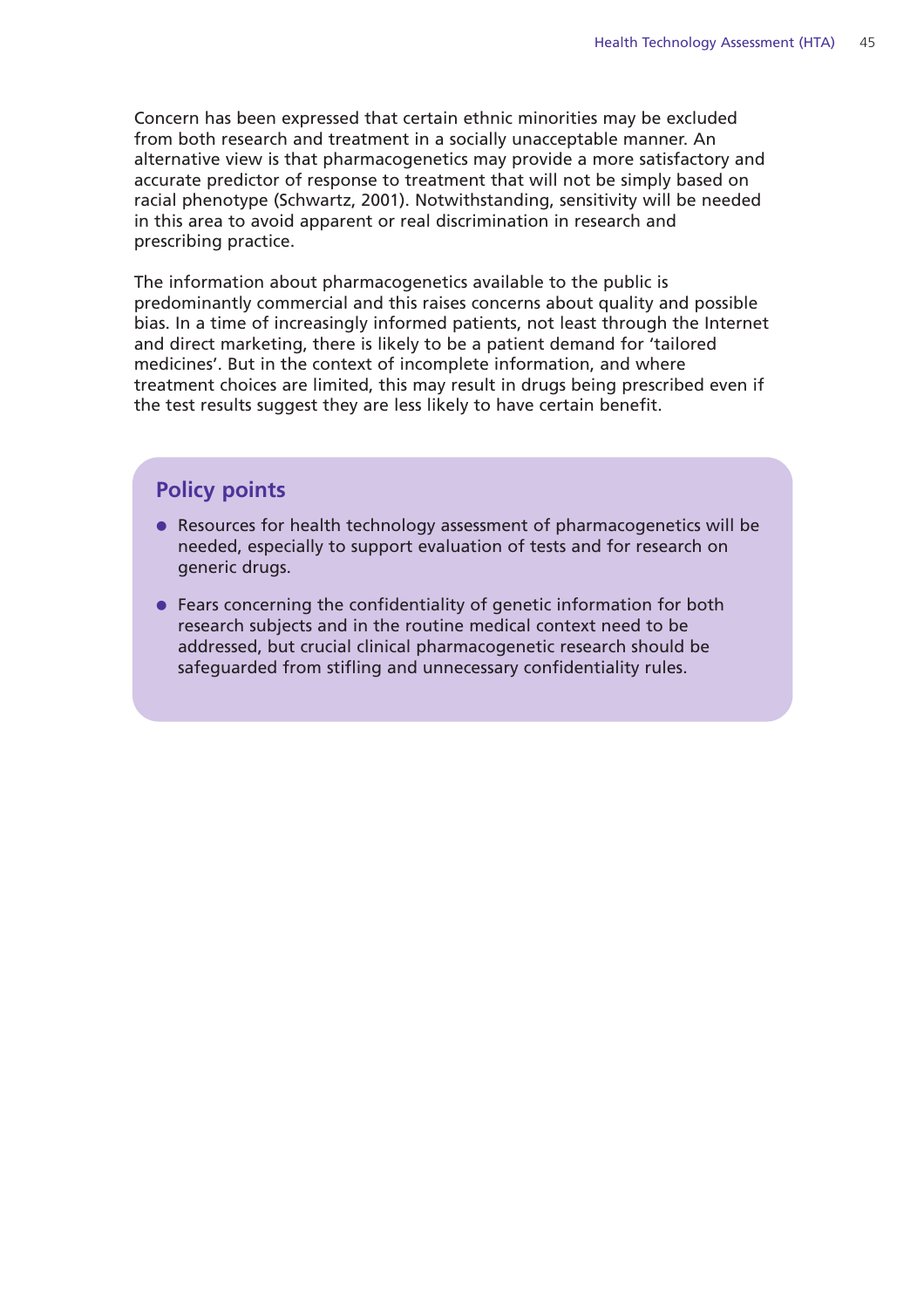### **Economics of Pharmacogenetics**

The potential for financial savings from pharmacogenetics has been much heralded, but there have been few reports of formal cost-benefit analysis to date. It is thought by some that cost savings from avoided adverse reactions and ineffective treatments will offset the additional cost of testing.

Adverse drug reactions cost health services substantial sums each year and emergency admissions occupy scarce resources (Lazarou, Pomeranz & Corey, 1998; Gautier et al, 2003). However adverse drug reactions are notoriously difficult to cost accurately, and most studies include heroic assumptions. Attribution of adverse drug reactions and their cost is not an exact science. Adverse events are usually multi-factorial, but there is some evidence that a proportion of these could be avoided by better selection of drugs based on pharmacogenetic testing. Although data are substantially lacking, there is potential for saving healthcare resources if patients do not need to be seen so frequently to try different drugs or to adjust doses. There is also a considerable but intangible cost to the patient of receiving ineffective or poorly-tolerated drugs.

#### *'Who is doing the cost-benefit analysis of these new tests?'*

The application of pharmacogenetics in clinical settings will be driven by pragmatic considerations. There is insufficient empirical evidence, as yet, of the cost-effectiveness of pharmacogenetic testing. One rare but now dated example is a study exploring the impact of cost and reliability on the utility of CYP2D6 testing in psychiatry (Chen et al, 1996). The rapid development of high throughput detection methods is likely to bring down the costs of testing by an order of magnitude within the next few years.

In the context of drug development, it has been suggested that pharmacogenetics will enable compounds to be developed more efficiently and within a short time frame – due to smaller trial samples, more homogeneity in treatment response and overall a more predictable outcome. For some drugs, pharmacogenetic considerations may result in drug 'rescue', wherein a drug destined for withdrawal can be licensed successfully, albeit for a more limited market. Balancing these financial advantages for the manufacturer is the expected reduced size of the target patient group and hence reduced market potential. This could lead to either a company ignoring the pharmacogenetic approach or increasing the unit price (Danzon & Towse, 2002). Pharmaceutical companies may also feel justified in setting a high price for a drug that has evidence of a high level of efficacy. Similarly, a test that successfully discriminated those at risk of catastrophic adverse events could attract a premium.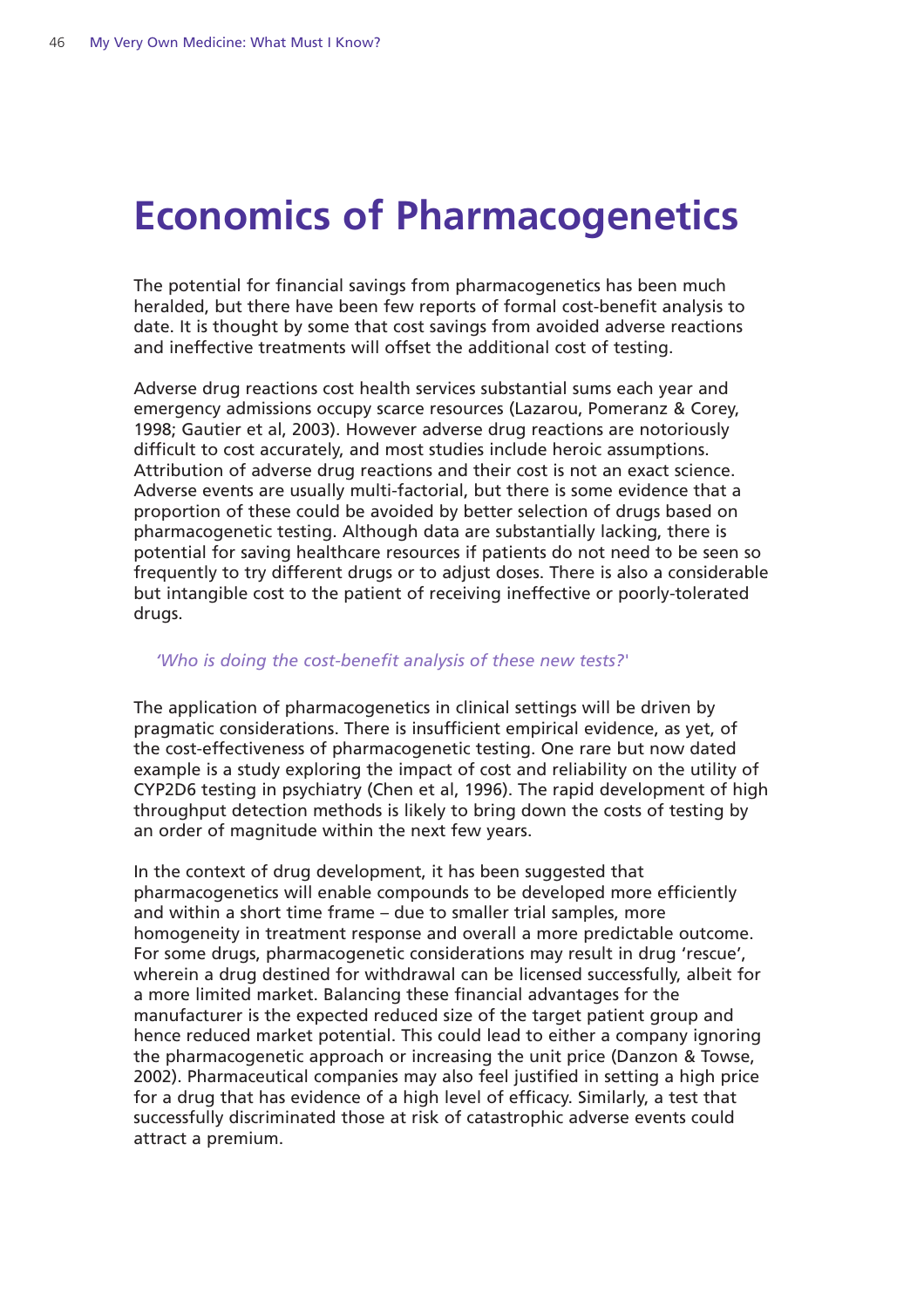Inevitably, several factors will impact on the potential of a pharmacogenetic test to be cost-effective: firstly, the seriousness (and costs) of the clinical consequences to be avoided by use of the pharmacogenetic test; secondly, the strength of the association between the genotype and clinical phenotype; and thirdly, the frequency of the variant allele and the lack of simple alternative methods of monitoring drug response (Veenstra, Higashi & Phillips, 2000).

If the introduction of pharmacogenetics into drug development will produce a large number of products that would theoretically qualify for orphan drug status, policy makers will then need to consider how the resources available for orphan drug research should be allocated. Economic analysis could make a useful contribution to this debate (Rai, 2002).

The financial attractiveness of pharmacogenetic treatments to individual prescribers or healthcare commissioners may depend on the relative cost of drugs and tests – a cheap test for an expensive drug would have obvious appeal. Pharmacogenetics could have a negative effect on the healthcare budget if it proliferates in an uncontrolled fashion. It could yield health gain and cost-savings but should not be considered a homogeneous technology, so policy responses need to be proportional to the relative impact in different contexts.

#### **Policy points**

- Greater capacity in academic health economics will be needed to enable economic research on pharmacogenetics, particularly in Europe.
- A balanced public policy framework for 'orphan' tests and drugs will have to be developed, as the scientific and economic issues become clearer.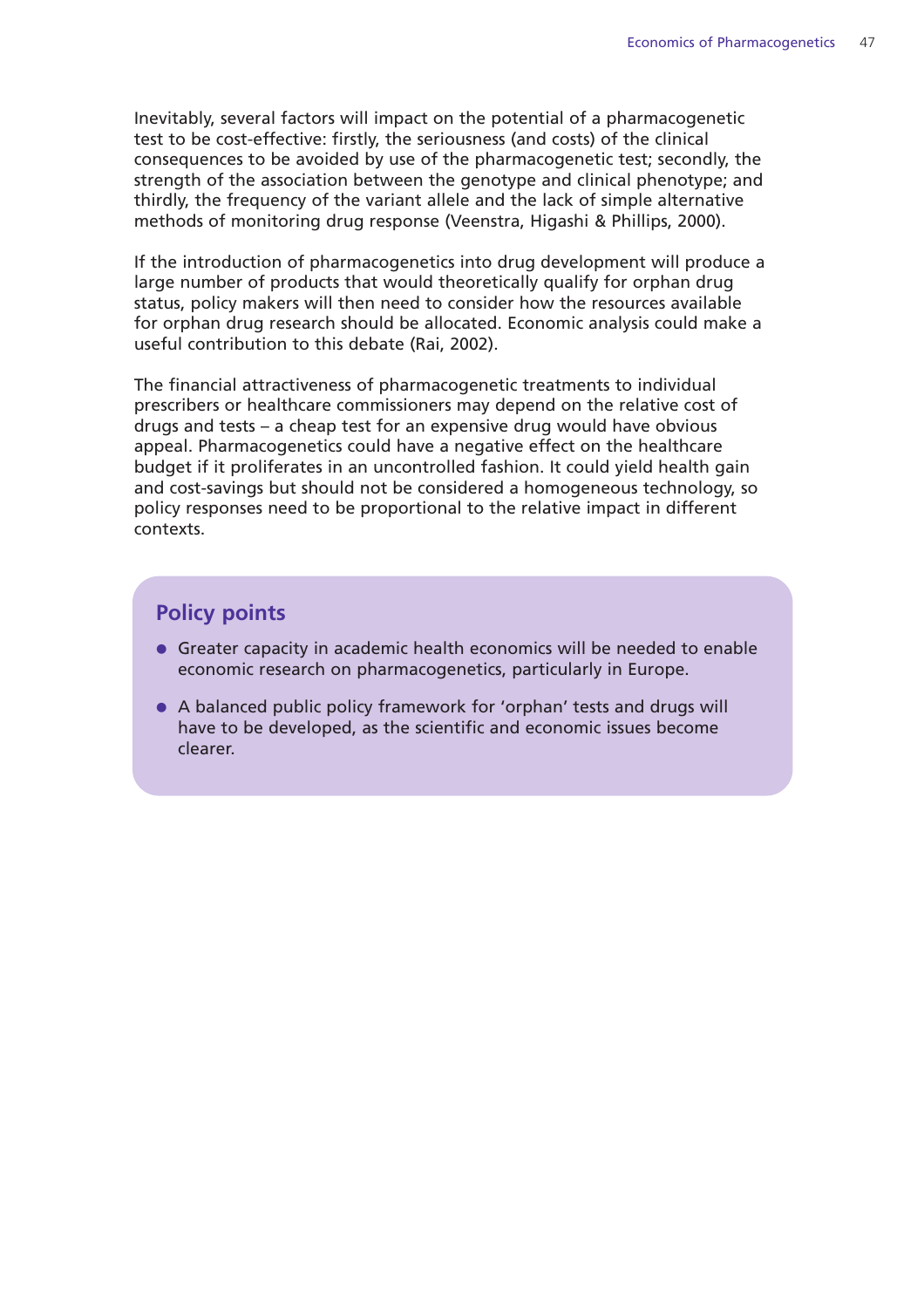# **Clinical and Public Health Perspectives**

The principal benefit of pharmacogenetics should be the better targeting of medicines. A key issue is service delivery and application in the clinical context. There are a variety of health service infrastructure, educational and ethical considerations to be addressed for it to be introduced successfully.

*'It is imperative for governments to consider the process for implementing pharmacogenetics in the clinic'*

#### **Obstacles to implementing pharmacogenetics in the clinic**

The ethical, legal and social implications of pharmacogenetics have been reviewed by several authors (Clarke et al, 2001; Moldrup, 2001; Rothstein & Epps, 2001; Thomas, 2001; Buchanan et al, 2002) and the UK Nuffield Council has conducted an extensive consultation (Nuffield Council on Bioethics, 2003).

Issues of concern are in general comparable with those relating to other genetic developments, but society and industry have very different views of pharmacogenetics. Similarly, group versus individual perspectives and needs are at variance (Moldrup, 2001). Ethical issues may influence the social acceptance of pharmacogenetics.

There are six broad ethical issues:

**Regulatory oversight:** Will there be optimal evaluation and assessment for these new products? Will the information collected for licensing inform and protect the individual and the healthcare decision makers? Is there a regulatory gap in single laboratory ('home-brew') testing?

**Confidentiality and privacy:** These concerns are not unique to pharmacogenetics, and whilst suitability testing for a particular drug treatment may not be sensitive, the revelation of possible secondary information about disease predisposition or progression may have adverse employment or insurance effects, and also implications for relatives (Buchanan et al, 2002).

**Informed consent:** Although also not unique to genetics, there is little consensus on what should be told to subjects; what should be recorded in medical notes; what we can say about the quality/reliability of the test; what counselling/resources (if any) are appropriate and at what stage of development is formal research consent for the test obviated? The ethical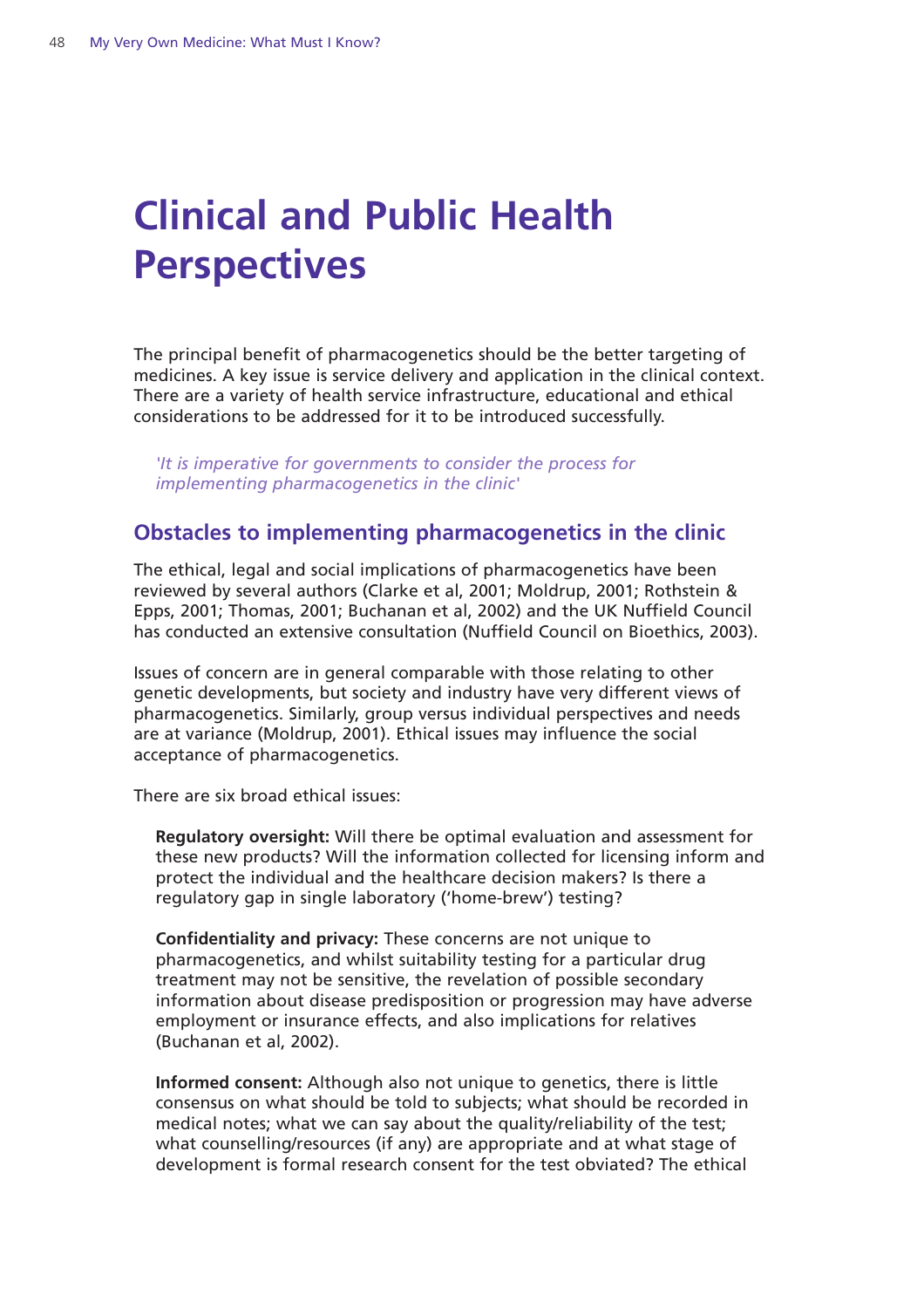and legal implications for passing that information on to other family members are also not inconsiderable.

**Availability of tests:** There are concerns about unequal provision of the test – perhaps geographical or through different health plans. This could put some patients at increased risk if doctors prescribed a drug intended only for a selected group. This already happens but may become more explicit.

**Access:** People receiving a 'negative' test result will be denied a (more remote) chance of the drug working for them. Where there are no alternatives this may cause conflict.

**Clinicians' changing responsibilities:** There is inevitably a medico-legal dimension to pharmacogenetics. It will increase the complexity of prescribing and hence impacts on the accepted standard of care. There are dangers that this could result in additional liability if healthcare professionals lack adequate knowledge. Will the doctor and pharmacist have an obligation to be educated in pharmacogenetics? In what circumstances must they offer a pharmacogenetic test? When must the results be followed – and when can they be ignored?

Application of pharmacogenetics should ideally be in the context of a professional consultation, as an adjunct to good prescribing, rather than direct to consumers. In many circumstances alternatives to pharmacogenetic testing for tailored drugs and doses already exist (for example, therapeutic drug level monitoring), so pharmacogenetics may not be the first option.

Physician behaviour may be a limiting factor. Many doctors do not use currently available (and simple) clinical and diagnostic tests even when appropriate.

*'The link between discovery of the drug and the benefit to the patients is only as strong as the weakest point – and that is the person writing the prescription'*

Primary care is particularly vulnerable to overload. Pharmacogenetics may be used only if the information can be available in a suitable form and at the point of prescribing. However, it may be cost-effective to identify the correct starting dose, particularly for a disease-modifying drug. A focus on the clinical utility and a way to link testing with outcomes, by way of reinforcing best practice, would be advantageous.

It is also important to bear in mind the 7 to 20 minute consultation time for primary care doctors in Europe, for whom it is very difficult to manage, understand and communicate a large body of new (genetic) information. The complexity of pharmacogenetics means that computerised 'expert' systems will be needed to support clinical decision making. PRODIGY and similar expert systems (for example, in Boots pharmacy) should improve the quality (and safety) of prescribing. However, there are already suggestions from the US that physicians do not always use these even when available. The quality of the information employed in these expert systems will need specialist overview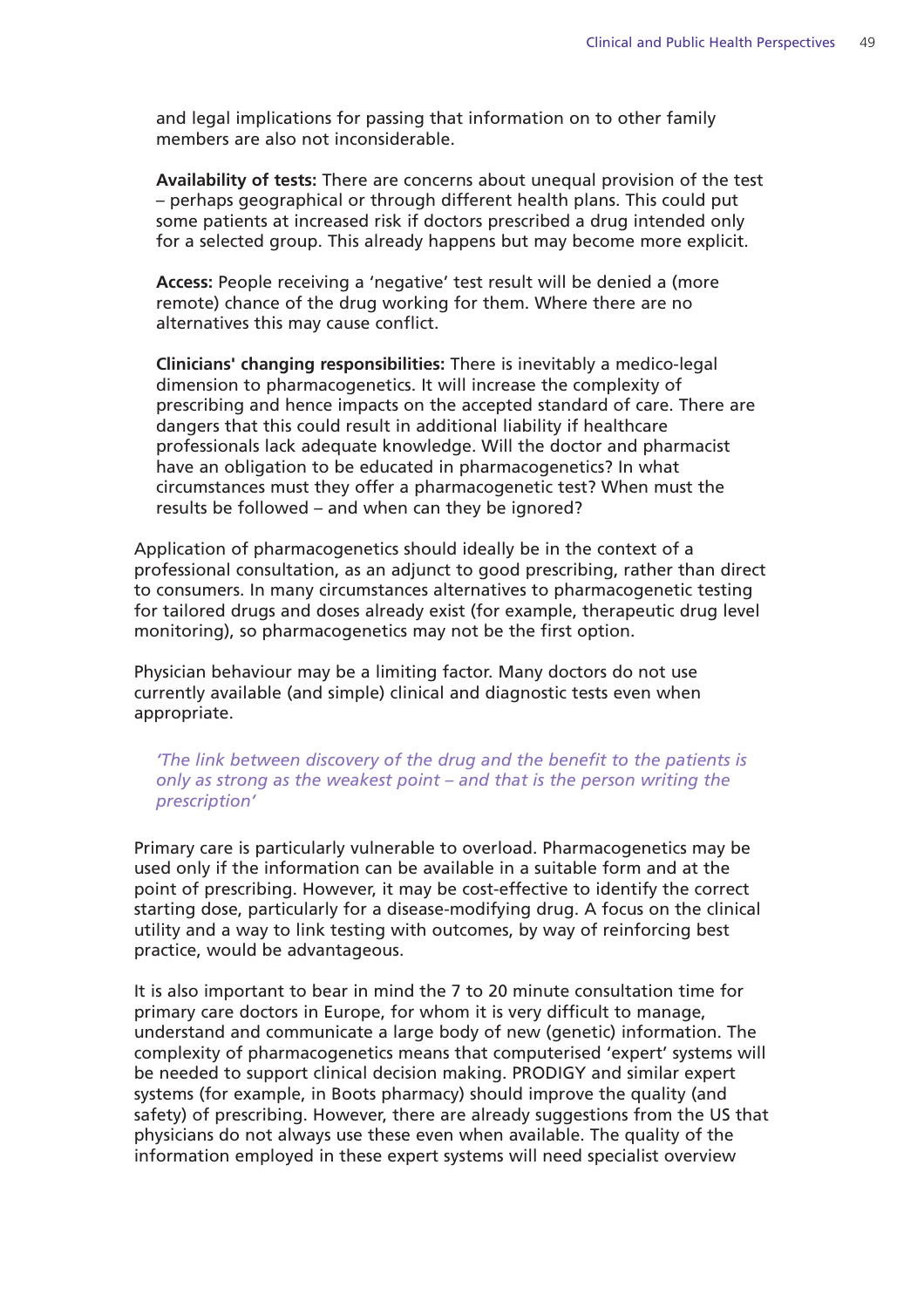and regular updating. Drug metabolising enzyme information could usefully be included in some labels now. In our questionnaire, the majority of respondents disagreed that current systems of information and dissemination will be sufficient to equip healthcare professionals to employ pharmacogenetics appropriately.

In addition to expert systems to guide complex prescribing decisions, the information infrastructure for patient records needs to support and integrate the new genetic information.

#### **Pharmacogenetics and warfarin: a prospect for the clinic**

Although opinions about utility vary at present, some experts believe that the pharmacogenetics of warfarin may provide the first clinically useful application of this new technology in general practice. As a generic drug this poses an interesting question to policy makers: if there is limited commercial interest in this application, but undoubted potential public benefit – who would provide the funding for test development?

Warfarin is one of the world's most widely prescribed oral anti-coagulants. However, optimal use is hampered by its more than ten-fold inter-patient variability in the doses required to attain therapeutic responses and subsequent frequent bleeding complications.

Pharmacogenetic polymorphism of CYP2C9 may be associated with impaired elimination of warfarin and hence an exaggerated anti-coagulation in some patients. A recent study has shown not only *in vitro* but *in vivo* evidence (Takahashi & Echizen, 2001). Several human allelic variants of CYP2C9 have been cloned and designated CYP2C9\*1, CYP2C9\*2, CYP2C9\*3, and CYP2C9\*4. The allelic frequencies for these variants differ considerably among different ethnic populations – Caucasians appear to carry the CYP2C9\*2 (8-20%) and CYP2C9\*3 (6- 10%) more frequently than Asians (0% and 2-5% respectively).

The relationship between *in vitro* enzyme activity of CYP2C9 variants and the *in vivo* disposition of warfarin has been studied extensively. The CYP2C9\*3 mutation consistently confers a substantial reduction in clearance. It has now also been demonstrated, in both British and Japanese patients, that this allele and CYP2C9\*2 may be associated with increased risks of bleeding complications and excessive anti-coagulant responses with initial treatment.

Although further studies are needed to replicate and confirm these findings, this application of pharmacogenetics appears to be promising and potentially near to the clinic.

The challenge will be the public sector commitment to funding the development of a test that could be conducted conveniently and inexpensively, either by providing commercial incentives for a private test kit or by funding public sector research and development.

Pharmacogenetics may be consistent with existing policy initiatives to extend prescribing to nurses and pharmacists. It may even serve to redefine the role of pharmacists where they have the specialist knowledge of which class of drug and dose will be suitable, based on stored genotype test results for each individual.

There are very limited controls on individual prescribers' compliance with drug labels advising restricted use of compounds. Much anxiety has been expressed by regulators that doctors do not prescribe carefully and can fail to keep to essential conditions of the drug label. There are several recent examples of a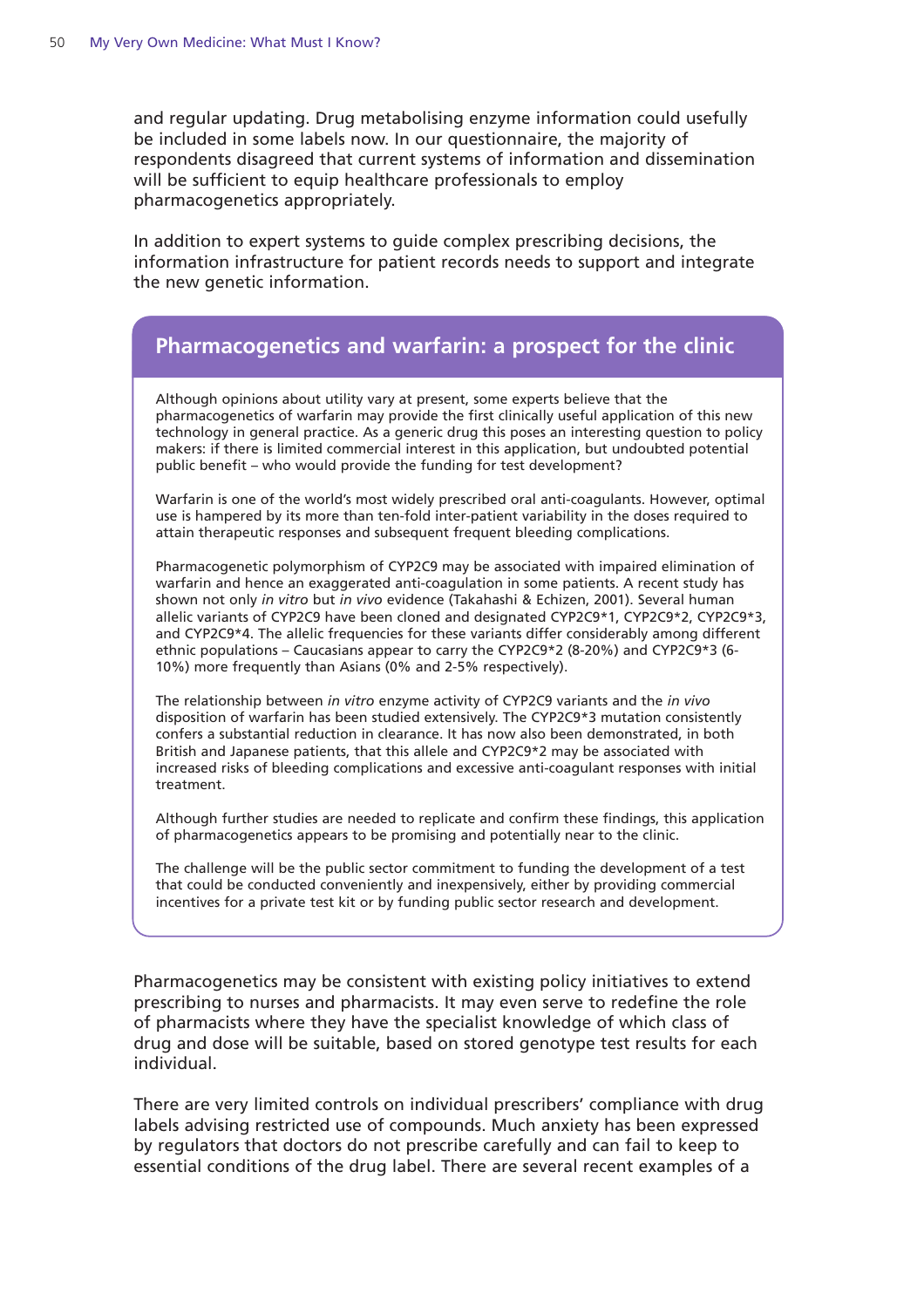drug being withdrawn even though it caused adverse drug reactions only when used 'off-label'.

#### *'The moral issue, too, is that we ensure 'off-label' prescribing doesn't happen'*

Concerns about prescribing errors and 'off-label' prescribing may lead to more controls of prescribing practice via audit and other monitoring activities. There is a tension between regulatory and ethical concerns for prescribing without a good evidence base, and clinical freedom and innovation.

The evidence from the clinical trials will need to be expressed in terms of a probabilistic benefit or risk, as it is clear that pharmacogenetic test results are unlikely to be predictive or deterministic. Too many external factors, such as co-morbidity, concomitant medications and compliance, will impact on individual drug response, so results will be probabilistic. Pharmacogenetics may also provide an indicator of prognosis, which would have a major impact on patient management. If so, this could also raise considerable ethical and economic issues.

Education is therefore vital – both to teach healthcare professionals to incorporate genetic information into their prescribing decisions and also to understand when to test and how to interpret and communicate the results. At the level of the doctor-patient encounter the clinical validity of tests will need to be well established and understood. Education should be multidisciplinary and timely.

Teaching healthcare professionals is challenging because changing behaviour and communicating new and complex information is very difficult. Doctors in particular do not want to know about the applications of pharmacogenetics in 10 to 15 years time, they want to know what impact it will have now in clinical practice: 'what the test means for my patient'. But it would be a mistake to only educate people about medicine now, so the needs of immediate knowledge and future developments must be balanced. Prescribers also need to know about evaluation processes, knowledge they can draw on as medicine evolves. The prescribers and academics consulted believed that pharmacogenetics education should be integrated into clinical pharmacology training.

#### *'Whilst some healthcare professionals want to know the underlying molecular science others only want to know the algorithm they can use'*

Education of patients will also be needed. The challenge will be to make the information timely – it is of only peripheral interest until a prescribing decision presents, and yet some background or framework for the decision would be helpful. Education aimed at the public about potential advantages and limitations of pharmacogenetics is urgently needed to counteract widespread misinformation and media hype. Responsibility for this education probably rightly resides with health ministries. There has been much excitement and over-reaction in the press. In the absence of progress in this area, there will be a reliance on industry and patient advocate groups to supply the information, with some inherent bias.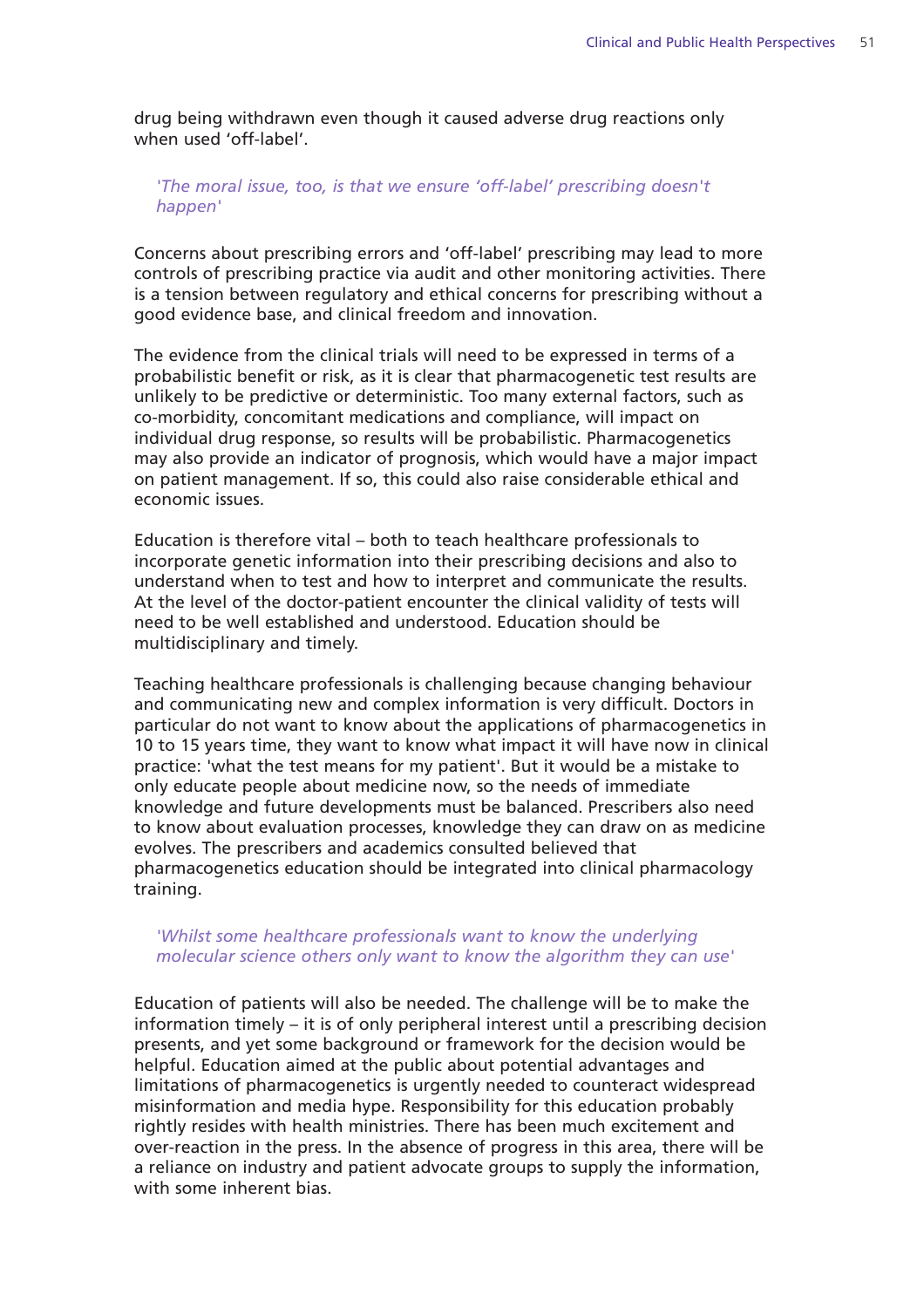*'The baby boomer generation is going to get chronic disease. Information technology will raise awareness and these individuals will be very demanding'*

Public health experts need to determine which products/tests are priorities for each health service as pharmacogenetics will not provide equal utility for all classes of drugs. Some of the changes to prescribing practice produced by pharmacogenetics may be consumer-driven and may not echo the more 'rational' deliberations of evidence-based practice.

#### **Policy points**

- Pharmacogenetics is likely to add substantially to the growing complexity of prescribing: computerised 'expert' systems will be needed to aid the safe and effective use of pharmacogenetic tests and drugs.
- The clinical application of pharmacogenetics needs to be integrated into undergraduate and postgraduate medical and pharmacist training.
- The possible roles of pharmacists in the implementation of pharmacogenetics in the clinic and community need to be further explored.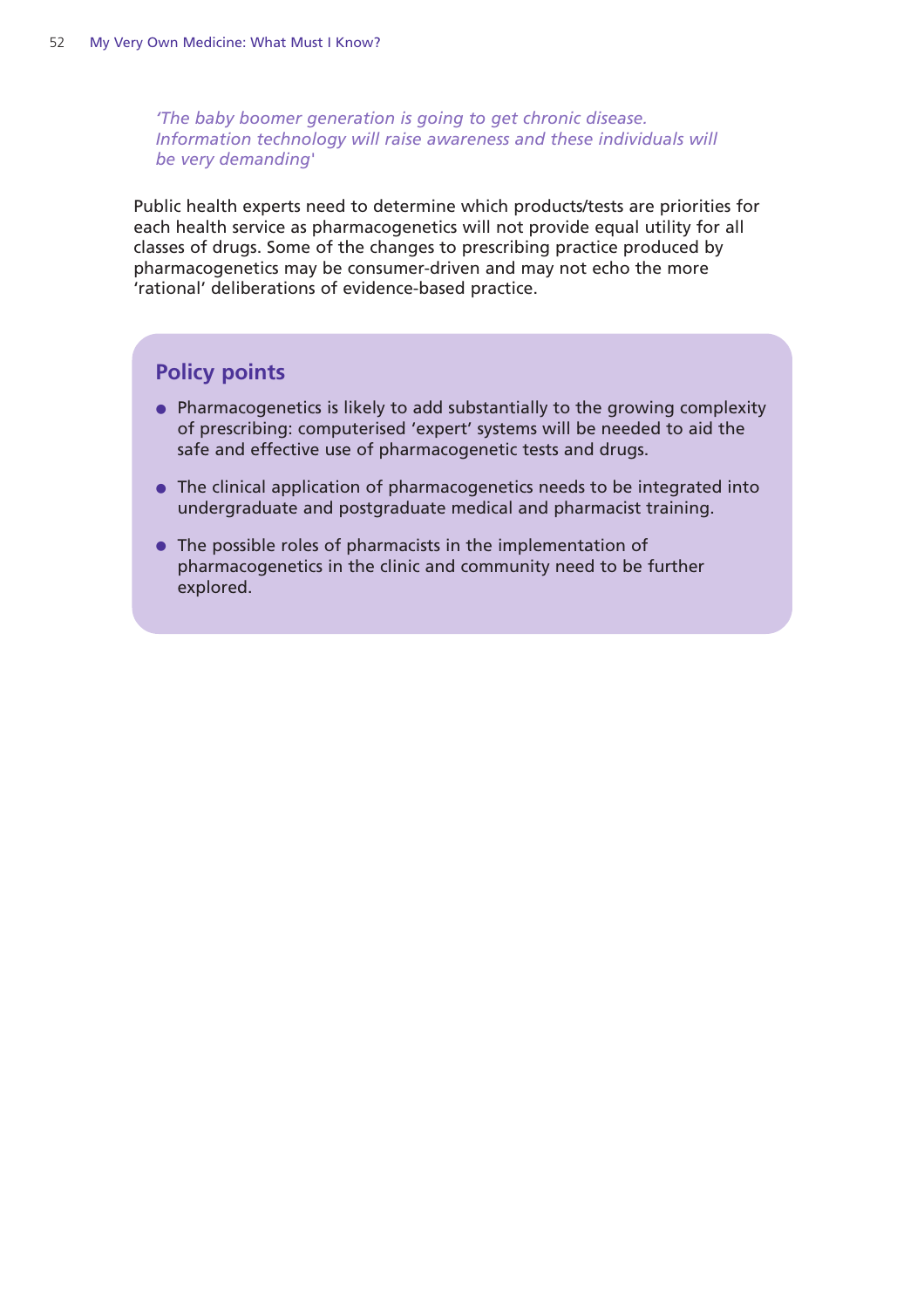### **Post Marketing Surveillance (PMS)**

All companies marketing proprietary drugs develop and maintain global pharmacovigilance systems for all adverse drug event data generated during clinical trials. These data are shared with regulatory authorities, with clearly defined serious and unexpected adverse events being reported expeditiously, and less serious events at the end of each study. Once drugs are marketed, most licensing authorities have a system for clinicians and companies to report serious and unexpected events. There are also independent research units which monitor adverse events on new drugs, such as the Drug Safety Research Unit (DSRU) in the UK (www.dsru.org.uk). The national systems vary in terms of uptake and also the route of reporting – in the US most reporting is initially to the manufacturer who later reports to the FDA, whilst in Europe clinicians usually report directly to the national agency. Current rates of reporting are both very variable and low (estimated at between 10 and 25% in the US), particularly in primary care, and clinicians lack incentives for reporting (Moride et al, 1997). This is particularly true for older or generic drugs.

*'There is a research infrastructure question as to who conducts continuing surveillance on side-effects for generic drugs'*

#### **Can pharmacogenetics be used in post marketing surveillance to enhance safer prescribing?**

A primary benefit of pharmacogenetics is said to be the reduction of adverse drug reactions. Enhanced safety has been heralded as one of the earliest applications of the technology. Adverse drug reactions (ADR) are a major source of morbidity and mortality (Lazarou, Pomeranz & Corey, 1998). In a recent systematic review of the drugs most frequently cited in ADR studies, 59% are metabolised by at least one enzyme that has a variant allele known to cause poor metabolism. Pharmacogenetics may hold the key to identifying individuals who are at risk (Ensom, Chang & Patel, 2001; Phillips et al, 2001). The challenges, time and costs of prospective studies means that only limited numbers of subjects can be exposed to new products prior to licensing, so most significant evidence will be generated via pharmacovigilance and PMS schemes.

The reduction in trial sample size that is likely to accompany pharmacogenetic drug development will lead to a greater requirement for a comprehensive system of post marketing surveillance. One policy option is to mandate the collection of DNA samples as part of drug-related adverse event reporting and create a resource accessible to the academic community for analysis. The project questionnaire showed this had overwhelming support for lifethreatening ADRs, but there was division about whether it was justified for less serious events. Most US respondents felt not, whilst Europeans were content to have more widespread testing. It could also be desirable to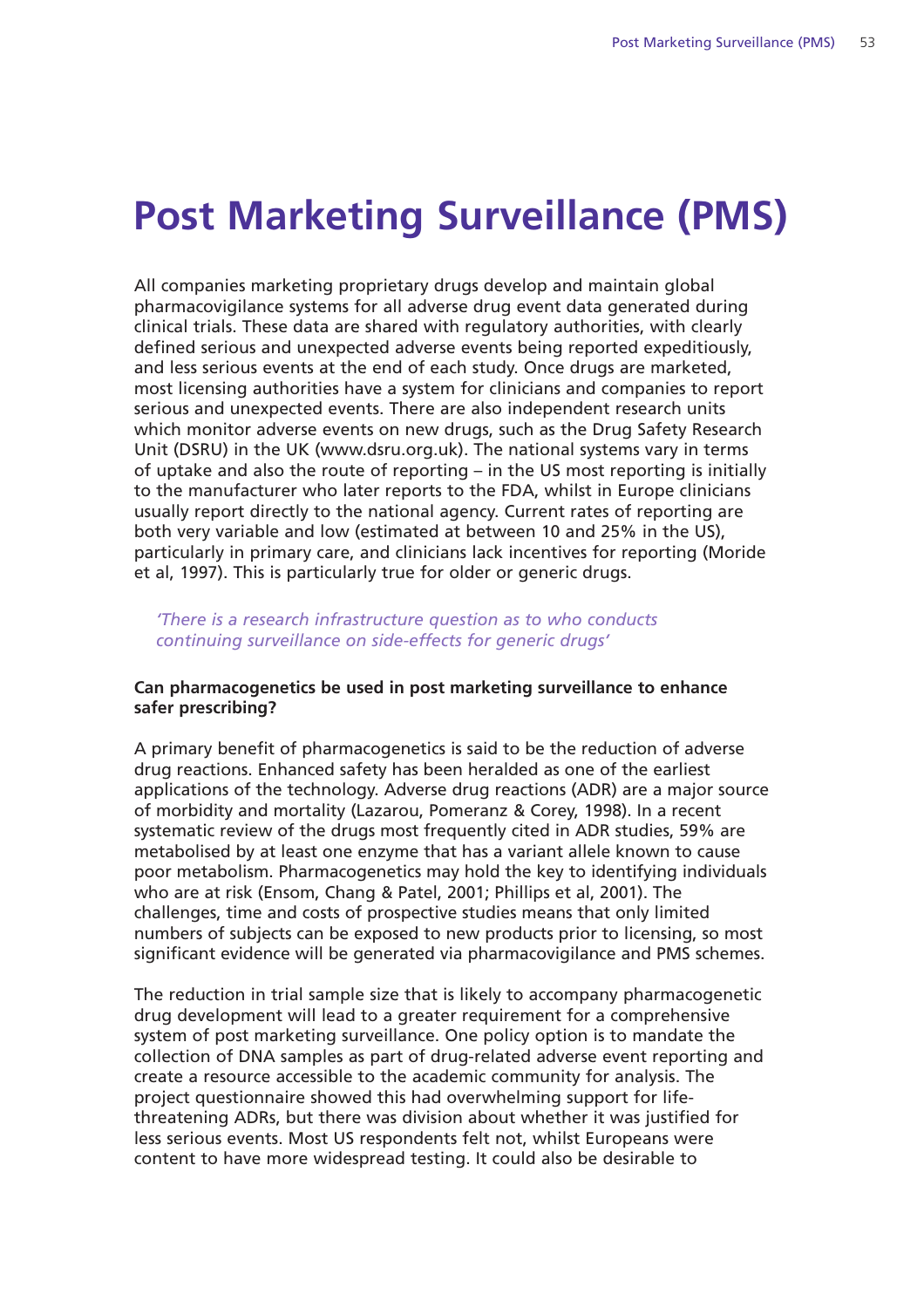integrate DNA sampling into national PMS systems - such as the UK yellow card. Examples of such activity, such as the project described below are already being reported.

#### **PMS opportunity: The DARE Project**

Large-scale PMS provides an opportunity to identify a cohort of patients with a particular disease or complication and conduct pharmacogenetics association studies. The Drug Safety Research Unit (DSRU) in Southampton is an independent charity which undertakes Prescription Event Monitoring for new drugs (www.dsru.org.uk).

The British Heart Foundation is funding a collaboration between St George's Hospital, London and the DSRU: The DARE Project. This aims to establish a national registry in England for patients with suspected drug-related Torsades de Pointes and ventricular arrhythmias and compare them with matched controls. [Torsades de Pointes and ventricular arrhythmias associated with non-cardiovascular and cardiovascular drugs can be life-threatening. These adverse events are usually related to prolongation of cardiac repolarisation. This has generated understandable public and medical concern due to the unpredictability of such events and the incomplete understanding of the epidemiological and clinical significance.]

In addition, the study will undertake a genetic analysis of blood samples from 500 cases and 2,000 controls for mutations and polymorphisms of the cardiac sodium and potassium ion channel genes implicated in the Long QT and Brugada syndromes.

Cases will be recruited over a five-year period from consultant cardiologists and electrophysiologists based in England. The results of the epidemiological study would be expected to improve the understanding and appreciation of proarrhythmia as a public health issue, to enable proarrhythmic events to be prevented and to avoid the exclusion of culpable drugs from general usage without sufficient justification.

The genetic project will examine the association between the risk of proarrhythmia and carrier status for cardiac ion channel mutations (including polymorphisms). These are of interest in that a subtle change in the function of part of the cardiac repolarisation current may only be exposed pathologically by drug interaction. This will statistically examine the hypothesis of the genetic predisposition to drug-induced sudden death in phenotypically apparently 'normal' individuals. The project could be an important step towards making proarrhythmia predictable and avoidable in the prescription of drugs for use in the general population.

The incompleteness of data collection in post marketing surveillance limits its usefulness. It is important to record good phenotypic information and improve patient tracking in order to generate a sound evidence base for the pharmacogenetic basis of (atypical) adverse events. Ideally, PMS systems could also be employed to monitor drug response, i.e. effectiveness, in addition to safety. There is no mechanism in the public PMS systems to identify the degree of response (or non-response) to a drug. Also the attribution of adverse events to genetic factors or other external factors is currently lacking once the drug is marketed.

Most insurance databases are not designed to collect PMS data although they could, but these data do not reach the public domain. The NHS, with its coverage of 59 million people, could provide a wonderful research resource for pharmacogenetics once the electronic record system is in place and functioning (Fears & Poste, 1999). Current data protection legislation is beginning to significantly limit the use of secondary sources for safety research purposes. There is concern about the sharing of information with commercial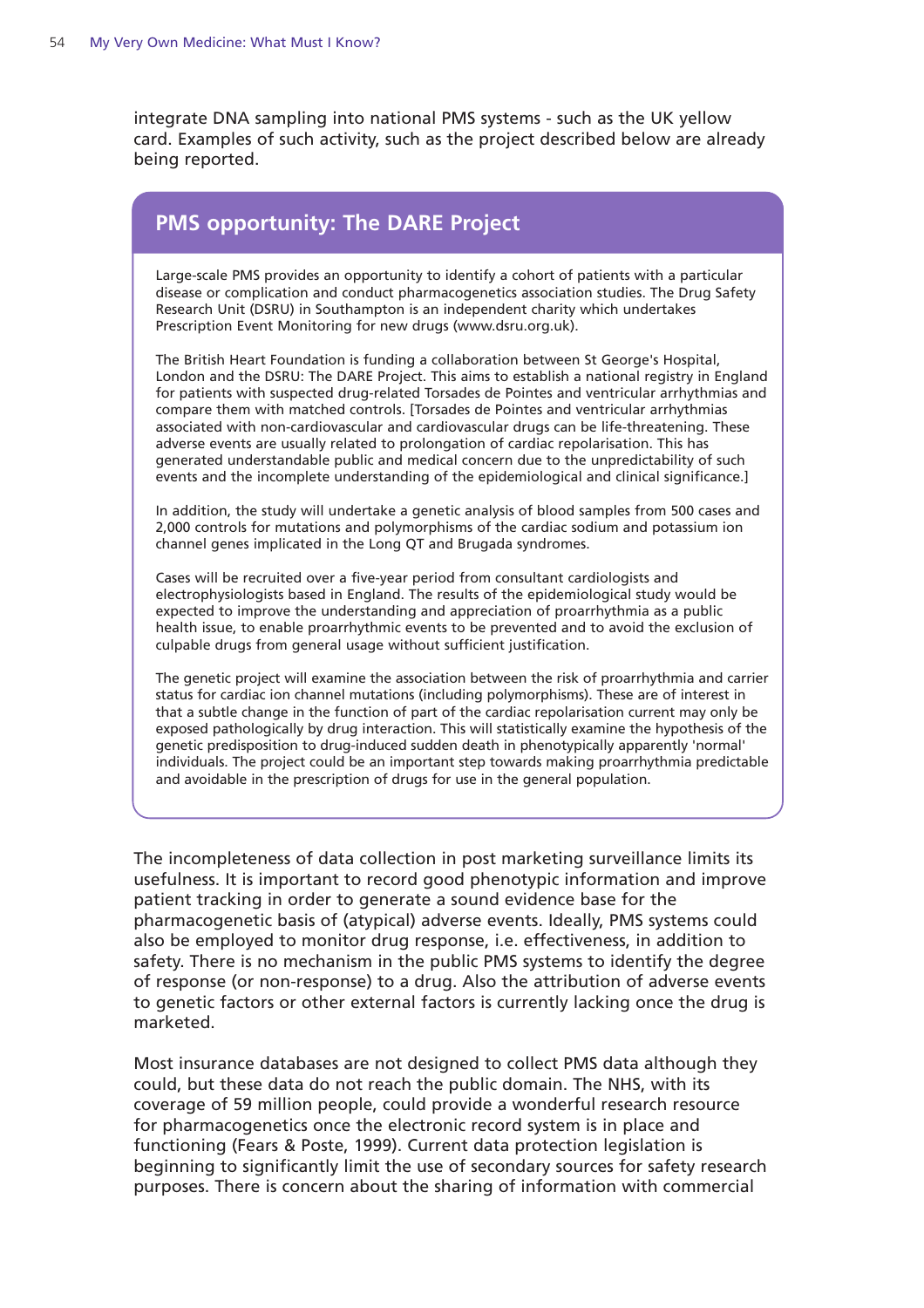players and government. But if samples are permanently anonymised they are of little value for PMS research. Alternatives, such as (reversibly) de-identifying samples, need further consideration. The use of trusted third parties could have a role in facilitating a better system. Computerisation of health records offers significant opportunities to link adverse drug reactions with pharmacogenetic information, so genetic information needs to be incorporated proactively.

Tests and devices also have systems for post marketing monitoring, but it is generally agreed that these are under-resourced and primarily the responsibility of manufacturers. One of the strengths of the new EC Medical Device Directive is the emphasis on PMS, a process of continually reviewing behaviour of devices or tests. The premise is that safety and effectiveness information is best gathered in normal clinical use. All member states must establish a central unit for recording and evaluating incidents and all manufacturers must institute a systematic procedure to review post marketing experience gained with new devices. For in-vitro diagnostic tests the requirement was extended to establish a European databank, which has recently been achieved by the EUDAMED database.

For tests and devices in the UK, MDA have a compliance programme and randomly select and audit data supporting the claims of selected products. There is also a PMS system of voluntary reporting in the event of death or risk of death. Devices which are CE marked (such as pharmacogenetic tests) should be systematically monitored after licensing within a defined legal framework.

In the US there has been mandatory reporting by manufacturers of adverse events relating to devices since 1984. However, the methodology of PMS for tests is not well understood and reporting rates tend to be very low. In the context of a pharmacogenetic test, the reporting of false positive and false negative results could be very burdensome for clinicians but may be valuable for the protection of public health.

A recent initiative in DNA collection collaboration, EUDRAGENE, part-funded by the EU 5th Framework, is the creation of a database linking pharmacovigilance information and DNA samples. The scheme, still in its infancy, currently involves a network of academic centres. The hope is that it can accumulate sufficient cases and controls to explore hypotheses concerning the genetic basis of significant adverse drug reactions (for example, hepatotoxicity, Torsades de pointes) and marketed drugs.

#### **Policy points**

- Post marketing surveillance systems need further development in the light of pharmacogenetics. Systems should investigate genetic factors in adverse events, especially the more severe events.
- There should be a publicly accessible database of pharmacogenetics and adverse drug reactions. It may be necessary to provide industry with incentives to share relevant data.
- Post marketing surveillance of pharmacogenetic tests should be strengthened.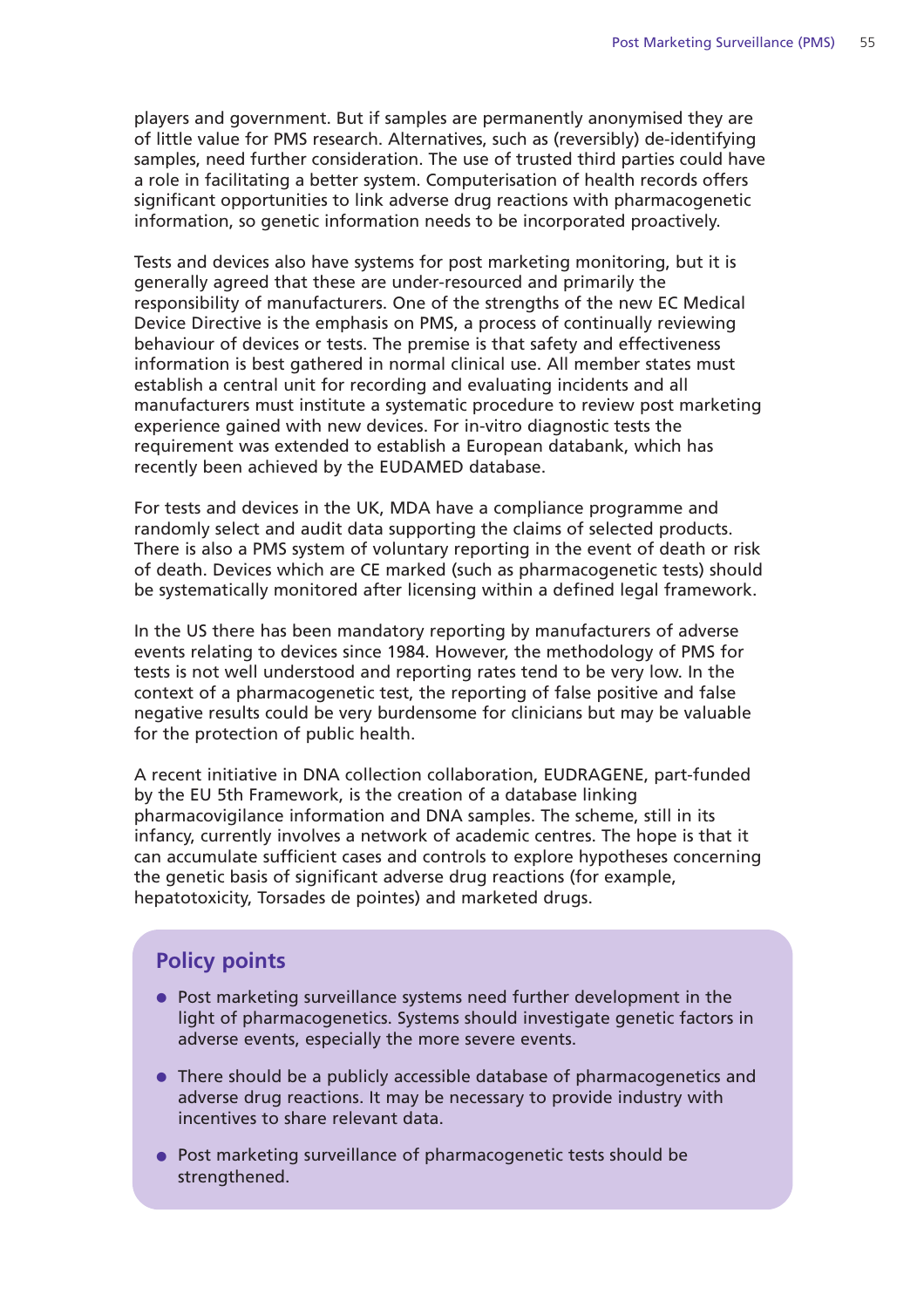# **Discussion**

At the conclusion of this two-year consultation it is tempting to echo T.S. Eliot's lines from his poem Little Gidding:

*'and the end of all our exploring will be to arrive where we started…'*

as many of the questions the project has raised are still being voiced.

As with any emerging technology, there is evidence of some confusion about terminology and boundaries in the field of pharmacogenetics. Over the course of this project, 'pharmacogenetics' has increasingly been used to denote efforts to achieve safer and more effective prescribing through genetic testing of individual patients. At the same time the term is increasingly understood to cover the use of the new laboratory genetic technologies to identify novel drug targets.

The timing of the project was excellent for considering the potential information needs of clinicians and patients and the accompanying policy responses. However, it soon became evident that few if any valid examples of pharmacogenetic products are yet commercially available. During the project a couple of potential products emerged – in AIDS treatment and schizophrenia – but in each case implementation had been delayed because of inadequate sensitivity of the test in trials in the clinic.

Whereas there is genuine promise for more efficient use of some pharmaceuticals and the avoidance of some serious side-effects, it is clear that pharmacogenetics will neither be universally applicable or perfectly predictive. There is a recognised tension between the current information needs of regulators and the often more clinically practical evidence needed by patients and prescribers. Complex technical products, such as linked tests and drugs, highlight this. Pharmacogenetics may precipitate a re-examination of ways to produce more information relevant to clinical practice, including via regulatory requirements.

Since the focus of the technology is genetic, pharmacogenetics has suffered from media 'geno-hype'. However, it is difficult to find much justification for treating pharmacogenetic tests differently from other diagnostic or clinical tests used in patient management. The complexity of the science and the potentially large numbers of different tests that may emerge could nevertheless pose unusual challenges.

Regulators prefer to be reactive to new technologies or product types, but we have yet to see a 'clear cut' pharmacogenetic challenge to the existing processes. Thus far, only two new compounds linked to genetic tests have been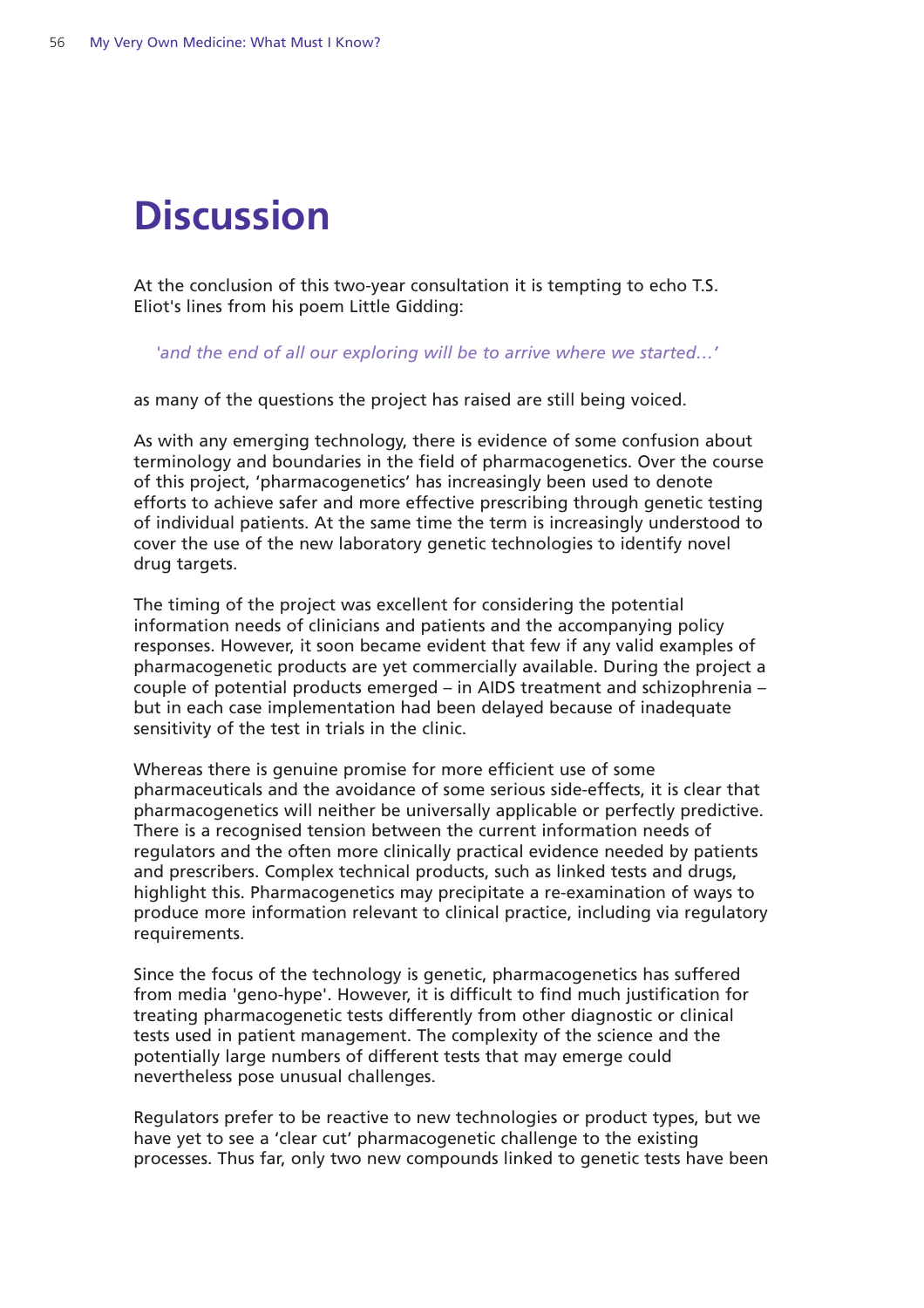licensed, both for treating specific cancer cell subtypes. During the project there was an emerging acceptance that formal evaluation arrangements for pharmacogenetic products would benefit from some proactively implemented changes. Firstly, current device and test appraisal is focused on proof of analytical validity and claims of clinical relevance. Most of those interviewed believed that more thorough evaluation of pharmacogenetic tests would be needed, with formal evaluation of clinical validity and utility across the routine clinical populations for which the test was intended. Although there is academic agreement on the appropriate study designs, regulatory requirements for clinical test studies in this area are presently unclear. Many of those interviewed favoured an approach in which evidence requirements are adjusted according to the clinical importance of the test: where the consequence of an inaccurate test result would be severe, levels of clinical proof of test performance would have to be very high. Secondly, tests offered by laboratories, as services, were viewed as not currently subject to adequate clinical evaluation. Thirdly, it is widely recognised that post marketing surveillance systems for drugs need to investigate pharmacogenetic causes of adverse reactions, especially severe reactions. Similarly, PMS systems for test devices have been too focused on manufacturing issues, and healthcare professionals in Europe and the US have little incentive to contribute their experiences of the clinical performance of tests undertaken with marketed equipment. A number of timely initiatives both by industry and the regulators are already promoting these changes.

One of the strengths of this research project was the participation of a broad group of experts representing most of the stakeholder groups involved in pharmacogenetics. Unsurprisingly, there was not full agreement on all points of interest and there were considerable variations in practice and perspective between the UK, Europe and the US.

The key issues of debate included the status of the science, patients' expectations and regulatory and licensing systems. In the US, amongst clinical pharmacologists, industry representatives and patient groups, there is far more overt expectation of pharmacogenetics delivering prescribing benefits in the near future. There is a sense of urgency and imminence not so apparent in Europe. In Europe, we were met with far more scepticism, particularly amongst the clinical pharmacologists who emphasised that pharmacogenetic variants had been recognised for 20 or more years with very little evidence of utility in clinical practice. Even the industry representatives had a more measured and cautious approach and most felt it would be five or ten years before many pharmacogenetic products were licensed.

Academic clinical pharmacologists on both sides of the Atlantic had major concerns about the inequality of information, with real anxieties that the industry was not sharing data as they might. There are tensions between the need for market and patent protection and the understandable unwillingness to share incomplete data with the desire from the public sector for more openness – with some believing that this situation slows the implementation of pharmacogenetic technology. In the US, current confidentiality and consent rules were also seen as important threats to the development of pharmacogenetics.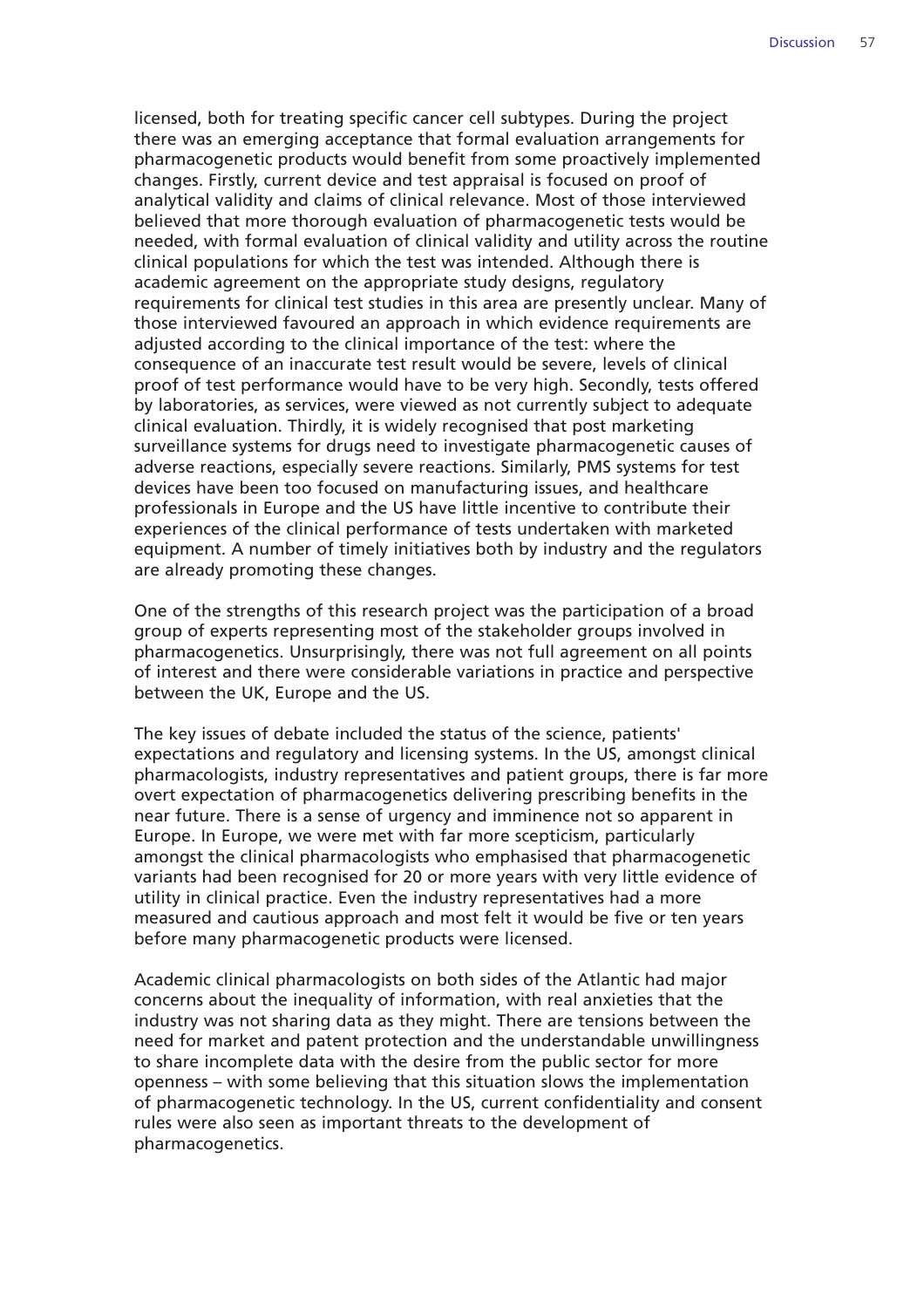The patient representatives in the US are enthusiastic about consumer-led healthcare in general and pharmacogenetics in particular and would wish to be both better informed and then at least a partner in decision making. There appears already to be a significant patient demand for pharmacogenetics, and direct marketing is more of a concern there. The climate is such that patients are more likely to press for rights of access to new technology.

By contrast, European patient groups, whilst wholly enthusiastic about the potential benefit of pharmacogenetics, appear to be willing to wait for it to be evaluated professionally. There appeared to be more limited concern about the privacy of patient records, as people expect data sharing – within the medical context – to be to their benefit. There is an assumption here that pharmacogenetics lies within the context of a treatment consultation. However, patients in Europe, too, want to understand the potential advantages and limitations of pharmacogenetics so they can be empowered in the treatment decision process. Ethicists, lawyers and sociologists were far more concerned about the data privacy and confidentiality issues than the patient representatives we met.

In the US, the approach to regulation of tests, including pharmacogenetic tests, is quite centralised and similar to the drug system. Most US regulators were confident that the existing system was both robust and sufficiently flexible to accommodate pharmacogenetics technology. In the past three years there has also been much dialogue about pharmacogenetics between manufacturers and regulators, with the result that concerns have been shared and a common terminology and approach derived. This is typified by the proposed 'safe harbour' system.

In Europe, there is a less iterative system of drug and device regulation, and an apparent mismatch of perspectives. Senior industry pharmacogenetics experts profess themselves confused about routes of regulatory submissions and, more importantly, the level and nature of evidence required. This may be explained in part by them being drawn from a pharmaceutical background with little experience or familiarity of device or test evaluation and regulation, traditionally the domain of the diagnostics companies. It is, in our view, still not entirely clear the extent to which the European directive on In-Vitro Diagnostic Devices will be able to require evidence of clinical validity or utility, or whether its provisions serve only to deal with claims of analytical validity. Regulators in the UK and Europe have been busy addressing some perceived shortcomings – notably of the test evaluation systems – and are satisfied that the European systems are now appropriate and adequate. It is likely that over the two years of this project the international harmonisation process and increased awareness of pharmacogenetics has improved mutual understanding in pre-licensing regulation.

All stakeholders shared a perception that health technology assessment was crucial, and additional capacity and expertise were needed to bridge any information gaps between licensing and prescribers. Similarly, there was a chorus of agreement that PMS systems both in the US and Europe were underresourced and held the promise of yielding valuable evidence for using pharmacogenetics to improve safety.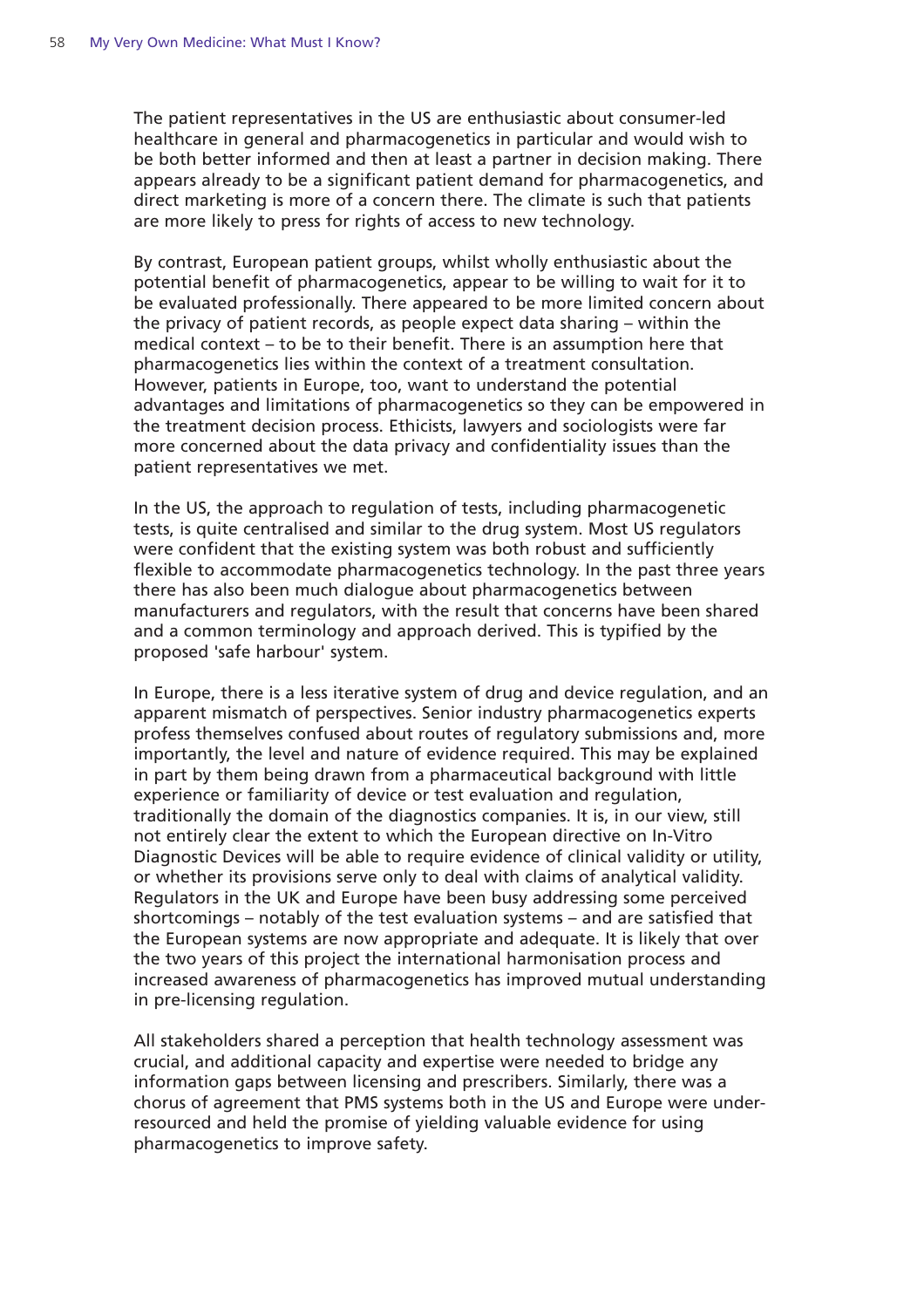Prescribers in primary care and hospital care and pharmacists all made a plea for more practical information about clinical usefulness, for education in using pharmacogenetics for prescribing, and for decision support systems where diagnostic and treatment algorithms are complex.

Policy responses to the uncertain and complex field of pharmacogenetics need to concentrate on enabling a sound evidence base to be built as soon as possible. At present, there is insufficient capacity to provide an evidence base and conduct appropriate evaluations of commercial tests or drugs, or undertake research on the many valuable generic drugs that could be improved with pharmacogenetics. There is a need to build public sector capacity and expertise in relevant disciplines, including clinical pharmacology, clinical epidemiology and health economics.

This expertise needs to be supported by creating the environment for acquiring the evidence. We need to actively encourage more transparency between industry and academic groups for the common good and further the education of ethics committees/IRBs to facilitate pharmacogenetics research. With respect to information management, we need to promote electronic patient records, record linkage and incorporate (pharmaco-) genetic information proactively. Finally, we need to resource a public sector system for post marketing surveillance of drugs and devices and integrate pharmacogenetics research into post marketing surveillance.

There are a number of regulatory initiatives under way which will add value to the appropriate evaluation of pharmacogenetics. It may be helpful to encourage a more flexible regulatory framework for conditional approval of products as information evolves. In addition, orphan product procedures need to be clarified in the light of pharmacogenetics, to facilitate targeted and efficient developments for smaller groups of patients.

Once products are licensed and available, the health technology assessment and the education of prescribers and patients becomes vital. We should, therefore, invest in health technology assessment capacity, notably for pharmacogenetic tests, and ensure education of healthcare professionals and the public in pharmacogenetics. It is important for public confidence that we provide more oversight of laboratory services to ensure tests are both analytically and clinically validated.

In conclusion, pharmacogenetics is a potentially exciting aid to accurate and efficient prescribing. The vision of largely personalised medicine, 'my very own medicine' for many conditions, is a distinct but still a distant prospect. Policy makers need to address the obstacles to collecting appropriate clinical evidence for decision making by 'ordinary' clinicians and patients, via regulation and health technology assessment. Finally, this additional complexity will need to be integrated into education, information and knowledge management systems to achieve the aim of safer and more effective use of medicines.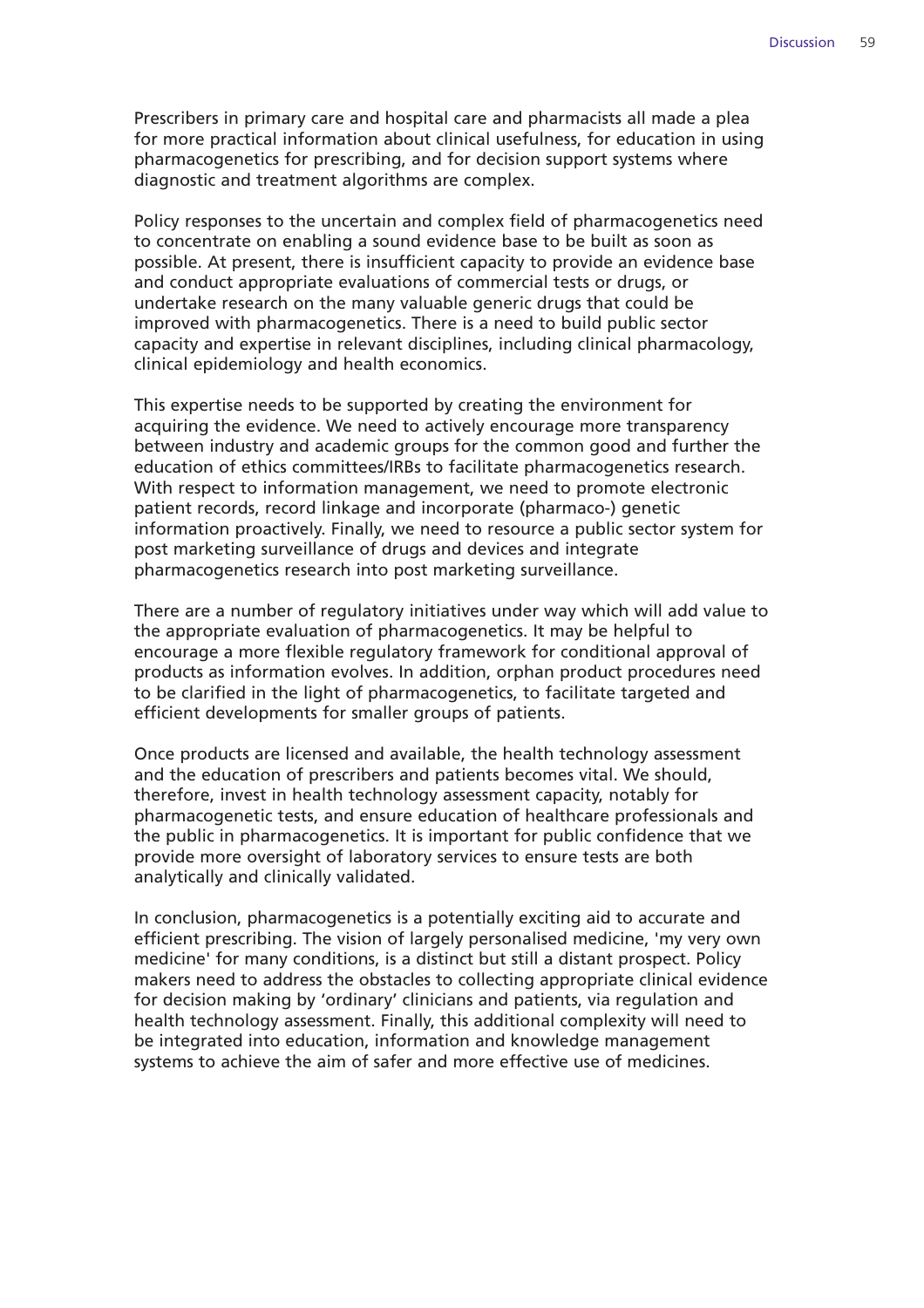## **References**

Advisory Committee on Genetic Testing (2001) *Points to Consider in Ethical Review of Medical Research Involving Genetic Testing*, Department of Health, London.

Bates, D.W. & Gawande, A.A. (2000) Error in medicine: what have we learned? *Annals of Internal Medicine*, 132(9): 763-767.

Bradford, L.D. (2002) CYP2D6 allele frequency in European Caucasians, Asians, Africans and their descendants, *Pharmacogenomics*, 3(2): 229-243.

Buchanan, A., Califano, A., Kahn, J., McPherson, E., Robertson, J. & Brody, B. (2002) Pharmacogenetics: ethical issues and policy questions, *Kennedy Institute of Ethics Journal*, 12(1): 1-15.

Burke, W., Atkins, D., Gwinn, M., Guttmacher, A., Haddow, J., Lau, J., Palomaki, G., Press, N., Richards, C.M., Wideroff, L. & Wiesner, G.L. (2002) Genetic test evaluation: information needs of clinicians, policy makers and the public, *American Journal of Health-System Pharmacists*, 156(4): 311-318.

Caldwell, J. (2001) The pharmacogenetic basis of adverse drug reactions, *International Journal of Pharmaceutical Medicine*, 15: 83-84.

Cardon, L.R., Idury, R.M., Harris, T., Witte, J.S. & Elston, R.C. (2000) Testing drug response in the presence of genetic information: sampling issues for clinical trials, *Pharmacogenetics*, 10: 503-510.

CDRH Committee of Clinical Review (1993) *Temple Report*, US Department of Health and Human Services, Washington, DC.

Chen, M.S.S. et al. (1996) The cytochrome P450 2D6 (CYP2D6) enzyme polymorphism: screening costs and influence on clinical outcomes in psychiatry, *Clinical Pharmacology and Therapeutics*, 60(5): 522-534.

Clarke, A., English, V., Harris, H. & Wells, F. (2001) Ethical considerations, *International Journal of Pharmaceutical Medicine*, 15(2): 89-94.

Coste, J. et al. (2003) Cross sectional study of conventional cervical smear, monolayer cytology, and human papillomavirus DNA testing for cervical cancer screening, *BMJ*, 326: 733.

Danzon, P. & Towse, A. (2002) The economics of gene therapy and of pharmacogenetics, *Values in Health*, 5(1): 5-13.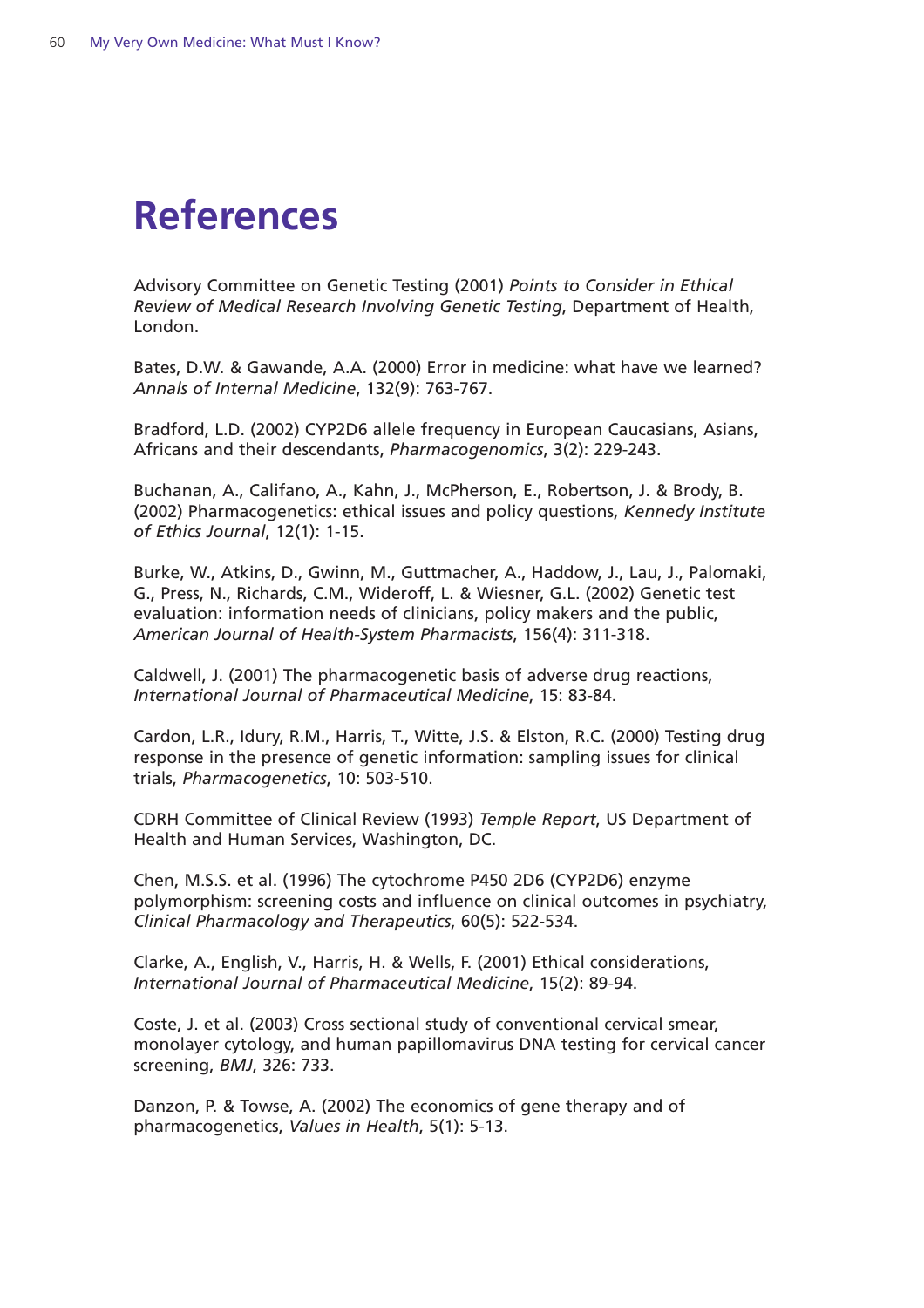Dayan, A.D. (2001) Pharmacogenetics: pharmacogenie or pharmacogenerality in future drug discovery and development? *International Journal of Pharmaceutical Medicine*, 15: 54-56.

Dean, B. (2002) Learning from medical errors. *Qual Saf Health Care*, 11(3): 258- 260.

EMEA Committee for Proprietary Medicinal Products (CPMP) (2002) *Position Paper on Terminology in Pharmacogenetics*, European Agency for the Evaluation of Medicinal Products, 3070/01, London.

Ensom, M.H.H., Chang, T.K.H. & Patel, P. (2001) Pharmacogenetics: the therapeutic drug monitoring of the future? *Clinical Pharmacokinetics*, 40(11): 783-802.

Fears, R. & Poste, G. (1999) Building population genetics resources using the U.K. NHS, *Science*, 284(9): 267-268.

Fijal, B.A., Hall, J.M. & Witte, J.S. (2000) Clinical trials in the genomic era: effects of protective genotypes on sample size and duration of trial, *Controlled Clinical Trials*, 21: 7-20.

Foster, M.W., Sharp, R.R. & Mulvihill, J.J. (2001) Pharmacogenetics, race and ethnicity: social identities and individualized medical care, *Therapeutic Drug Monitoring*, 23: 232-238.

Gautier, S., Bachelet, H., Bordet, R. & Caron, J. (2003) The cost of adverse drug reactions, *Expert Opin Pharmacother*, 4(3): 319-326.

Ginsburg, G.S. & McCarthy, J.J. (2001) Personalized medicine: revolutionizing drug discovery and patient care, *Trends in Biotechnology*, 19(12): 491-496.

Gurwitz, J.H., Field, T.S., Harrold, L.R. et al, (2003) Incidence and preventability of adverse drug events among older persons in the ambulatory setting, *JAMA*, 289(9): 1107-1116.

Higson, G.R. (2002) *Medical Device Safety: The Regulation of Medical Devices for Public Health and Safety*, Institute of Physics Publishing, Bristol.

Holtzman, N.A. & Shapiro, D. (1998) The new genetics: genetic testing and public policy, *BMJ*, 316: 852-856.

Human Genetics Commission (2000) *Inside Information: Balancing Interests in the Use of Personal Genetic Data*, Department of Health, London.

Human Genetics Commission (2003) *Genes Direct: Ensuring the Effective Oversight of Genetic Tests Supplied Directly to the Public*, Department of Health, London.

ICH Harmonised Tripartite Guideline (1998) *Ethnic Factors in the Acceptability of Foreign Clinical Data*, International Conference on Harmonisation.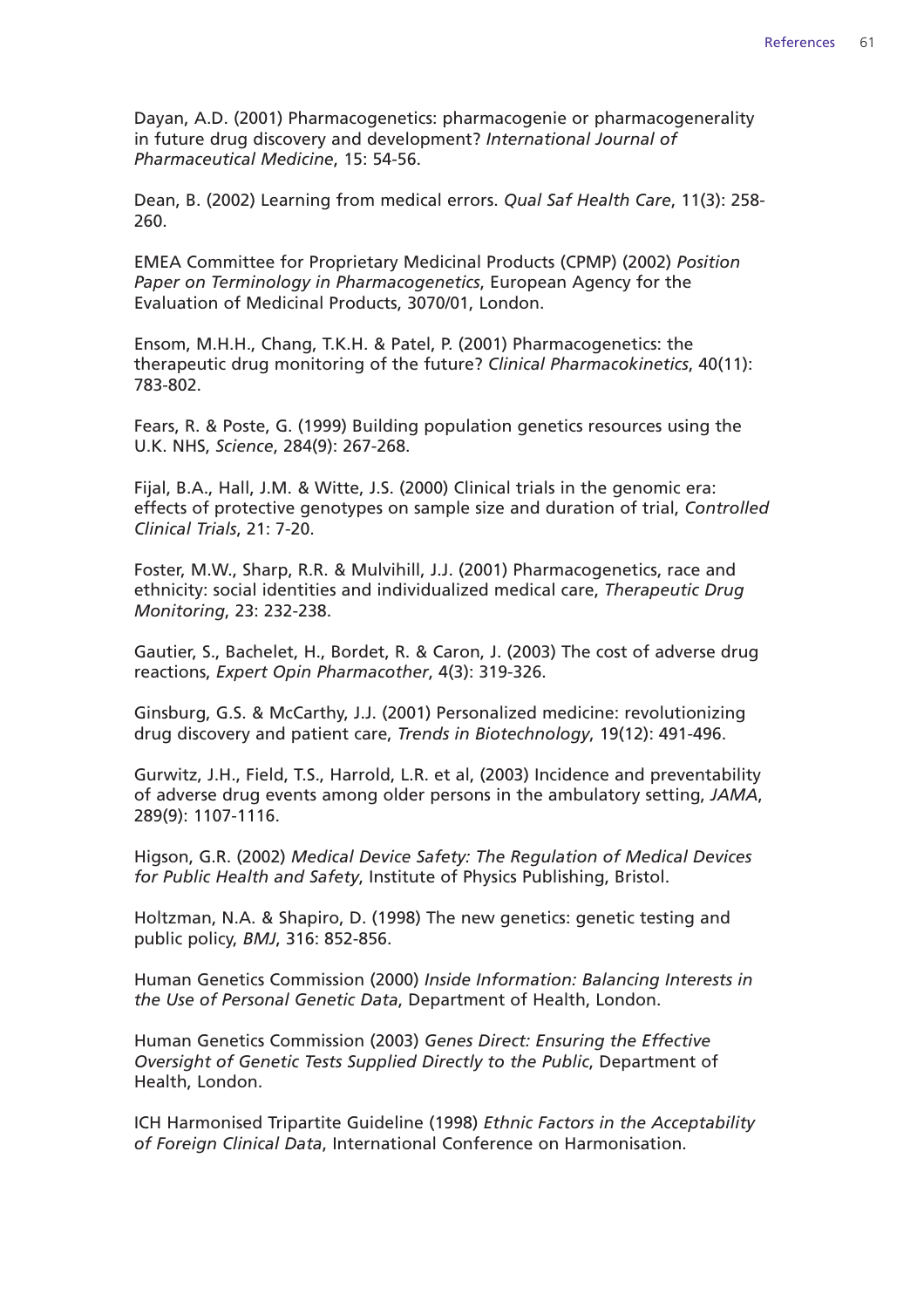Ingelman-Sundberg, M., Oscarson, M. & McLellan, R.A. (1999) Polymorphic human cytochrome P450 enzymes: an opportunity for individualized drug treatment, *Trends Pharmacol Sci*, 20(8): 342-9.

Ingelman-Sundberg, M. (2001) Pharmacogenetics: an opportunity for a safer and more efficient pharmacotherapy, *Journal of Internal Medicine*, 250(3): 186- 200.

Issa, A.M. (2003) Ethical perspectives on pharmacogenomic profiling in the drug development process, *Nature Reviews – Drug Discovery*, 1: 300-308.

Jazwinska, E.C. (2001) Exploiting human genetic variation in drug discovery and development, *Drug Discovery Today*, 6(4): 198-205.

Kaye, J. & Martin, P. (2000) Safeguards for research using large scale DNA collections, *BMJ*, 321: 1146-1149.

Lazarou, J., Pomeranz, H. & Corey, P.N. (1998) Incidence of adverse drug reactions in hospitalized patients: a meta-analysis of prospective studies, *JAMA*, 279(15): 1200-1205.

Lesko, L., Salerno, R.A., Spear, B.B. et al. (2003) Pharmacogenetics and pharmacogenomics in drug development and regulatory decision making: report of the first FDA-PWG-PhRMA-DruSafe Workshop, *Journal of Clinical Pharmacology*, 43: 342-358.

March, R., Cheeseman, K. & Doherty, M. (2001) Pharmacogenetics – legal, ethical and regulatory considerations, *Pharmacogenomics*, 2(4): 317-327.

Martinez, F.D., Graves, P.E., Baldini, M., Solomon, S. & Erickson, R. (2001) Association between genetic polymorphism of the ß2-adrenoceptor and response to albuterol in children with and without a history of wheezing, *Journal of Clinical Investigation*, 100(12): 3184-3188.

McCarthy, A. (2001) Pharmacogenetics, *BMJ*, 322: 1007-1008.

McCarthy, L., Davies, K.J. & Campbell, D.A. (2002) Pharmacogenetics in diverse ethnic populations – implications for drug discovery and development, *Pharmacogenomics*, 3(4): 493-506.

Meyer, U.A. (2000) Pharmacogenetics and adverse drug reactions, *The Lancet*, 356: 1667-1671.

Moldrup, C. (2001) Ethical, social and legal implications of pharmacogenomics: a critical review, *Community Genetics*, 4: 204-214.

Motulsky, A. (1957) Drug reactions, enzymes and biochemical genetics, *JAMA*, 165: 835-837.

Moride, Y., Haramburu, F., Requejo, A.A. & Begaud, B. (1997) Under-reporting of adverse drug reactions in general practice, *British Journal of Clinical Pharmacology*, 43: 177-181.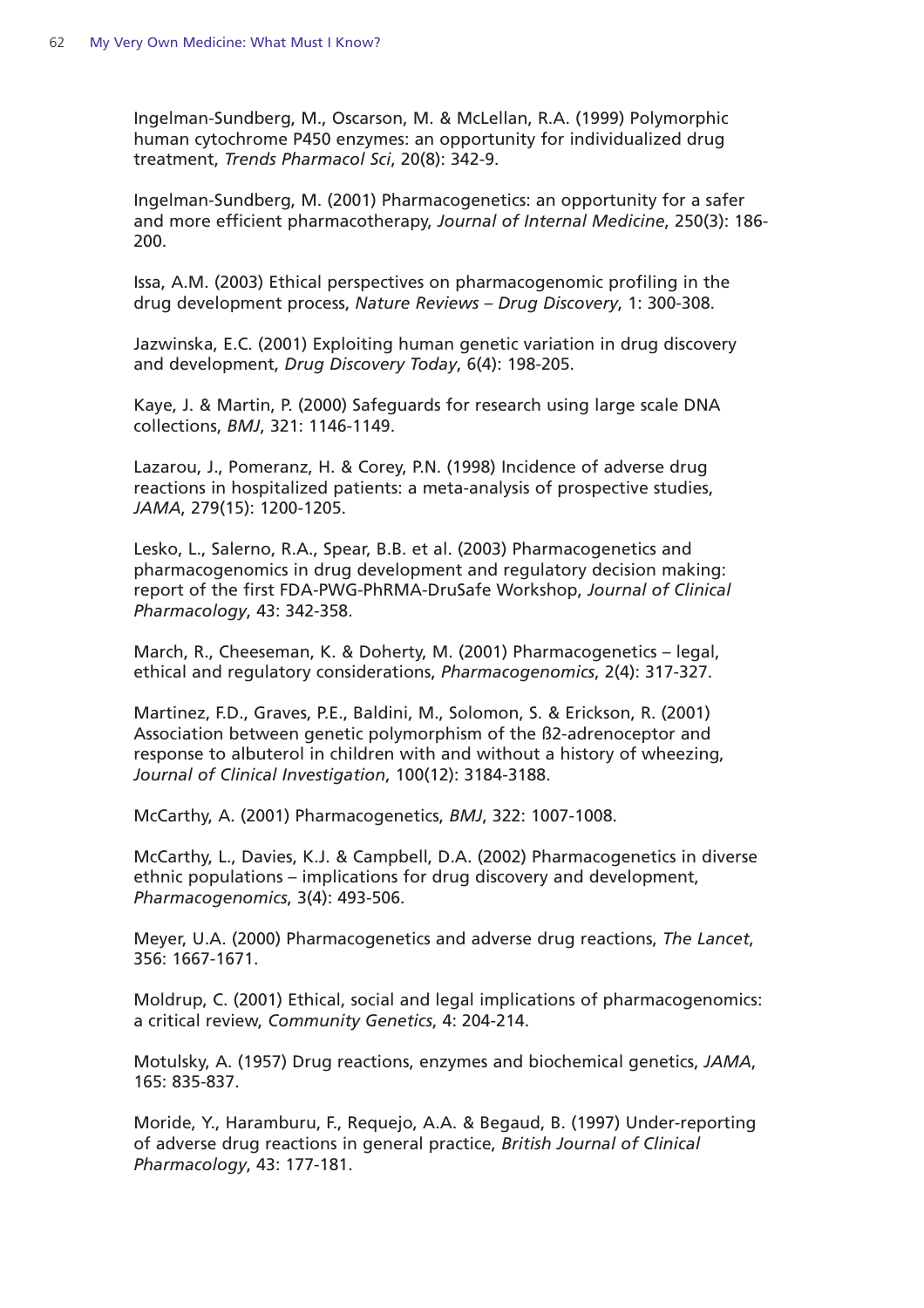National Human Genome Research Institute (2003) *Ethical, Legal and Social Implications (ELSI) Research*, ELSI Research, Planning, and Evaluation Group (ERPEG), Washington, DC.

NIGMS (2000) *Second Report of the NIGMS Populations Advisory Group on Pharmacogenetic Research*, National Institutes of Health, Washington, DC.

Nuffield Council on Bioethics (2003) *Pharmacogenetics: Ethical Issues*, The Nuffield Trust, London.

Phillips, K.A., Veenstra, D.L., Oren, E., Lee, J.K. & Sadee, W. (2001) Potential role of pharmacogenomics in reducing adverse drug reactions, *JAMA*, 286(18): 2270-2279.

Rai, A.K. (2002) Pharmacogenetic interventions, orphan drugs, and distributive justice: the role of cost-benefit analysis, *Journal of Social Philosophy and Policy*, 19(2): 246-270.

Rioux, P.P. (2000) Clinical trials in pharmacogenetics and pharmacogenomics: methods and applications, *American Journal of Health-System Pharmacists*, 57(9): 887-898.

Robertson, J.A. (2001) Consent and privacy in pharmacogenetic testing, *Nature Genetics*, 28: 207-209.

Roses, A.D. (2001) Pharmacogenetics, *Human Molecular Genetics*, 10(20): 2261- 2267.

Roses, A.D. (2002) Genome-based pharmacogenetics and the pharmaceutical industry, *Nature Reviews – Drug Discovery*, 1: 541-549.

Rothstein, M.A. & Epps, P.G. (2001) Ethical and legal implications of pharmacogenetics, *Nature Reviews – Genetics*, 2: 228-231.

SACGT (2000) *Enhancing the Oversight of Genetic Tests: Recommendations of the Secretary's Advisory Committee on Genetic Testing*, National Institutes of Health, Washington, DC.

Schwartz, R.S. (2001) Racial profiling in medical research, *New England Journal of Medicine*, 344(18): 1392-1393.

Seshadri, S., Drachman, D.A. & Lippa, C.F. (1995) Apolipoprotein E epsilon 4 allele and the lifetime risk of Alzheimer's disease. What physicians know, and what they should know, *Arch Neurol*, 52(11): 1074-1079.

Shah, R.S. (2001) Regulatory aspects of integration of pharmacogenetics into drug development, *International Journal of Pharmaceutical Medicine*, 15: 67-69.

Steurer, J., Fischer, J.E., Koller, M. & ter Riet, G. (2002) Communicating accuracy of tests to general practitioners: a controlled study, *BMJ*, 324: 824-826.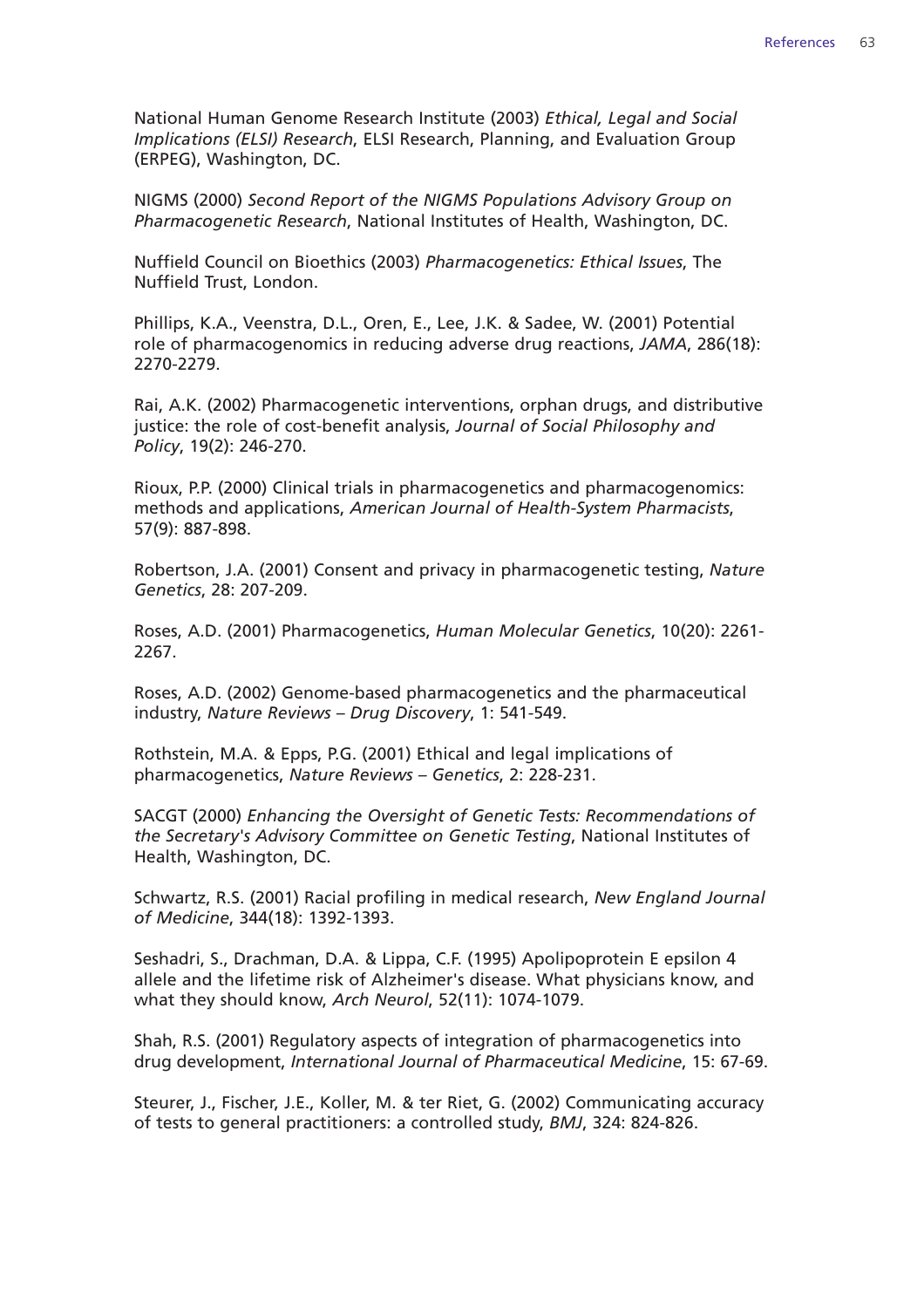Sykes, R. (2000) *New Medicines: The Practice of Medicine and Public Policy*, The Stationery Office, London.

Takahashi, H. & Echizen, H. (2001) Pharmacogenetics of warfarin elimination and its clinical implications, *Clin Pharmacokinetics*, 40(8): 587-603.

Taylor, D. (2003) Fewer new drugs from the pharmaceutical industry, *BMJ*, 326: 408-409.

Theilade, M.D., Knudsen, L.E. & Renneberg, J. (2001) Regulatory requirements for inclusion of pharmacogenetic testing in applications for clinical trials in Europe, *The Regulatory Affairs Journal*, 12(2): 92-99.

Thomas, S.M. (2001) Pharmacogenetics: the ethical context, *The Pharmacogenomics Journal*, 2001(1): 239-242.

Veenstra, D.L., Higashi, M.K. & Phillips, K.A. (2000) Assessing the costeffectiveness of pharmacogenomics, *AAPS PharmSci*, 2(3): E29.

Wood, A.J.J. (2001) Racial differences in the response to drugs – pointers to genetic differences, *New England Journal of Medicine*, 344(18): 1393-1395.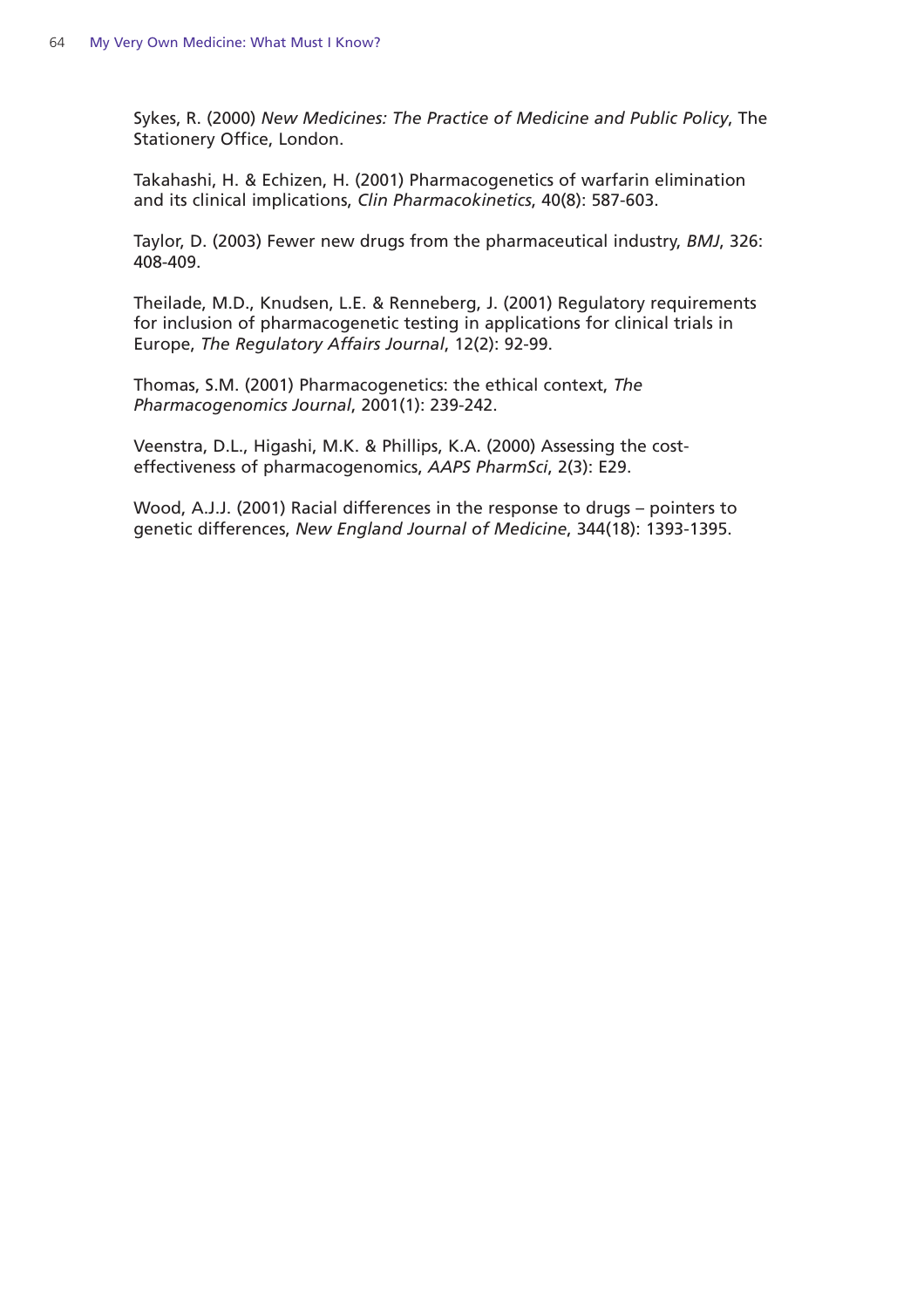# **Appendices**

#### **List of Participants**

#### **UK/Europe**

Dr Marisa Papaluca Amati European Agency for the Evaluation of Medicinal **Products** Dr Carly Anderson Centre for Medicines Research International Dr Mark Bale **Human Genetics Commission** Prof Martin Bobrow University of Cambridge Dr Celia Brazell GlaxoSmithKline Prof Morris Brown University of Cambridge Prof John Caldwell University of Liverpool Prof Ruth Chadwick Lancaster University Dr Kevin Cheeseman AstraZeneca Prof Angus Clarke University of Wales Dr Iain Cockburn Esai Ltd Dr John Connolly Department of Health Dr Oonagh Corrigan University of Cambridge Dr Ann Daly **University of Newcastle** Prof William Dawson Royal Pharmaceutical Society Dr Madeleine Devey **Arthritis Research Campaign** Jill Dhell Medical Devices Agency Dr Simon Festing **Association of Medical Research Charities** Dr Robert Garner **Department of Health** Dr Richard Gutowski Medical Devices Agency Dr Rhydian Hapgood University of Sheffield Sharon Hart **Drug and Therapeutic Bulletin** Dr David Jefferys Medical Devices Agency Dr Dianne Kennard Department of Health Alastair Kent Genetic Interest Group Prof Peter Lipton University of Cambridge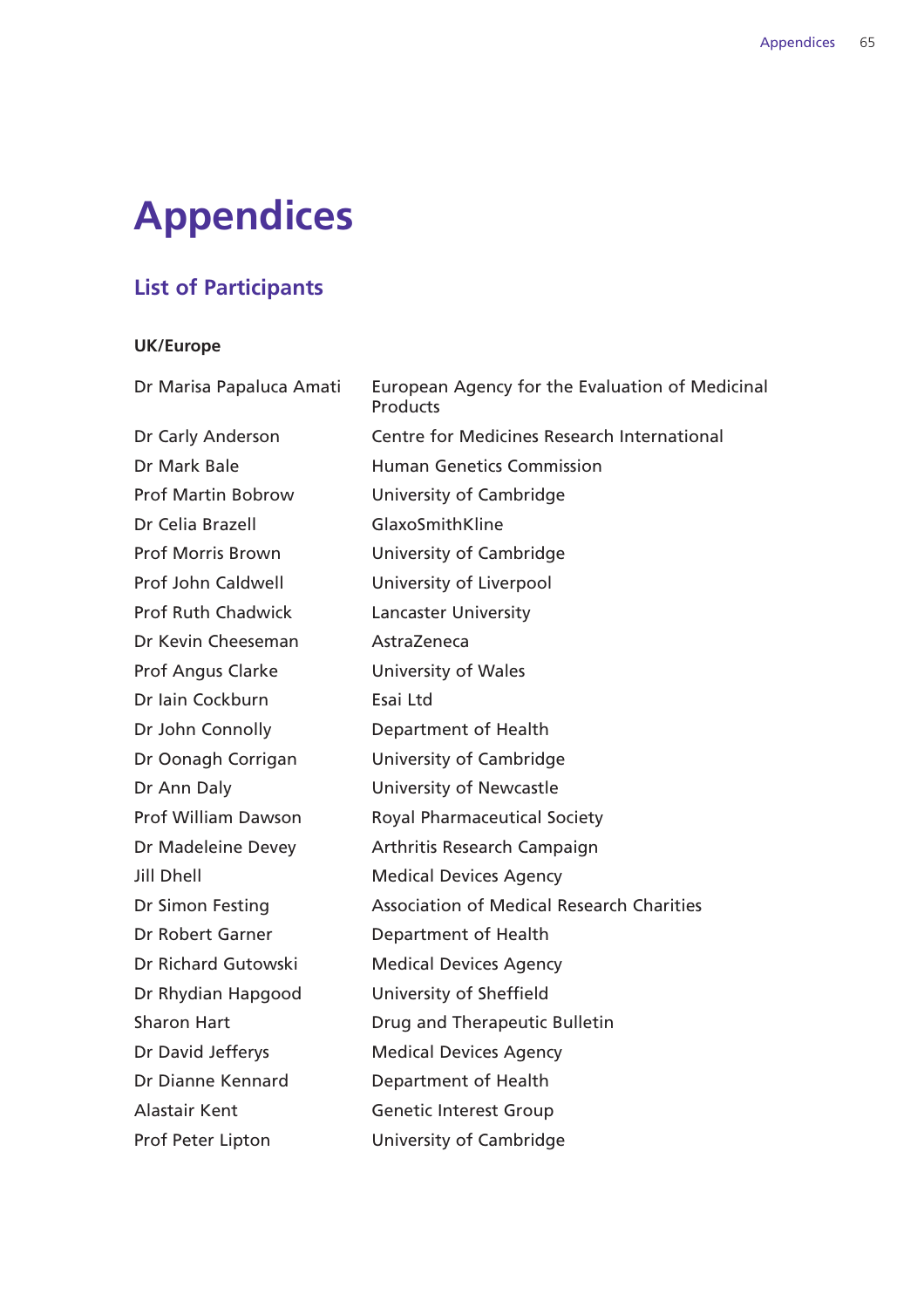| Dr Martin Lunnon            | GlaxoSmithKline                                    |
|-----------------------------|----------------------------------------------------|
| Dr Neil McAuslane           | <b>Centre for Medicines Research International</b> |
| Dr Alun McCarthy            | GlaxoSmithKline                                    |
| Dr Duncan McHale            | Pfizer                                             |
| Dr John McMillan            | University of Cambridge                            |
| Prof Miranda Mugford        | University of East Anglia                          |
| Dr Claire Packer            | <b>National Horizon Scanning Centre</b>            |
| Dr James Raftery            | University of Birmingham                           |
| <b>Prof Martin Richards</b> | University of Cambridge                            |
| Dr Justin Richards          | PPD Inc                                            |
| Dr Julia Riley              | The Royal Marsden Hospital                         |
| Dr Paul Rolan               | Medeval                                            |
| Dr Rupert Sandbrink         | <b>Schering AG</b>                                 |
| Dr Rashmi Shah              | <b>Medicines Control Agency</b>                    |
| Dr Saad Shakir              | Drug Safety Research Unit                          |
| Dr Ian Smith                | Lehman Brothers                                    |
| Dr David Spiegelhalter      | University of Cambridge                            |
| <b>Karen Thomson</b>        | <b>Diabetes UK</b>                                 |
| Prof Geoffrey Tucker        | University of Sheffield                            |
| Kate Webb                   | National Asthma Campaign                           |
| <b>Prof Andrew Webster</b>  | University of York                                 |
| Dr Paul Whiteside           | Department of Health                               |
| <b>Prof Roland Wolf</b>     | University of Dundee                               |
| Dr John Wright              | <b>NHS Information Agency</b>                      |
| Deborah Zarin               | <b>Health Technology Assessment</b>                |
|                             |                                                    |

#### **United States/Canada**

| Dr Art Atkinson              | National Institutes of Health              |
|------------------------------|--------------------------------------------|
| Nancye Buelow                | Mindspring                                 |
| Dr Michele Caggana           | NY State Department of Health              |
| Dr Robert Cook Deegan        | <b>Duke University</b>                     |
| Dr John Eisenberg (deceased) | Agency for Healthcare Research and Quality |
| Dr David Feigal              | <b>CDRH/FDA</b>                            |
| <b>Prof Dave Flockhart</b>   | Indiana University                         |
| Dr Charles Grudzinskas       | <b>Georgetown University</b>               |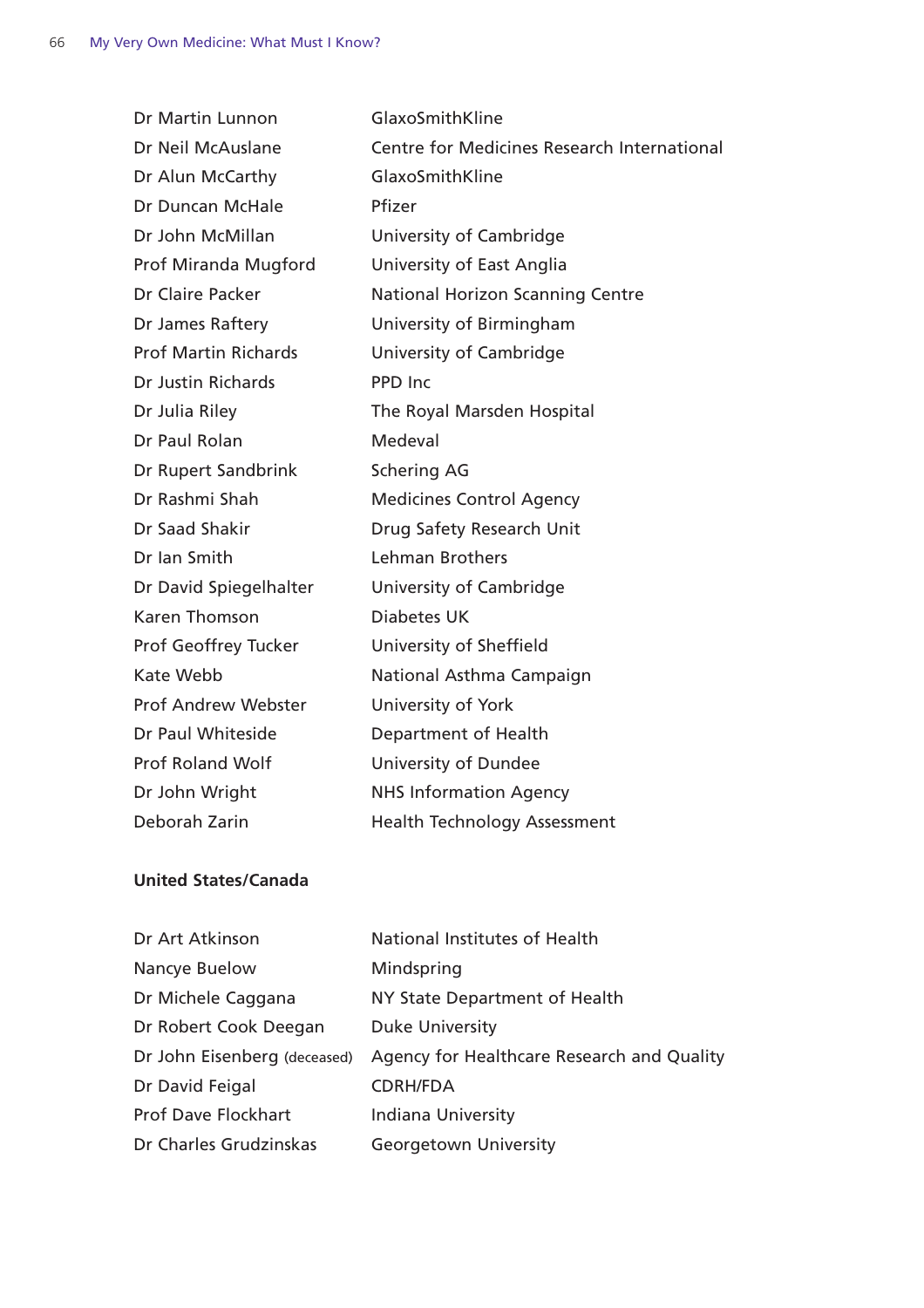| Dr Steve Gutman            | <b>CDRH/FDA</b>                                                                     |
|----------------------------|-------------------------------------------------------------------------------------|
| Dr Joseph Hackett          | <b>CDRH/FDA</b>                                                                     |
| Dr Jane Henney             | <b>Association of Academic Health Centers</b>                                       |
| Prof Neil Holtzman         | Task Force on Genetic Testing                                                       |
| Dr Shiew-Mei Huang         | CDER/FDA                                                                            |
| Dr Phil Jackson            | <b>Ontario Ministry of Health</b>                                                   |
| Dr Larry Lesko             | <b>CDER/FDA</b>                                                                     |
| Dr Michelle Long           | NIGMS/National Institutes of Health                                                 |
| Joseph McInerney           | National Coalition for Health Professional<br><b>Education in Genetics (NCHPEG)</b> |
| Michael Murphy             | <b>Gentris Corporation</b>                                                          |
| <b>Prof Carl Peck</b>      | <b>Georgetown University</b>                                                        |
| Dr Sarah Radcliffe         | PhRMA                                                                               |
| Dr William Raub            | Department of Health and Human Services                                             |
| Dr Gaile Renegar           | GlaxoSmithKline                                                                     |
| <b>Dr Patrice Rioux</b>    | <b>Repligen Corporation</b>                                                         |
| Dr Allen Roses             | GlaxoSmithKline                                                                     |
| <b>Prof Mark Rothstein</b> | University of Louisville                                                            |
| Dr Ronald Salerno          | Wyeth                                                                               |
| Dr Catherine Schaefer      | Kaiser Permanente                                                                   |
| Dr Peter Shaw              | <b>Bristol Myers Squibb</b>                                                         |
| Dr Jeffrey Shuren          | <b>Center for Medicare and Medicaid Services</b>                                    |
| <b>Barbara Slater</b>      | <b>Ontario Ministry of Health</b>                                                   |
| Dr Brian Spear             | <b>Abbott Laboratories</b>                                                          |
| Dr Robert Temple           | <b>CDER/FDA</b>                                                                     |
| <b>Sharon Terry</b>        | <b>Genetic Alliance</b>                                                             |
| <b>Patrick Terry</b>       | <b>Genetic Alliance International</b>                                               |
| Dr Scott Weiss             | <b>Channing Laboratories</b>                                                        |
| Dr Janet Woodcock          | <b>CDER/FDA</b>                                                                     |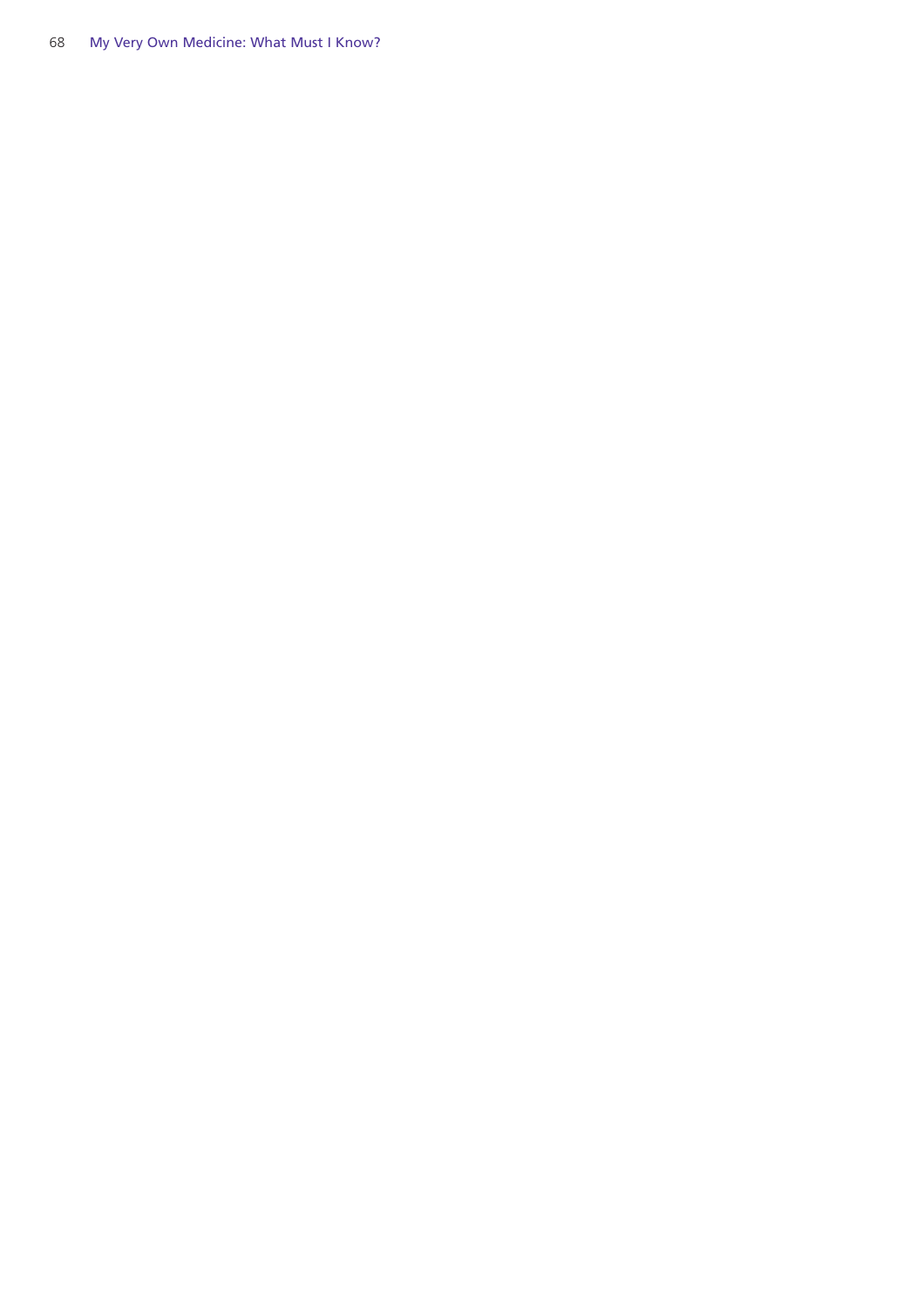#### **Glossary of Acronyms**

| <b>ACGT</b>           | Advisory Committee on Genetic Testing (UK)                                                                                                          |
|-----------------------|-----------------------------------------------------------------------------------------------------------------------------------------------------|
| <b>ADR</b>            | <b>Adverse Drug Reaction</b>                                                                                                                        |
| <b>CDER</b>           | Center for Drug Evaluation and Research, FDA (USA)                                                                                                  |
| <b>CDRH</b>           | Center for Device and Radiological Health, FDA (USA)                                                                                                |
| <b>CLIA</b>           | Clinical Laboratory Improvement Amendments (USA)                                                                                                    |
| <b>CMS</b>            | Centers for Medicare and Medicaid Services (USA)                                                                                                    |
| <b>CDC</b>            | Center for Disease Control (USA)                                                                                                                    |
| <b>CPMP</b>           | Committee for Proprietary Medicinal Products (Europe)                                                                                               |
| <b>CYP450</b>         | Cytochrome P450                                                                                                                                     |
| <b>DIA</b>            | Drug Information Association (UK)                                                                                                                   |
| <b>DSRU</b>           | Drug Safety Research Unit (UK)                                                                                                                      |
| <b>ELSI</b>           | Ethics, Legal and Social Implications (Research Program of the<br>National Human Genome Research Institute, National Institutes<br>of Health - USA) |
| <b>EMEA</b>           | European Agency for the Evaluation of Medicinal Products                                                                                            |
| <b>EUDAMED</b>        | <b>European Medical Device Database</b>                                                                                                             |
| <b>FDA</b>            | Food and Drug Administration (USA)                                                                                                                  |
| <b>HGC</b>            | Human Genetics Commission (UK)                                                                                                                      |
| <b>HMO</b>            | Health Management Organisation (US)                                                                                                                 |
| <b>ICH</b>            | International Conference on Harmonisation                                                                                                           |
| <b>IRB</b>            | <b>Institutional Review Board</b>                                                                                                                   |
| <b>IVDD</b>           | In-Vitro Diagnostic Devices (Europe)                                                                                                                |
| <b>MCA</b>            | Medicines Control Agency* (UK)                                                                                                                      |
| <b>MDA</b>            | Medical Device Agency* (UK)                                                                                                                         |
| <b>MDD</b>            | <b>Medical Device Directive (EU)</b>                                                                                                                |
| <b>NEQAS</b>          | UK National External Quality Assessment Service<br>(for laboratories)                                                                               |
| <b>NIGMS</b>          | National Institute of General Medical Services,<br>National Institutes of Health (USA)                                                              |
| <b>PG<sub>x</sub></b> | Pharmacogenetics                                                                                                                                    |
| <b>PMS</b>            | <b>Post Marketing Surveillance</b>                                                                                                                  |
| <b>SACGT</b>          | Secretary's Advisory Committee on Genetic Testing,<br>US Department of Health and Human Services                                                    |

\* now merged into Medicines and Healthcare Products Regulatory Agency (MHRA)